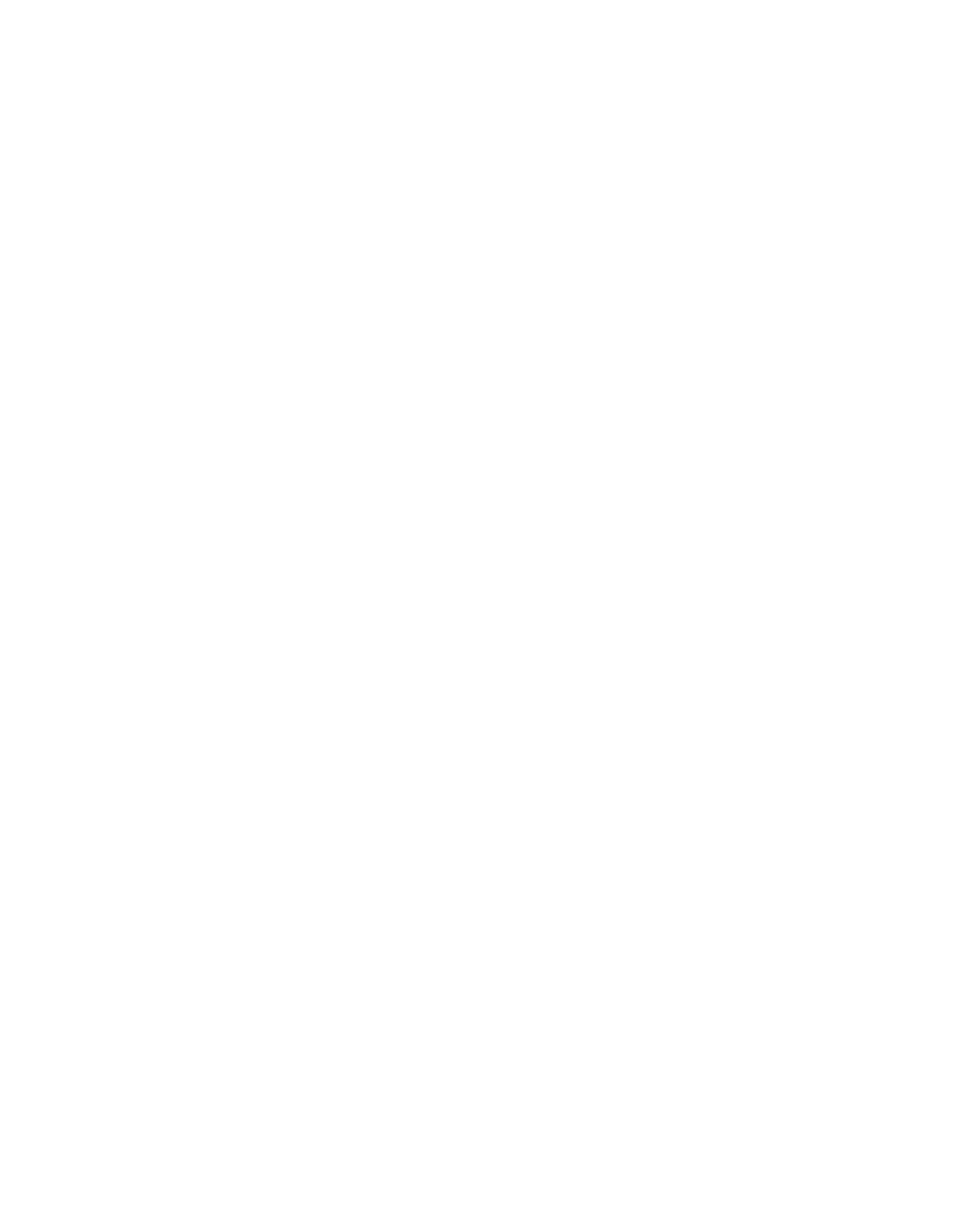**Conference Program**

**(all times in PT)**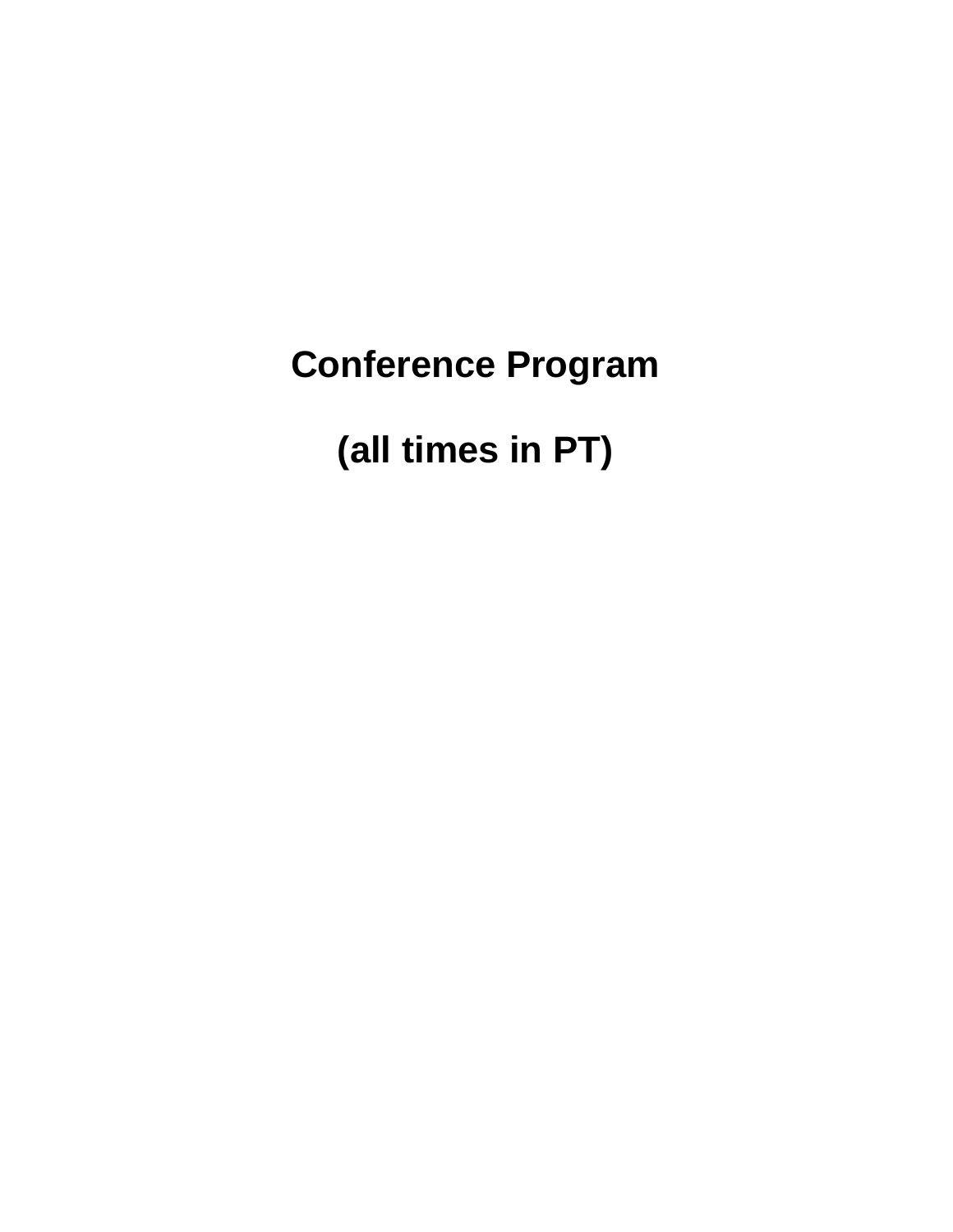### **Saturday 14th May**

#### *Registration opens*

8:00 Register by 8:40 am to receive COVID test in time for start of meeting *Welcome and overview*

#### *Missense challenge: HMBS*

- 9:45 Session chair **Yana Bromberg**
- 9:50 Data provider and the Roth group
- 10:05 Assessor Grishin group
- 10:25 Predictor Yun Song
- 10:35 Predictor **Alexey Strokach**
- 10:45 Discussion

#### *Coffee break*

#### *Missense cancer challenges: MAPK1, MAPK3*

- 11:25 Data provider values and valerio Consalvi
- 
- 11:55 Predictor Fabrizio Pucci
- 12:05 Predictor Emil Alexov
- 12:15 Discussion

*Lunch*

#### *Missense challenge: Calmodulin*

- 13:25 Session chair **Yana Bromberg**
- 
- 
- 
- 
- 14:20 Discussion

#### *Abstract talks - part 1*

14:30 Gabriel Cia, Giulia Babbi, Nurdan Kuru, Céline Marquet *Tea break*

#### *Abstract talks - part 2*

15:40 Muttaqi Alladin, Shen group, Milind Jagota

#### *Discussion of missense prediction methods and challenges*

16:05 Discussion All attendees

*CAGI data for benchmarks discussion*

16:35 Discussion **All attendees** 

*Cocktail reception*

11:40 Assessor **Emidio Capriotti** 

13:30 Data provider Giudita Dal Cortivo 13:45 Assessor **Emidio Capriotti** 14:00 Predictor **Carlos Rodrigues** Carlos Rodrigues 14:10 Predictor **Yang Shen** 

9:00 Welcome CAGI Organizers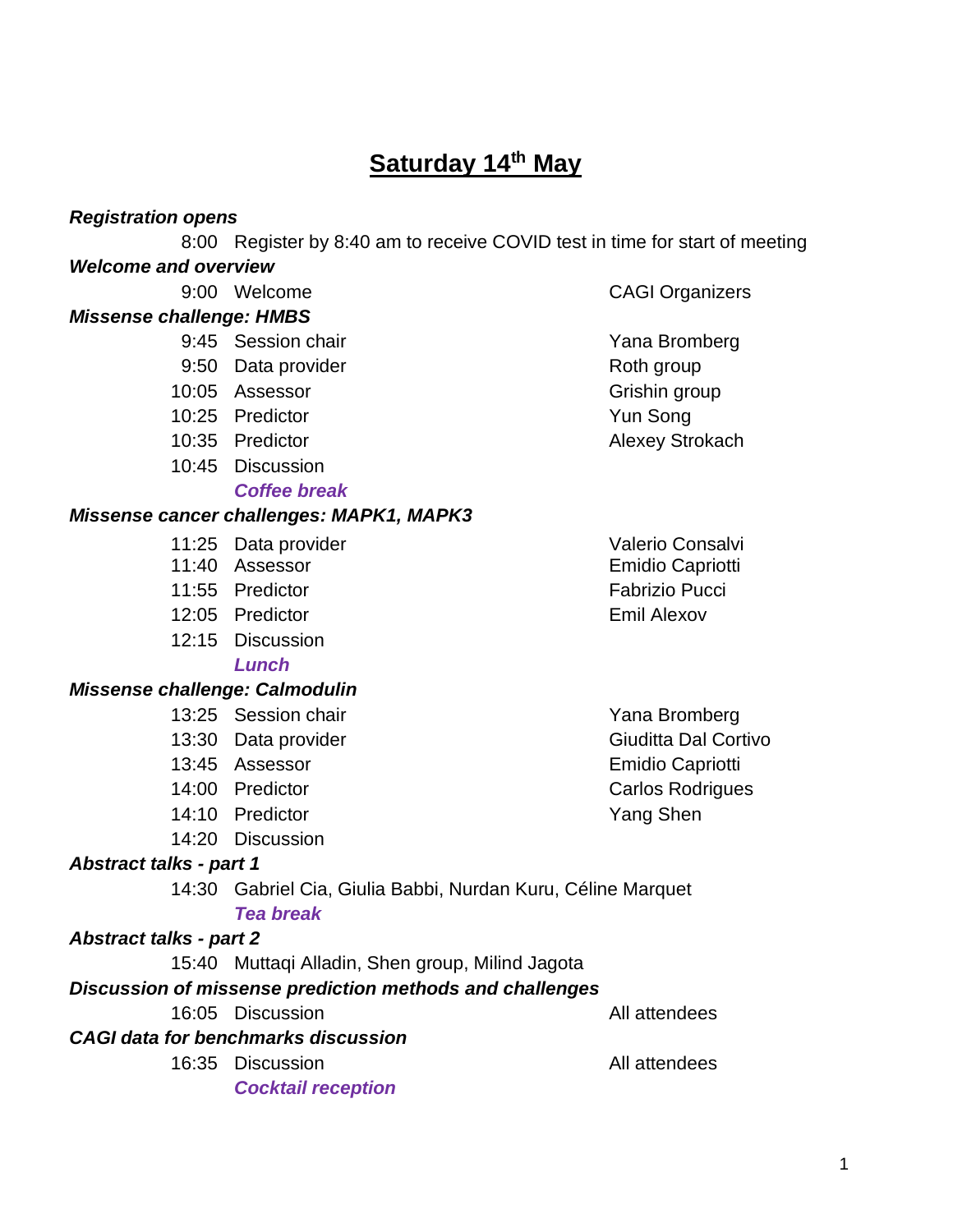### **Sunday 15th May**

*Registration opens*

8:00

#### *Welcome*

9:00 Welcome CAGI Organizers

#### *Polygenic Risk Score challenge*

- 9:15 Session chair
- 9:20 Data provider & assessor Sung Chun, Shamil Sunyaev
- 9:50 Predictor **Doug Speed**
- 10:00 Predictor **Zhao group**
- 10:10 Discussion *Coffee break*

#### *Clinical challenge: SickKids*

- 11:20 Session chair **Alex Colavin** Alex Colavin
- 11:25 Data provider & assessor Kyoko Yuki, Huayun Hu
- 
- 12:05 Predictor **Vicente Yepez**
- 12:15 Discussion

#### *Lunch*

#### *Clinical challenge: Rare Genomes Project*

- 
- 13:55 Predictor **Panos Katsonis**
- 
- 14:15 Predictor Jules Jacobsen
- 14:25 Discussion

#### *The CAGI Ethics Forum*

- 14:35 Ethics Forum leader Malia Fullerton
- 15:05 Discussion

#### *Tea break*

#### *CAGI & clinical recommendations*

16:00 Introduction Steven Brenner 16:10 Evidence-based calibration of computational tools for the clinical classification of missense variants Vikas Pejaver 16:35 Review of the first decade of CAGI Pedja Radivojac 17:00 Discussion *CAGI6 feedback, leads and ideas for CAGI 7* 17:10 Discussion **All participants** *Assessor office hour (HMBS, PRS, RGP)* 17:30

11:55 Predictor **Kyoungyeul Lee** 

13:25 Data provider & assessor Sarah Stenton, Anne O'Donnell-Luria 14:05 Predictor **Susanna Zucca, Ivan Limongelli** Susanna Zucca, Ivan Limongelli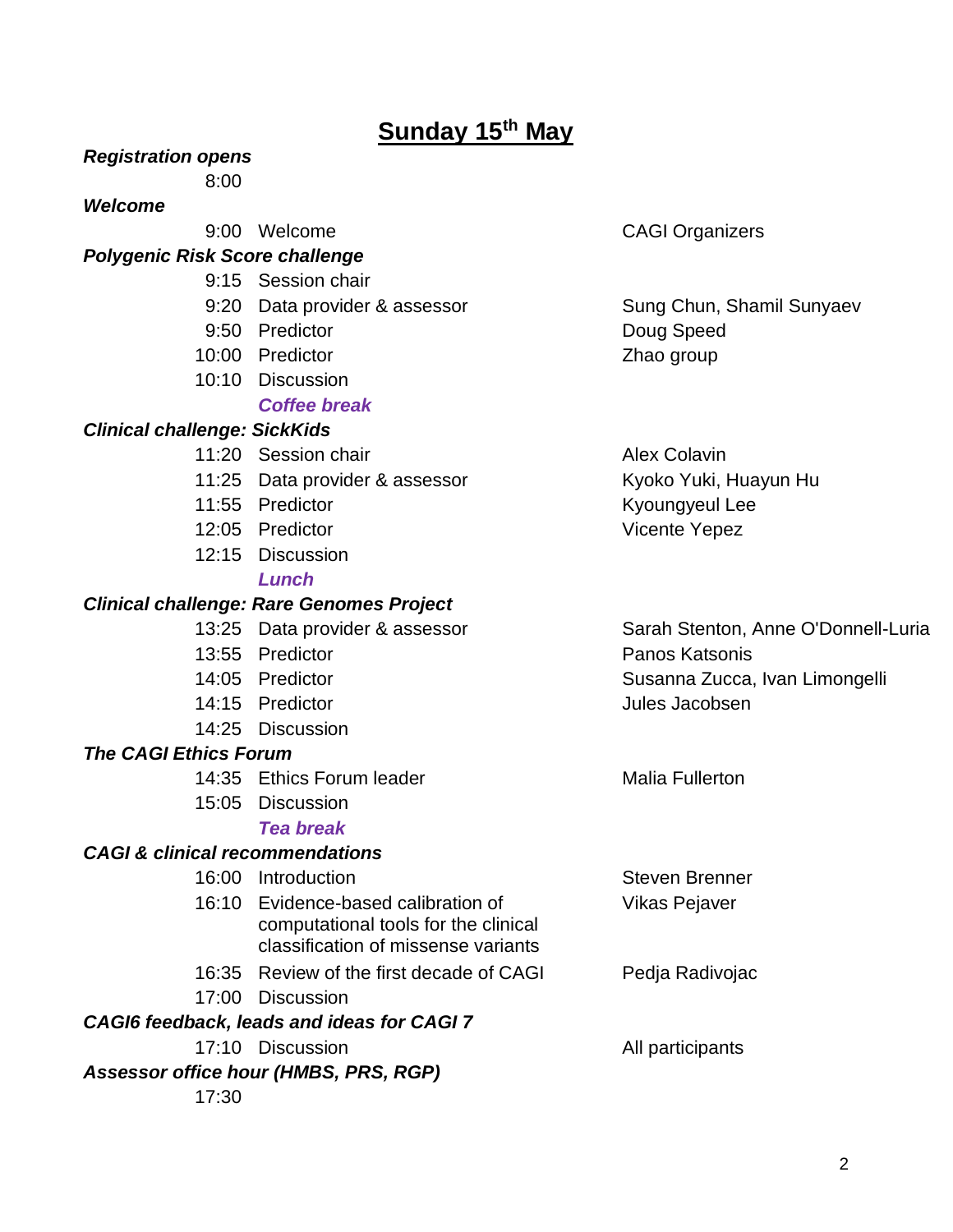### **Monday 16 th May**

*Registration opens*

| 8:00                                                            |                                                                              |                                              |
|-----------------------------------------------------------------|------------------------------------------------------------------------------|----------------------------------------------|
| <b>Welcome</b>                                                  |                                                                              |                                              |
|                                                                 | 9:00 Welcome                                                                 | <b>CAGI Organizers</b>                       |
| <b>Clinical challenges: ID panel</b>                            |                                                                              |                                              |
|                                                                 | 9:10 Session chair                                                           |                                              |
|                                                                 | 9:15 Data provider & assessor                                                | Emanuela Leonardi                            |
|                                                                 | 9:45 Predictor                                                               | Raj Srinivasan                               |
|                                                                 | 9:55 Predictor                                                               | <b>Yexian Zhang</b>                          |
|                                                                 | 10:05 Discussion                                                             |                                              |
|                                                                 | <b>Coffee break</b>                                                          |                                              |
| <b>Splicing challenge</b>                                       |                                                                              |                                              |
|                                                                 | 10:45 Data provider & assessor                                               | Carolina Jaramillo Oquendo,<br>Diana Baralle |
|                                                                 | 11:15 Predictor                                                              | Raphael Leman                                |
|                                                                 | 11:25 Predictor                                                              | <b>Yaqiong Wang</b>                          |
|                                                                 | 11:35 Predictor                                                              | <b>Steve Mount</b>                           |
|                                                                 | 11:45 Discussion                                                             |                                              |
| <b>Abstract talks - part 3</b>                                  |                                                                              |                                              |
|                                                                 | 12:00 Brynja Matthíasardóttir, Yixuan Ye, Azza Althagafi, Chi Zhang<br>Lunch |                                              |
| <b>Keynote lecture</b>                                          |                                                                              |                                              |
| 13:30                                                           | Deep learning oracles for genomic<br>discovery                               | Anshul Kundaje                               |
| <b>Clinical challenge: Sherloc</b>                              |                                                                              |                                              |
|                                                                 | 14:20 Data provider & assessor                                               | Rachel Hovde, Peter Combs                    |
|                                                                 | 14:50 Predictor                                                              | Ken Chen                                     |
|                                                                 | 15:00 Predictor                                                              | Joe Wu                                       |
|                                                                 | 15:10 Discussion                                                             |                                              |
| <b>Discussion of clinical prediction methods and challenges</b> |                                                                              |                                              |
| 15:20                                                           |                                                                              | All attendees                                |
| <b>Closing remarks</b>                                          |                                                                              |                                              |
|                                                                 | 15:50 CAGI organizers                                                        |                                              |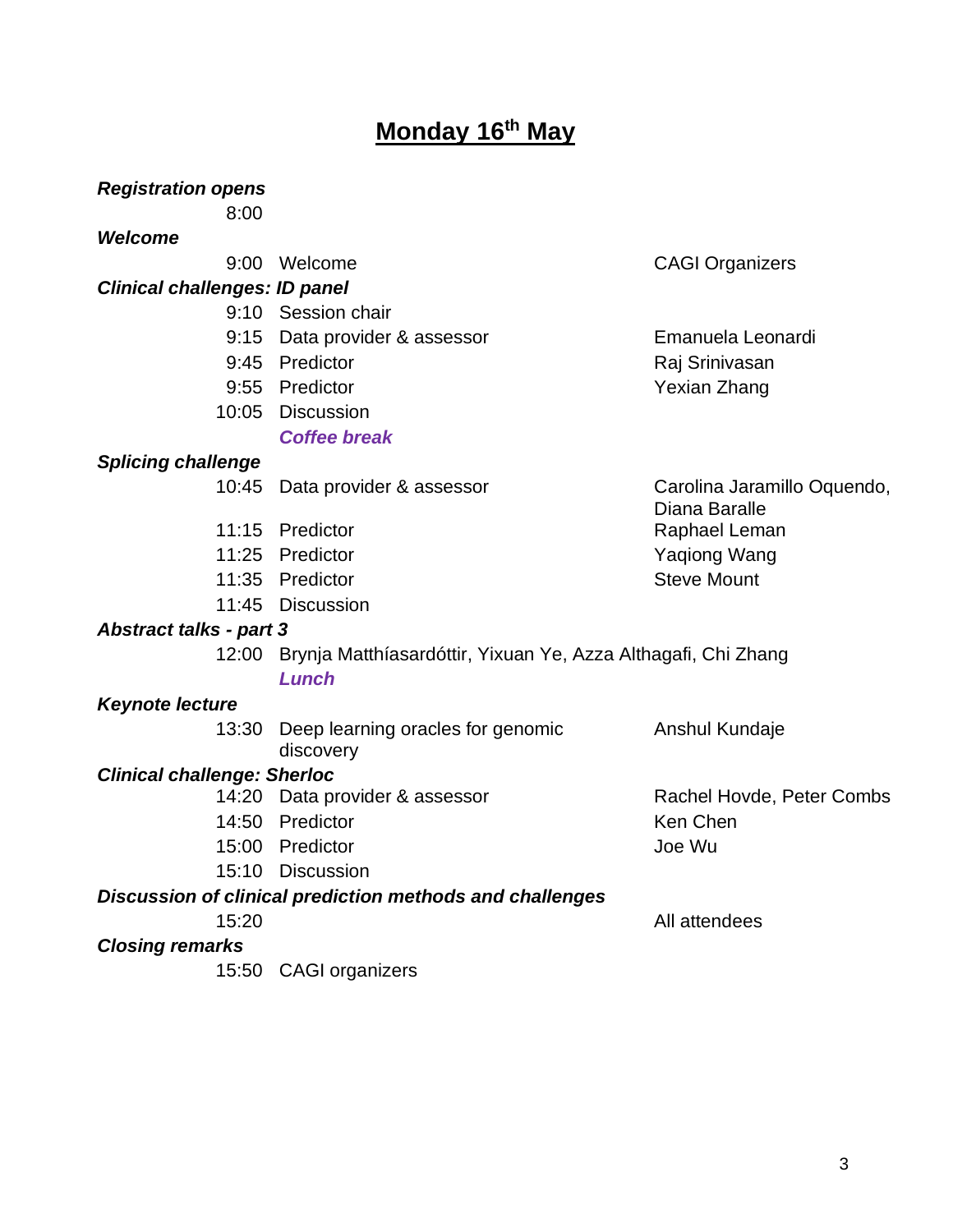### **Conference venue**

The CAGI 6 conference will be held in the Goldman Auditorium at the David Brower Center. The address of the conference venue can be found below. All scheduled conference events will take place at the conference venue.

Goldman Auditorium David Brower Center 2159 Allston Way, Berkeley, CA 94704

### **Contact information**

CAGI 6 conference organizers:

Tina Bakolitsa Email: [bakolitsa@berkeley.edu](mailto:bakolitsa@berkeley.edu) Phone: 510-990-1813

### **Wireless Internet**

To access Wi-Fi in the Brower Center, join the "DBC Public" network. No password is required.

Due to data from human research participants and unpublished results, all CAGI materials are governed by the CAGI Data Use Policy. Tweeting and similar dissemination is encouraged only when explicitly permitted by presenters. The CAGI6 hashtag is #CAGI6.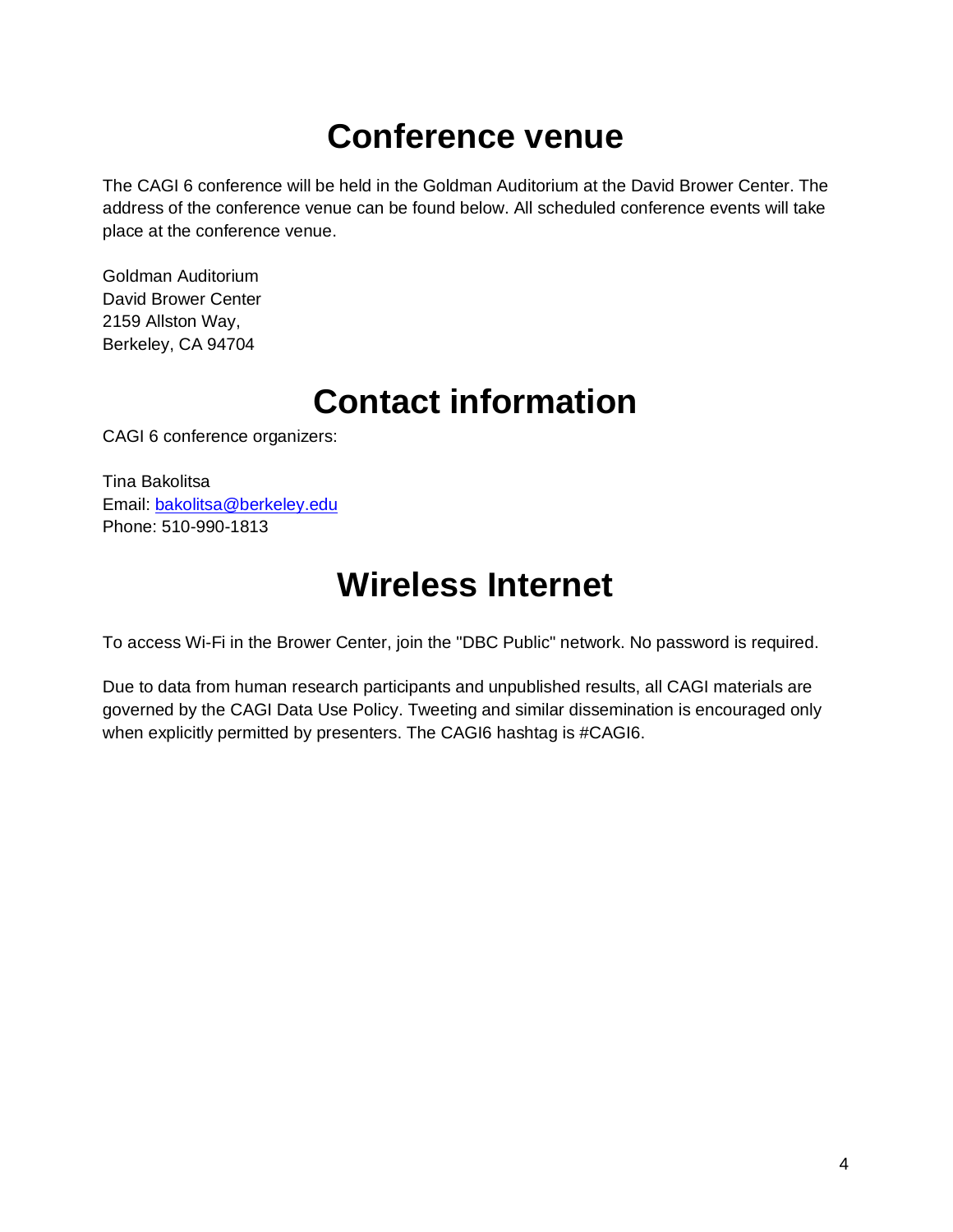# **Code of Conduct and CAGI DUA**

CAGI maintains a simple list of core principles that provides the foundation for strong communities of scientists.

**Code of Conduct:** CAGI follows the ISMB code of conduct<https://www.iscb.org/codeofconduct> **CAGI Data Use Agreement:** Essential information about how you can use CAGI data. Please read carefully because it might contain data restrictions that you did not expect.

CAGI aims to advance phenotypic interpretation of genomic variation. The CAGI experiments depend on the interrogation of data from people whose information has been collected as part of clinical care, following participation in a research project or biorepository, or from healthy volunteers. Some of these data -incorporating both genotypes and phenotypes- are highly sensitive and personal, and therefore must be handled with the utmost respect, integrity, and care including being maintained with the highest standards of data security and confidentiality. The success of CAGI also hinges critically on the generous contribution of pre-publication datasets and the participation of predictors and assessors. Many datasets affect individuals' careers. To protect unpublished and sensitive data that have been shared with CAGI, and as a condition of participation in CAGI, CAGI participants must agree to the following dataset dissemination rules. We define CAGI "participants" as those who have any role in the CAGI experiment including predictors, assessors, data set providers, organizers and advisors.

- All datasets (including genotypes and phenotypes) are confidential until released by the dataset provider. Release may take the form of (a) datasets that are posted on the CAGI website and explicitly labeled as open public access, (b) explicit written permission from dataset provider to use the data for a limited set of applications, and/or (c) publication of the full contents of the dataset for unrestricted public use (publication of partial or restricted datasets constitutes release of only that partial or access-restricted dataset).
- CAGI participants agree not to share unreleased datasets with anyone except other registered and approved predictors who have agreed to these terms.
- CAGI participants agree to be responsible for maintaining the privacy and security of unreleased datasets, which they obtained from CAGI. As one example, CAGI participants must keep the files on secure systems and may not submit confidential data for predictions on third-party webservers.
- CAGI participants agree not to use an unreleased dataset for any other purposes than those described in the CAGI challenge for the dataset.
- CAGI participants agree not to use unreleased datasets for any commercial purpose.
- CAGI participants agree not to use any unreleased datasets in any publication, for example as a test case (even if the identity of the data is not disclosed) or for reporting a discovery that the CAGI participant might have made when analyzing the data.
- Following dataset release, CAGI participants may use the data with the same freedom and constraints as others who obtained the data without participation in CAGI via public mechanisms. Even after release, dataset use may be constrained (e.g., due to privacy issues) and participation in CAGI does not release CAGI participants from those constraints.
- Any requests for early release of dataset contents for a specific purpose must be submitted via the CAGI organizers, rather than directly to the dataset provider.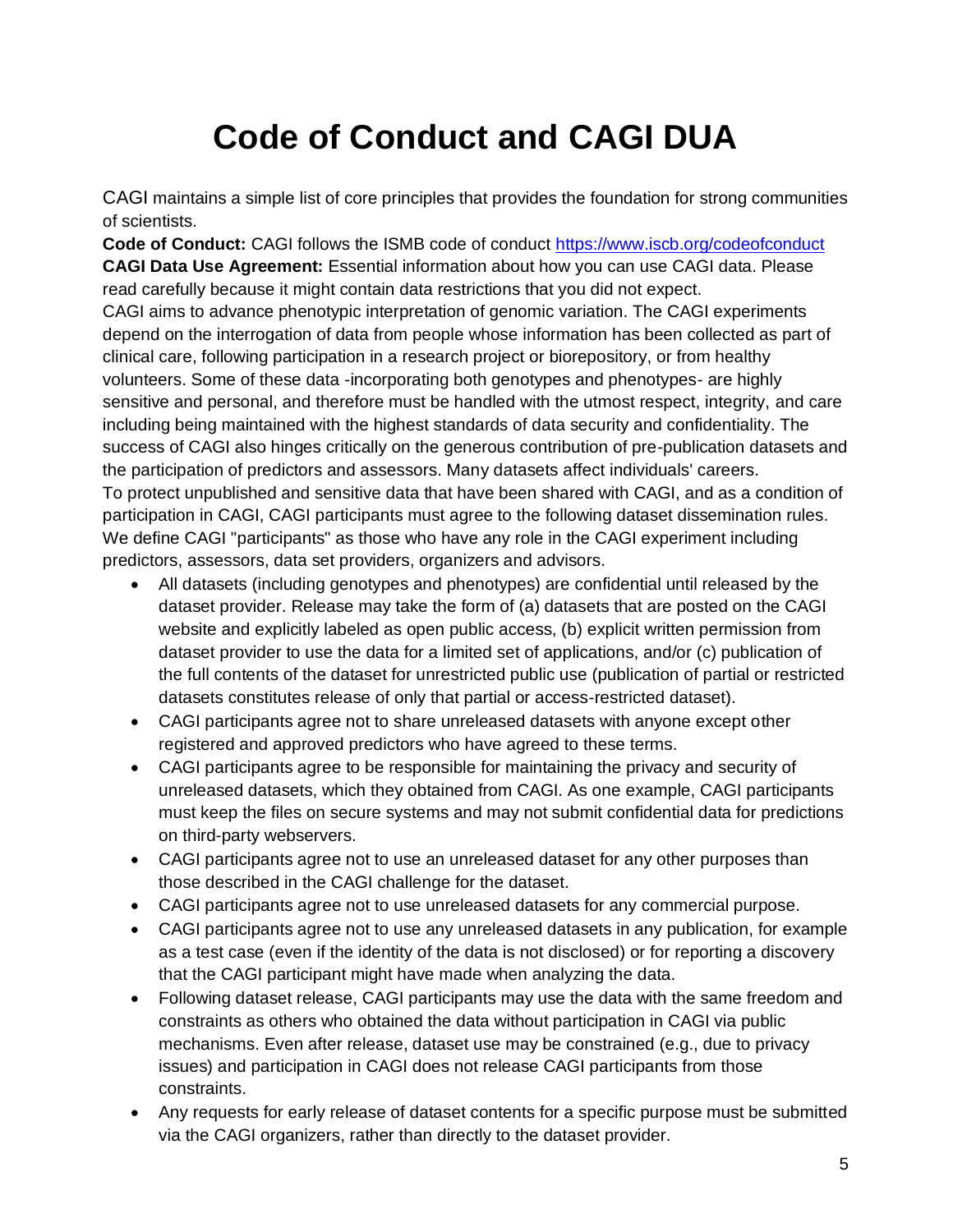• In order to register for the CAGI dataset access, you must read, understand, and agree to these data use rules. If you agree to these rules, please register by providing your initials.

**Dissemination of Slides Policy:** CAGI follows the guidelines indicated below for disseminating slides of the CAGI conference.

- CAGI participants may use or publish any content of these slides only in compliance with the CAGI Data Use Agreement
- CAGI participants may not cite or publish any content of these slides except with the written permission of the originating author or in the primary CAGI publications
- CAGI participants must acknowledge the original authors of these slides and CAGI 6. Include the acknowledgement banner across the bottom
- CAGI participants must include the CAGI credits slide in their presentations
- Slides with a red slash (no remix) may not be included in a presentation unless all attendees are registered CAGI participants who signed the data use agreement
- Slides with a red X over the entire slide may not be used in any circumstances
- Slides with a blue slash (embargoed) may not be used unless the embargo is explicitly lifted
- Slides without slash or X may be tweeted unless flagged with the "No tweet" icon.
- CAGI participants using these slides must explain the "No tweet" icon, which means that the slide content should not be disseminated outside the presenting conference hall. If the presentation venue permits pervasive tweeting, you may not include these slides in your talk
- Note for slide authors: we expect all CAGI participants to abide by these restrictions, and will make best effort to ensure they are followed. However, but bear in mind that we have limited means of enforcing them, and therefore the restrictions cannot be guaranteed.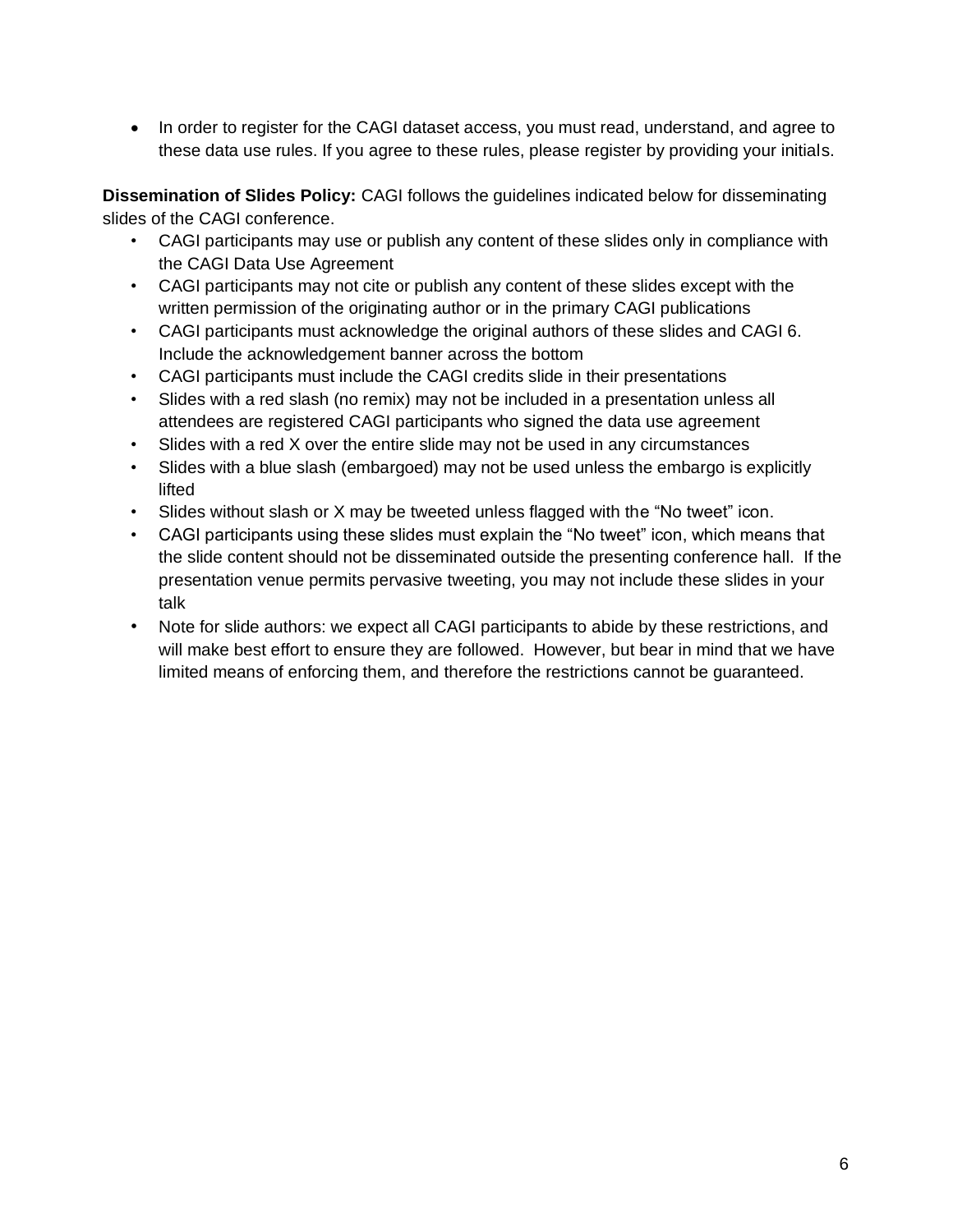# **CAGI 6 Meeting Participants (in-person)**

Gaia Andreoletti Astellas Gene Therapies, South San Francisco, CA Constantina Bakolitsa University of California, Berkeley, Berkeley, CA Gabriel Beriain Université Libre de Bruxelles, Brussels, Belgium Steven Brenner University of California, Berkeley, Berkeley, CA Yana Bromberg Rutgers University, New Brunswick, NJ Lawrence Carr Patient advocate Sung Chun Harvard Medical School, Boston, MA Pieter Jan Coenen Invitae, Leuven, Belgium Alexandre Colavin Invitae, San Francisco, CA Peter Combs Invitae, San Francisco, CA Qiang Cong UT Southwestern Medical Center, Dallas, TX Malia Fullerton University of Washington, Seattle, WA Reece Hart MyOme Inc, Palo Alto, CA Cindy Ho University of California, Berkeley, Berkeley, CA Roger Hoskins University of California, Berkeley, Berkeley, CA Rachel Hovde Invitae, San Francisco, CA Zhiqiang Hu University of California, Berkeley, Berkeley, CA Jules Jacobsen Queen Mary University of London, London, UK Milind Jagota University of California, Berkeley, Berkeley, CA Panagiotis Katsonis Baylor College of Medicine, Houston, TX Cyrielle Kint Invitae, Leuven, Belgium Anshul Kundaje Stanford University, Stanford, CA Kyle (Kyoungyeul) Lee 3billion, Seoul, South Korea Ivan Limongelli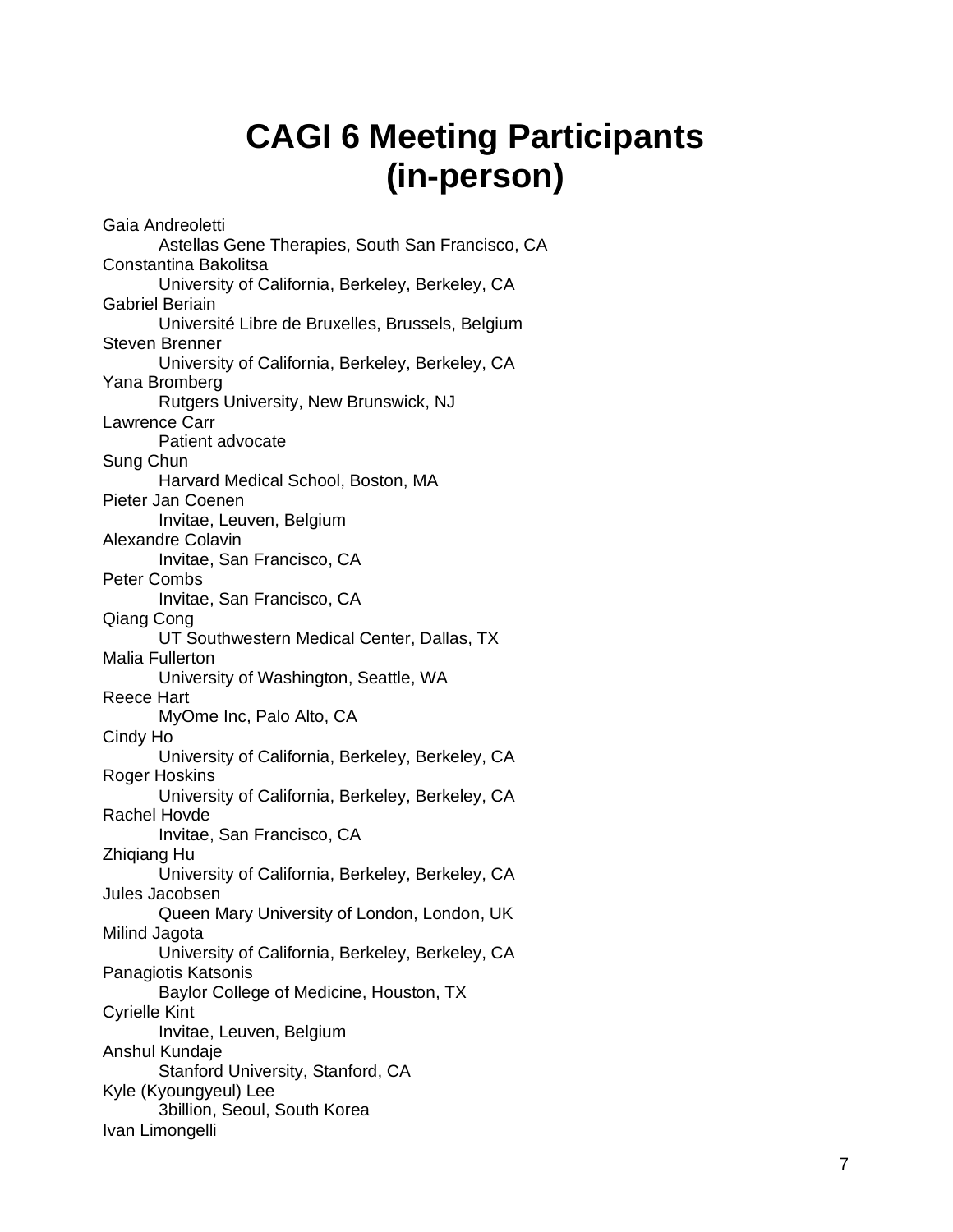EnGenome, Pavia, Italy Jennifer (Yu-Jen) Lin University of California, Berkeley, Berkeley, CA Selena Martinez Patient advocate M. Stephen Meyn University of Wisconsin, Madison, WI Reet Mishra University of Berkeley, Berkeley, CA Sean Mooney University of Washington, Seattle, WA Steve Mount University of Maryland, College Park, MD Anne O'Donnell-Luria Broad Institute of MIT and Harvard, Cambridge, MA Fabrizio Pucci Université Libre de Bruxelles, Brussels, Belgium Predrag Radivojac Northeastern University, Boston, MA Michael Snyder Stanford University, Stanford, CA Yun Song University of California, Berkeley, Berkeley, CA Sarah Stenton Broad Institute of MIT and Harvard, Cambridge, MA Qidi (Lily) Sun University of California, Berkeley, Berkeley, CA Shamil Sunyaev Harvard Medical School, Boston, MA Amanda Williams Baylor College of Medicine, Houston, TX Junwoo Woo 3billion, Seoul, South Korea Yixuan Ye Yale University, New Haven, CT Chi Zhang Yale University, New Haven, CT Jing Zhang UT Southwestern Medical Center, Dallas, TX Susanna Zucca EnGenome, Pavia, Italy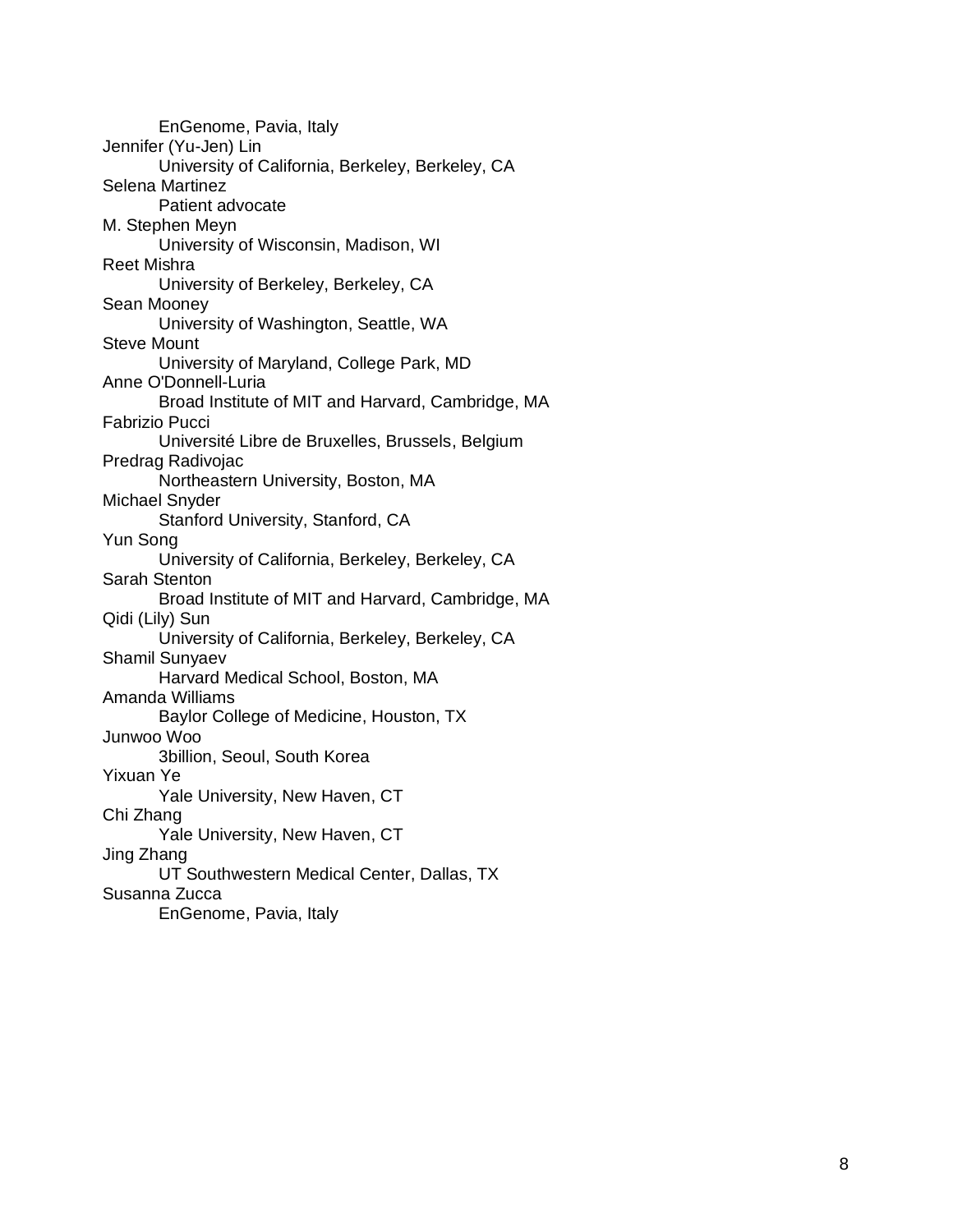# **CAGI 6 Meeting Participants (remote)**

Muttaqi Alladin Indian Institute of Science, Bengaluru, India Azza Althagafi King Abdullah University of Science and Technology, Thuwal, Saudi Arabia Emil Alexov Clemson University, Clemson, NC Maria Christina Aspromonte University of Padova, Padova, Italy Giulia Babbi University of Bologna, Bologna, Italy Diana Baralle University of Southampton, Southampton, UK Roberta Chiaraluce Sapienza University, Rome, Italy Valerio Consalvi Sapienza University, Rome, Italy Emidio Capriotti University of Bologna, Bologna, Italy Flavia Chen Harvard Medical School, Boston, MA Ken Chen Sun Yat-sen University, Guangzhou, China Giuditta Dal Cortivo University of Verona, Verona, Italy Danielle Dell' Orco University of Verona, Verona, Italy Piero Fariselli University of Torino, Torino, Italy Huayun Hou SickKids Genome Clinic, Toronto, Canada Tim Hubbard King's College London, London, UK Nurdan Kuru Sabanci University, Istanbul, Turkey Emanuela Leonardi University of Padova, Padova, Italy Raphael Leman Centre François Baclesse, Caen, France Olivier Lichtarge Baylor College of Medicine, Houston, TX Chang Lu MRC Laboratory of Molecular Biology, Cambridge, UK Céline Marquet Technical University of Munich, Munich, Germany Brynja Matthíasardóttir University of Maryland, College Park, MD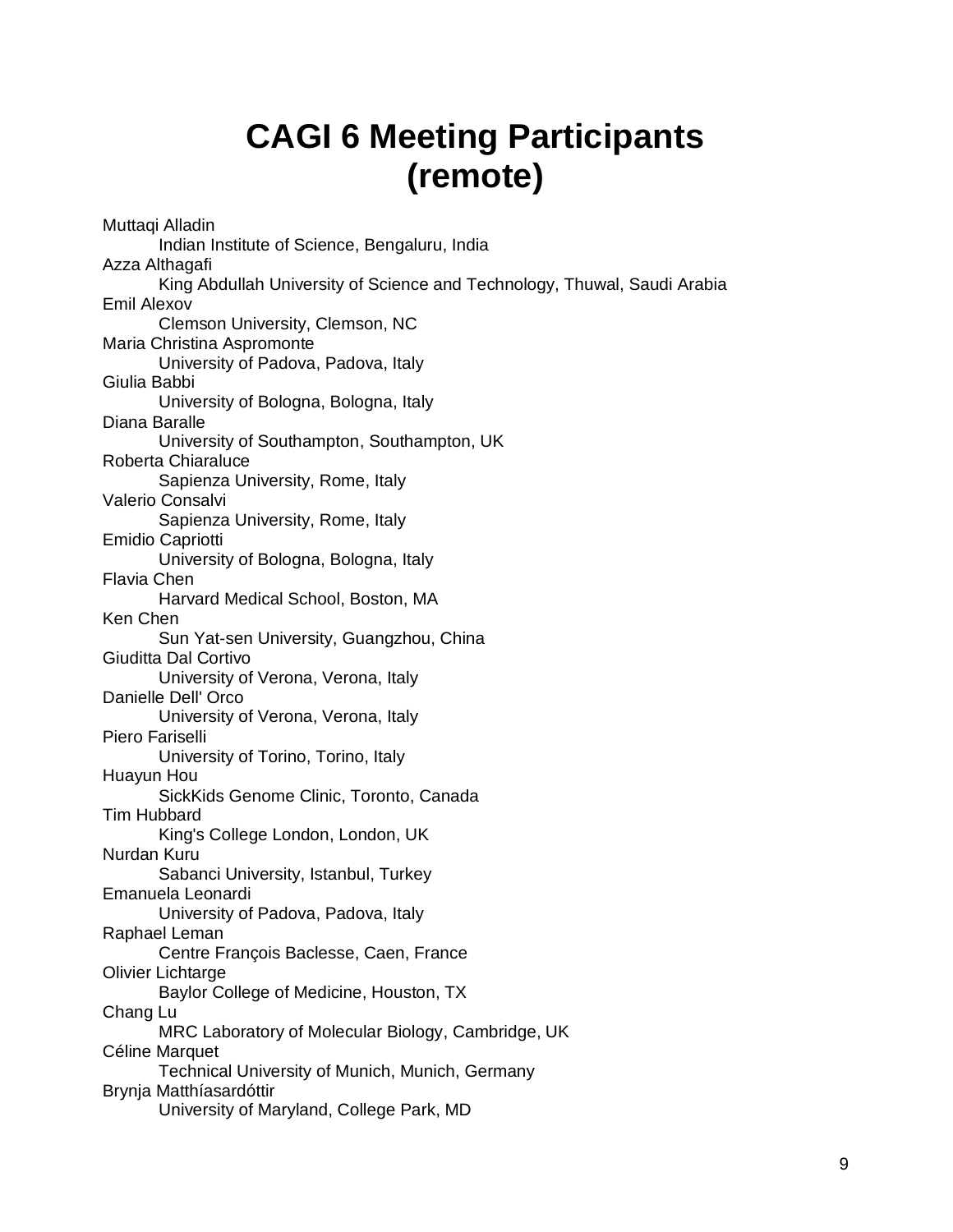Christian Mertes Technical University of Munich, Munich, Germany Carolina Jaramillo Oquendo University of Southampton, Southampton, UK Shailesh Panday Clemson University, Clemson, NC Vikas Pejaver Ikahn School of Medicine at Mount Sinai, New York, NY Carlos Rodrigues University of Melbourne, Melbourne, Australia Yang Shen Texas A&M University, College Station, TX Damian Smedley Queen Mary University of London, London, UK Douglas Speed Aarhus University, Aarhus, Denmark Rajgopal Srinivasan TATA Consultancy Services, Hyderabad, India Alexey Strokach University of Toronto, Toronto, Canada Yuanfei Sun Uma Sunderam TATA Consultancy Services, Chennai, India Wuwei Tan Texas A&M University, College Station, TX Warren van Loggerenberg University of Toronto, Toronto, Canada Yaqiong Wang Fudan University, Shanghai, China Joe (Yingzhou) Wu University of Toronto, Toronto, Canada Vicente Yepez Technical University of Munich, Munich, Germany Rujie Yin Texas A&M University, College Station, TX Kyoko Yuki SickKids Genome Clinic, Toronto, Canada Geyu Zhou Yale University, New Haven, CT Shaowen Zhu Texas A&M University, College Station, TX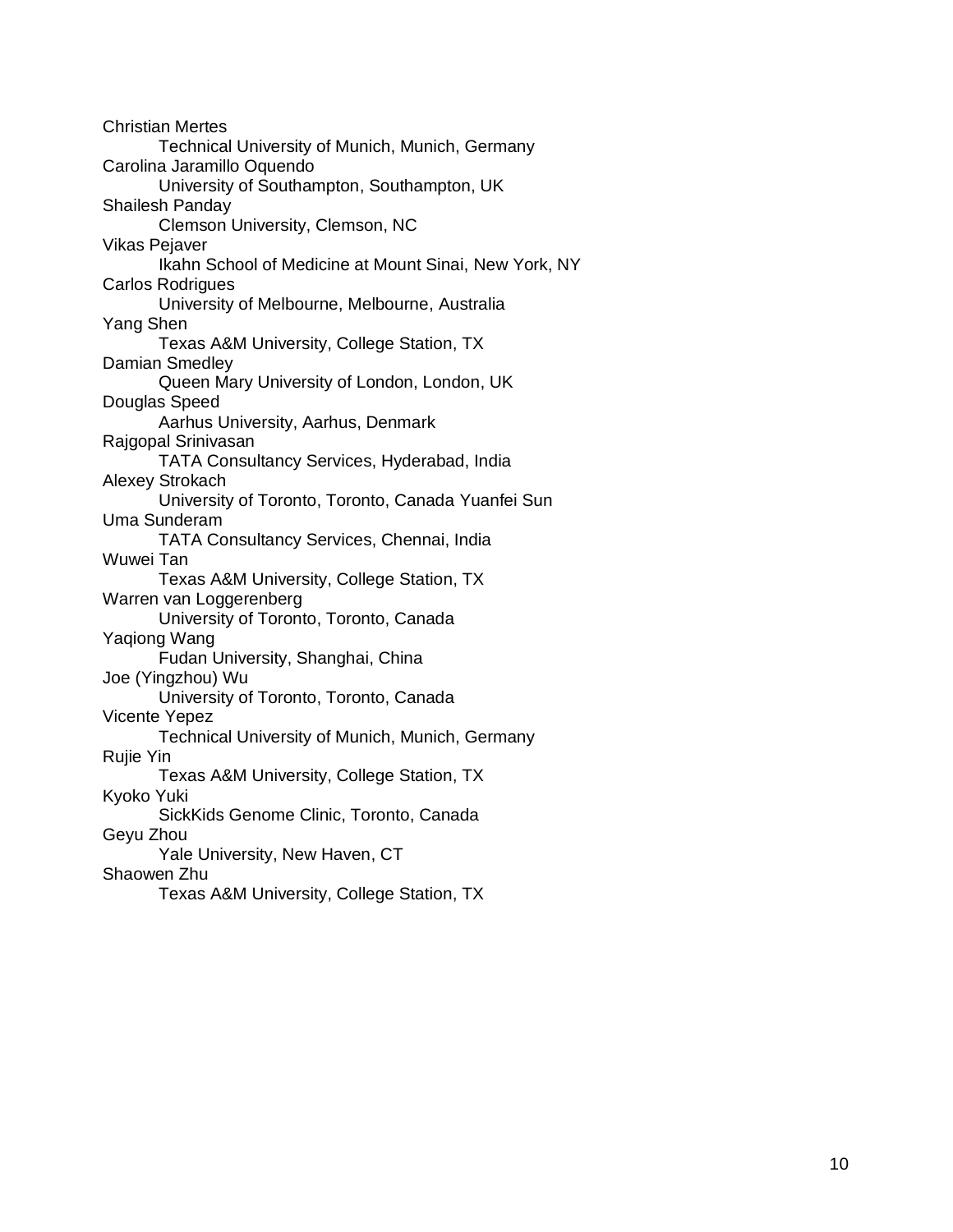**Conference Abstracts**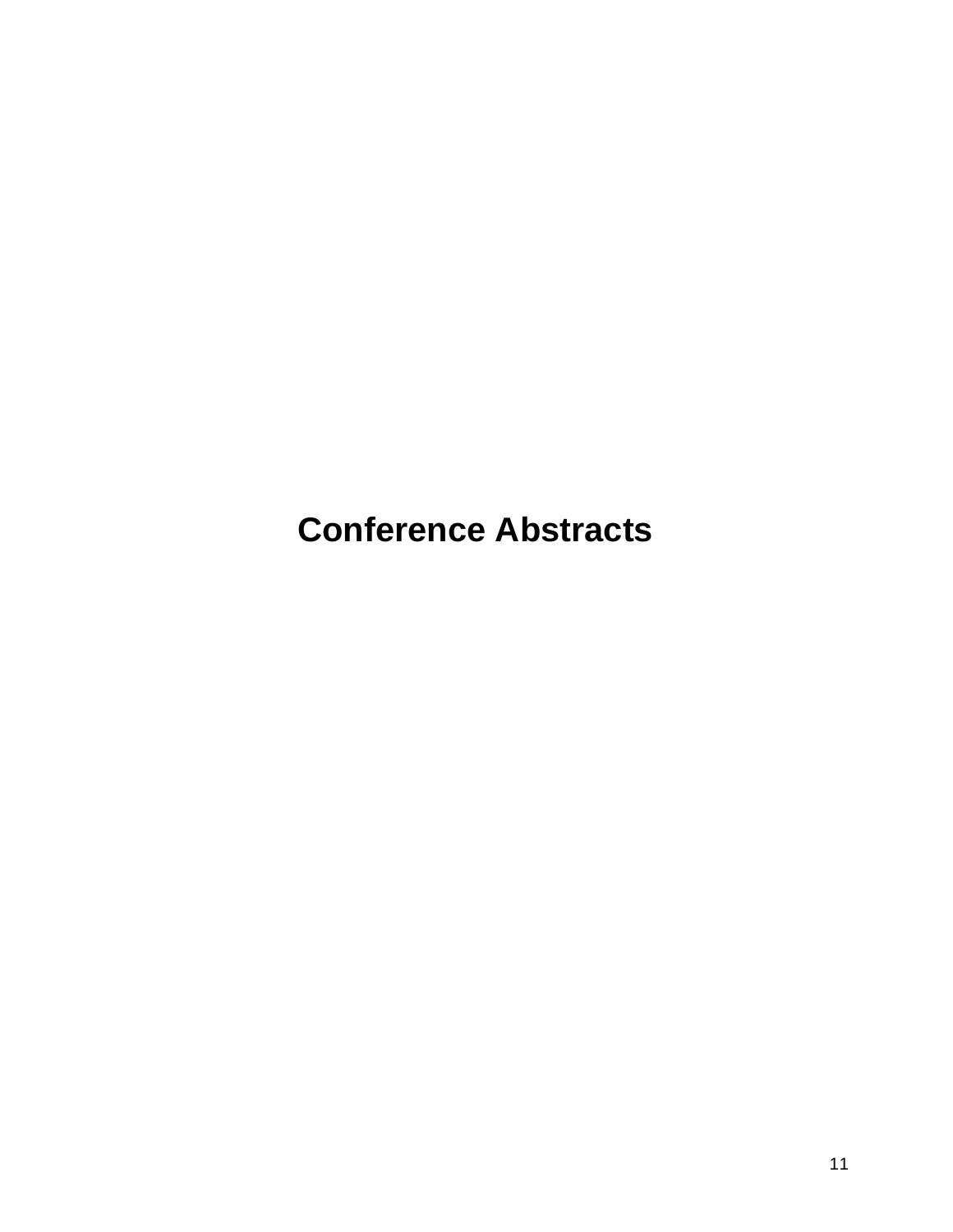#### **Predicting the effects of missense variations and the case of MTHFR deficiency**

Giulia Babbi<sup>1</sup>, Castrense Savojardo<sup>1</sup>, Samuele Bovo<sup>1,2</sup>, Davide Baldazzi<sup>1,3</sup>, Pier Luigi Martelli<sup>1\*</sup>and Rita Casadio<sup>1,4</sup>

1 Biocomputing Group, Department of Pharmacy and Biotechnology, University of Bologna,40126 Bologna, Italy;

<sup>2</sup> Department of Agricultural and Food Sciences, University of Bologna, 40127 Bologna, Italy;

<sup>3</sup> Unit of Oncogenetics and Functional Oncogenomics, CRO Aviano, National Cancer Institute, IRCCS, 33081 Aviano, Italy.

4 Institute of Biomembranes, Bioenergetics and Molecular Biotechnologies (IBIOM), ItalianNational Research Council (CNR), 70126 Bari, Italy

\* Correspondence: [pierluigi.martelli@unibo.it](mailto:pierluigi.martelli@unibo.it)

[giulia.babbi3@unibo.it \(](mailto:giulia.babbi3@unibo.it)G.B.); [castrense.savojardo2@unibo.it \(](mailto:castrense.savojardo2@unibo.it)C.S.); [samuele.bovo@unibo.it](mailto:samuele.bovo@unibo.it) (S.B.); [davide.baldazzi8@unibo.it](mailto:davide.baldazzi8@unibo.it) (D.B.); [rita.casadio@unibo.it](mailto:rita.casadio@unibo.it) (R.C.)

Predicting the effect of variations on protein functional activity and disease associations is a strategic task of growing relevance – and evaluating these predictions is a goal of CAGI experiment itself. The Bologna Biocomputing Group provides resources and expertise for bothcurating databases and implementing tools to endow biological data with structural and functional annotations. Here we present some of our in-house computational tools and approaches that may help in solving this task, along with a specific case study on MTHFR deficiency that was part of the CAGI6 challenges.

For understanding the possible effect of missense variations in protein-protein interactions or domain-domain interfaces, we adopt our machine-learning based DeepREX tool (http://deeprex.biocomp.unibo.it). When possible, we analyse variations at the structural level, interms of the location of the residue with respect to the protein surface, and its distance from the active site and/or important functional motifs.

We adopt a consensus method to investigate whether missense variations are related to proteininstability. We use three state-of-the-art methods that predict the change of folding Gibbs free energy (∆ΔG) associated with a specific variation: our INPS/INPS-MD, based on machine- learning (https://inpsmd.biocomp.unibo.it), FoldX, based on statistical potentials, and PoPMuSiC2, based on statistical potentials and machine-learning.

To classify missense variations leading to disease insurgence we computed their likelihood of being disease-related with SNPs&GO (https://snps-andgo.biocomp.unibo.it). When the task isto select possible causative variations on more genes, we screened disease-related genes through our in-house resources eDGAR (http://edgar.biocomp.unibo.it) and PhenPath (http://phenpath.biocomp.unibo.it), both relying on NETGE-PLUS algorithm [\(http://net](http://net-/)- ge2.biocomp.unibo.it) for enriching disease/phenotype set for functional annotations.

As a study case, we present the analysis of 72 missense variations of human MTHFR protein (Methylenetetrahydrofolate reductase) known to be associated with the disease "MTHFR deficiency". By estimating the thermodynamic ΔΔG change according to the proposed consensus method, we find that 61% of the disease-related variations destabilize the protein, are present both in the catalytic and regulatory domain and correspond to known biochemical deficiencies. The propensity of solvent-accessible residues to be involved in protein-protein interaction sites, as predicted with DeepREX, indicates that most of the interaction sites are located in the regulatory domain. We show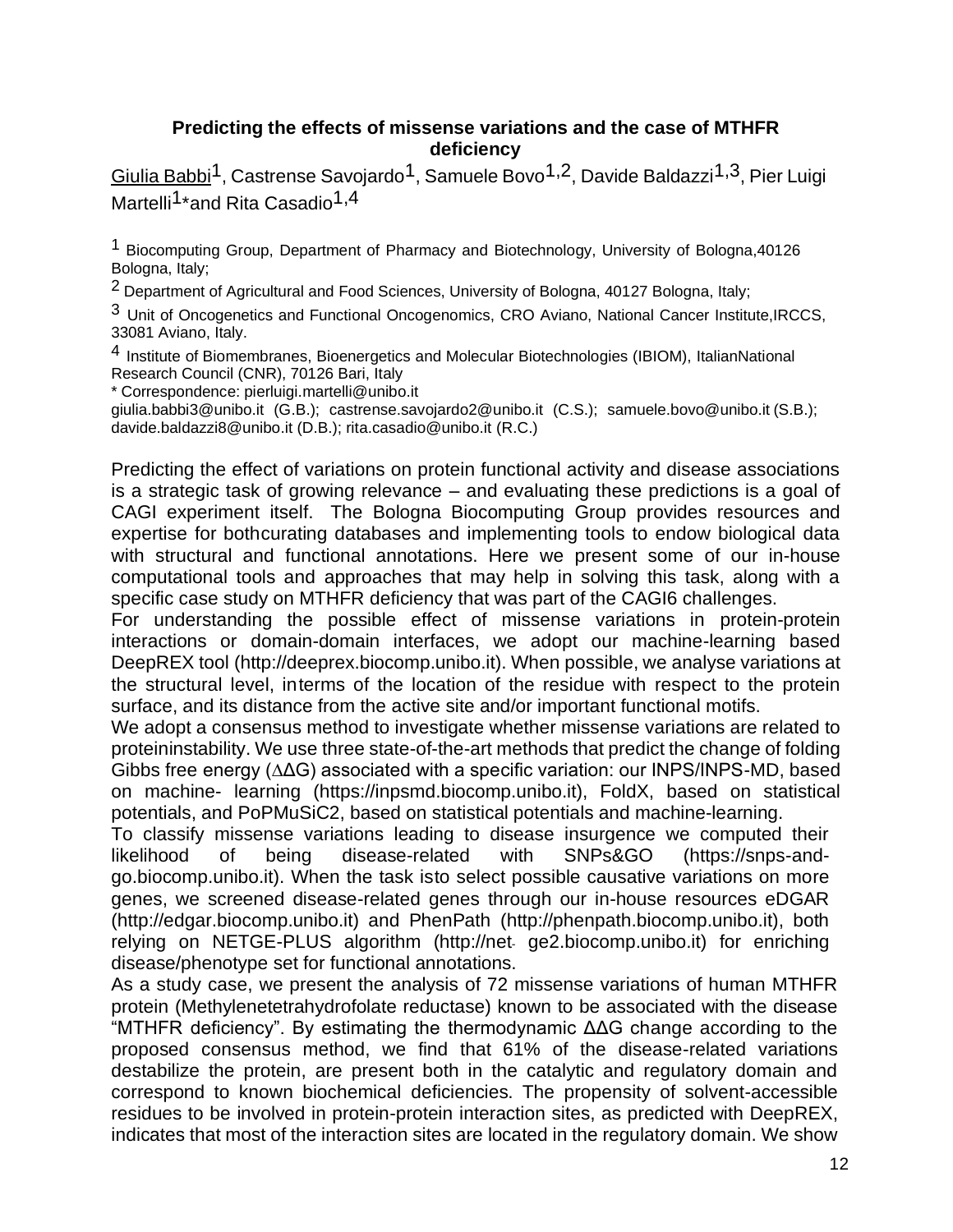that patterns of disease-associated, physicochemical variation types, both in the catalytic and regulatory domains, are unique for theMTHFR deficiency when mapped into the protein architecture.

#### **Mutational Effect Prediction with Protein Language Modeling andStructural Information**

Yuanfei Sun, Yang Shen\* Texas A&M University, College Station, TX 7784[3yshen@tamu.edu](mailto:yshen@tamu.edu)

The workhorse molecules of life, proteins play a central role in cellular functions and are major drug targets. Their variations in humans and pathogens often lead to genetic diseases and therapeutic resistance. The ability to decipher the association between protein variations and resulting effects would facilitate disease prognostics and biologics design, e.g. antibodies.

Although multiplexed assays of variant effects (MAVE), such as deep mutational scanning (DMS) and massively parallel reporter assay (MPRA) experiments, are generating data about variant effects ranging from protein stability to cell viability, their speed and applicability are dwarfed by the amount of variants and effects to characterize. Therefore, there is a critical need to develop high-throughput and accurate computational tools that can overcome the lack or thelimitation of experimentally labeled variant data.

Our algorithmic answer for such "zero-shot" or "few-shot" variant effect prediction lies in the protein language models (PLMs). Attributed to advancements in sequencing technology, there are abundant "unlabeled" data of functional sequences (sampled by nature through evolution) across species. These primary sequences of amino acids resemble texts in natural languages and their distributions have been effectively learned by various pretrained LMs. We pretrained our transformer-based PLMs using highly sparse domain sequences from Pfam RepresentativeProteomes set (at 15% and 75% levels), and finetuned them with UniRef100 homology domain sequences within the given family. Using the modeled ratio of likelihood between variant and wild-type sequences as zero-shot predictors, our unsupervised models without the use of labeled data showed comparable performance over benchmark datasets against both alignment-based and alignment-free state-of-the-art methods (average difference in rank correlation: 0.007 to DeepSequence, 0.017 to Shin's autoregressive model). We also compared two mainstream approaches for likelihood factorizations: autoregression and denoising. We found that the autoregressive model showed an edge for mutations at terminal regions while the denoising model outperformed for middle-region mutations. We further examined the performances over different order of missense mutations spanning from single to 24-site on HIS7\_Yeast. Our results showed evidence that PLMs are epistasis aware. In an experiment to anticipate spike-protein mutations in COVID, our PLMs correctly discovered all single mutationsof the five WHO-defined Variants of Concern within top 5 predictions. Lastly, beyond modeling sequences only, we further embed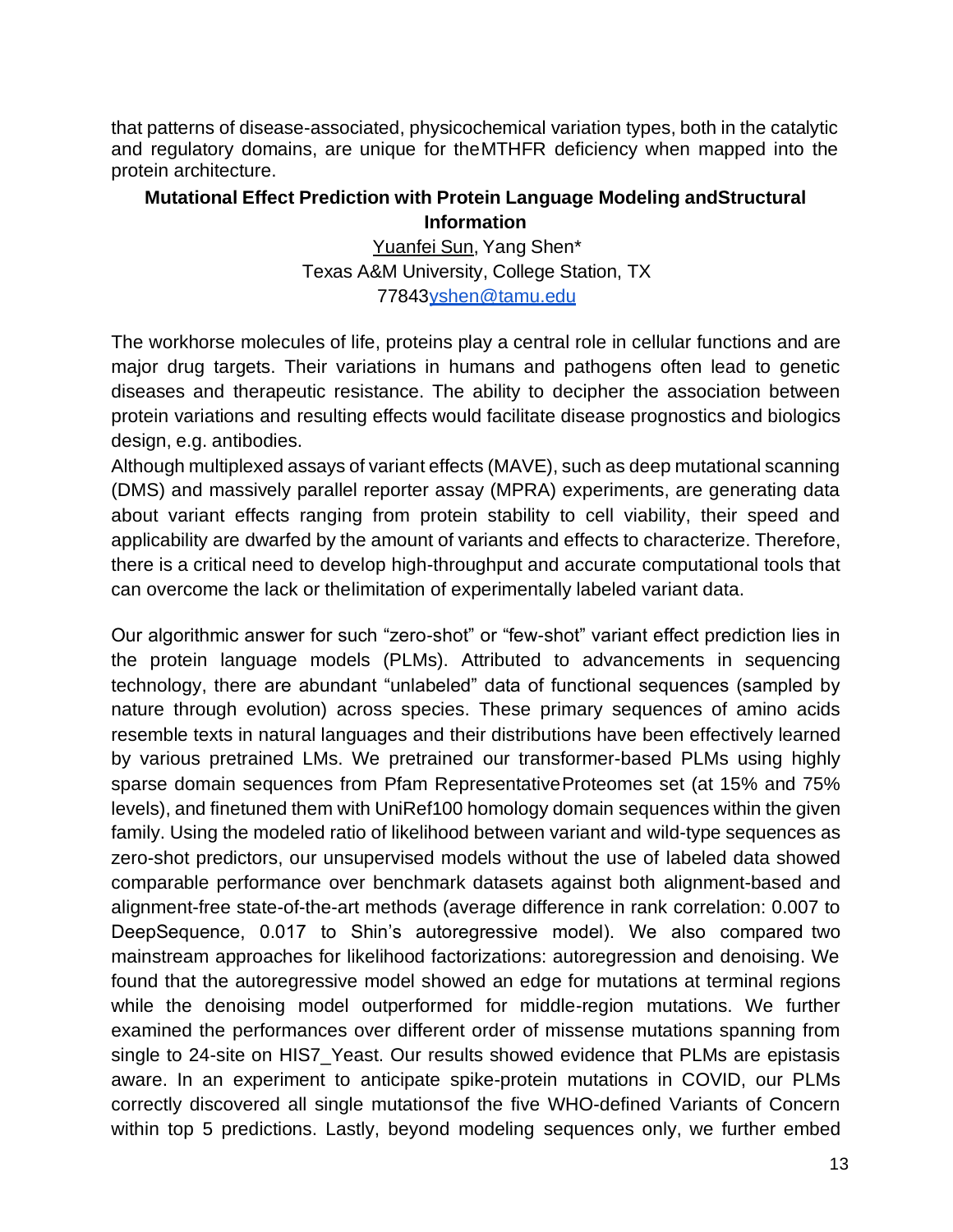structures as an extra modality information for PLMs through spatial message passing and multi-task learning. Our numerical results verify that the structure-aware sequence embeddings improve fitness prediction.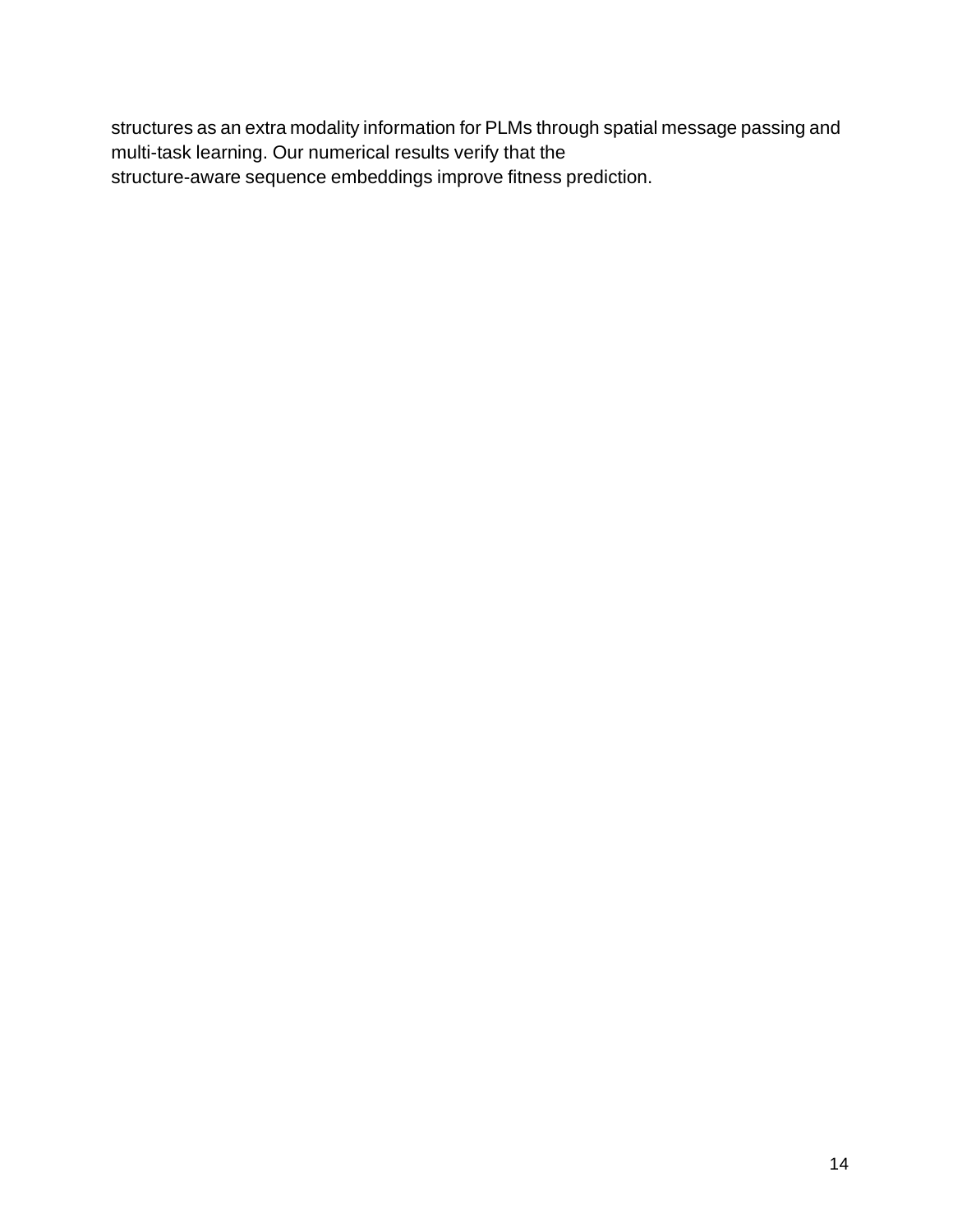#### **Assessment of the CAGI 6 HMBS challenge**

#### **Jing Zhang UT Southwestern Medical Center, Dallas, TX**

We will present the evaluation of predictions for the HMBS challenge. In the challenge, the participants were asked to predict effects on yeast growth caused by missense variants of human hydroxymethylbilane synthase, a protein involved in the third step of heme biosynthesis. For the evaluation, the disparate distributions and scaling between predictions and experimental scores remain the critical hurdle for impartial assessment. The performance of predictors implementing different algorithms and methods is similar. The Kendall tau ranges from 0.1 to 0.3 for 8 out of 10 groups. Most predictors are able to identify the highly deleterious (experimental score less than 0.3) or benign (experimental score more than 0.8) variants with modest accuracy with highest AUC above 0.7 respectively. However, for variants which slightly harm the growth of yeast with experimental growth score from 0.3 to 0.8, the performance of predictors is nearly random with maximum MCC less than 0.09. This pattern suggests that predictors work mostly like binary classifiers rather than predicting continuous scale scores. Furthermore, variants showing benefits on yeast growth are also poorly predicted. Meanwhile, the baseline predictor which is based purely on multiple sequence alignment outperforms most predictors with only three groups surpassing its performance. Nevertheless, the assessment scores of positive control and baseline predictor suggest substantial improvements in accuracy of predictions in the future should be possible, likely by methods not currently explored by predictors, which seem to be saturated at what they can achieve.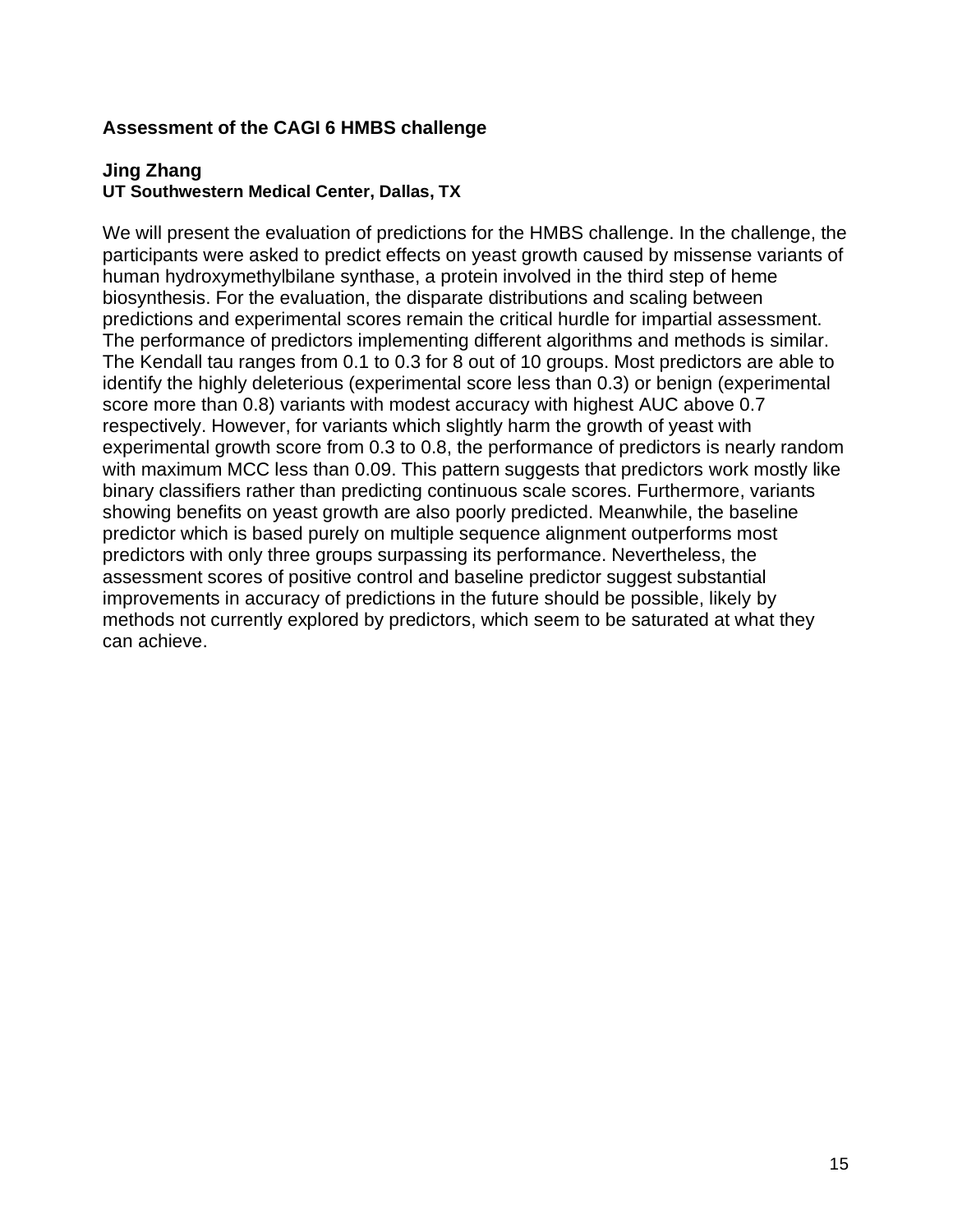#### **CalVEIR performance in the CAGI 6 HMBS challenge** Milind Jagota

Deep learning models of protein sequences such as AlphaFold have enabled recent breakthroughs in molecular biology. There has been interest in developing such models for variant effect prediction of coding regions of the genome. Models such as DeepSequence, EVE, and ESM-1v have approached missense variant effect prediction in an unsupervised manner with success. We developed a method for variant effect prediction that expands on these and conventional methods and tested our method on the HMBS prediction challenge in CAGI6. Our method was one of the top performers and combined novel structural features of protein function together with existing variant effect predictors. We trained a supervised regression on data from proteins that are distant from the target, demonstrating successful transfer across proteins. Our success provides new insight into representations of protein function and robust approaches to supervised learning for variant effect prediction.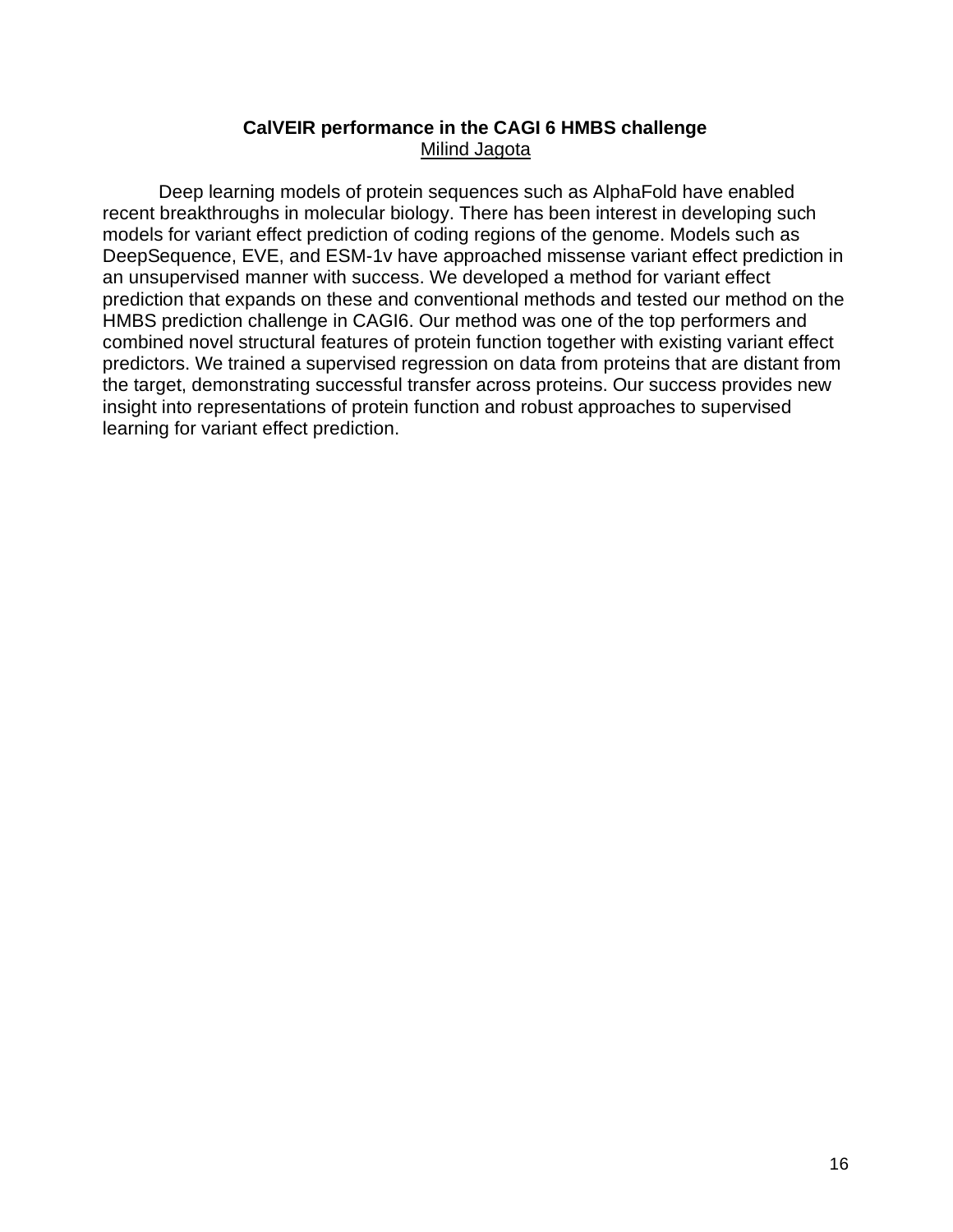#### **Exploring the fitness landscape through structural andevolutionary models**

by <u>Fabrizio Pucci</u><sup>1,2</sup>, Gabriel Cia<sup>1,2</sup>, Marianne Rooman<sup>1,2,\*</sup>

<sup>1</sup> Computational Biology and Bioinformatics, Université Libre de Bruxelles

2 Interuniversity Institute of Bioinformatics in Brussels

\* Correspondence: [marianne.rooman@ulb.be](mailto:marianne.rooman@ulb.be)

Despite the bioinformatics advances of the past decades, accurately predicting the impact of mutations on protein fitness remains a challenging goal. Indeed, the correlations between predicted and experimental protein fitness values are still quite limited, as was also found in the previous CAGI competition [1].

In the context of the current CAGI6 challenge, we present three different computational models that combine structural and coevolutionary information, which we applied to perform fitness predictions on the HBMS protein target:

- Model 1: As stability is one of the key ingredients of protein fitness, we used a rescaled version of our in-house structure-based PoPMuSiC predictor [2] that estimates the impact of variants on protein thermodynamic stability using a simplified representation of protein structures and statistical potentials.
- Model 2: This model uses a rescaled version of our deleteriousness prediction tool SNPMuSiC [3], which combines predictions based on protein structure and statistical potentials with the evolutionary score of the PROVEAN predictor [4].
- Model 3: In this last model, several prediction scores are combined through a simple linear regression model: the structure-based scores of PoPMuSiC [2] and MAESTRO[5], the residue solvent accessibility, and the (co)evolutionary scores such as PROVEAN [4] and EVCoupling [6].

We first applied these three models to the proteins CALM1, TPK, UBE2 and SUMO to identify the parameters of the models, and then blindly to HMBS. We conclude by comparing the experimental and predicted results and by discussing the advantages and limitations of the three approaches.

[1] Andreoletti, Gaia, et al. Human mutation 40.9 (2019): 1197-1201.

[2] Dehouck, Yves, et al. BMC Bioinformatics 12.1 (2011): 1-12

[3] Ancien, François, et al. Scientific Reports 8.1 (2018): 1-11.

[4] Choi, Yongwook, and Agnes P. Chan. Bioinformatics 31.16 (2015): 2745-2747.

[5] Laimer, Josef, et al., BMC Bioinformatics 16.1 (2015): 1-13.

[6] Hopf, Thomas A., et al. Bioinformatics 35.9 (2019): 1582-1584.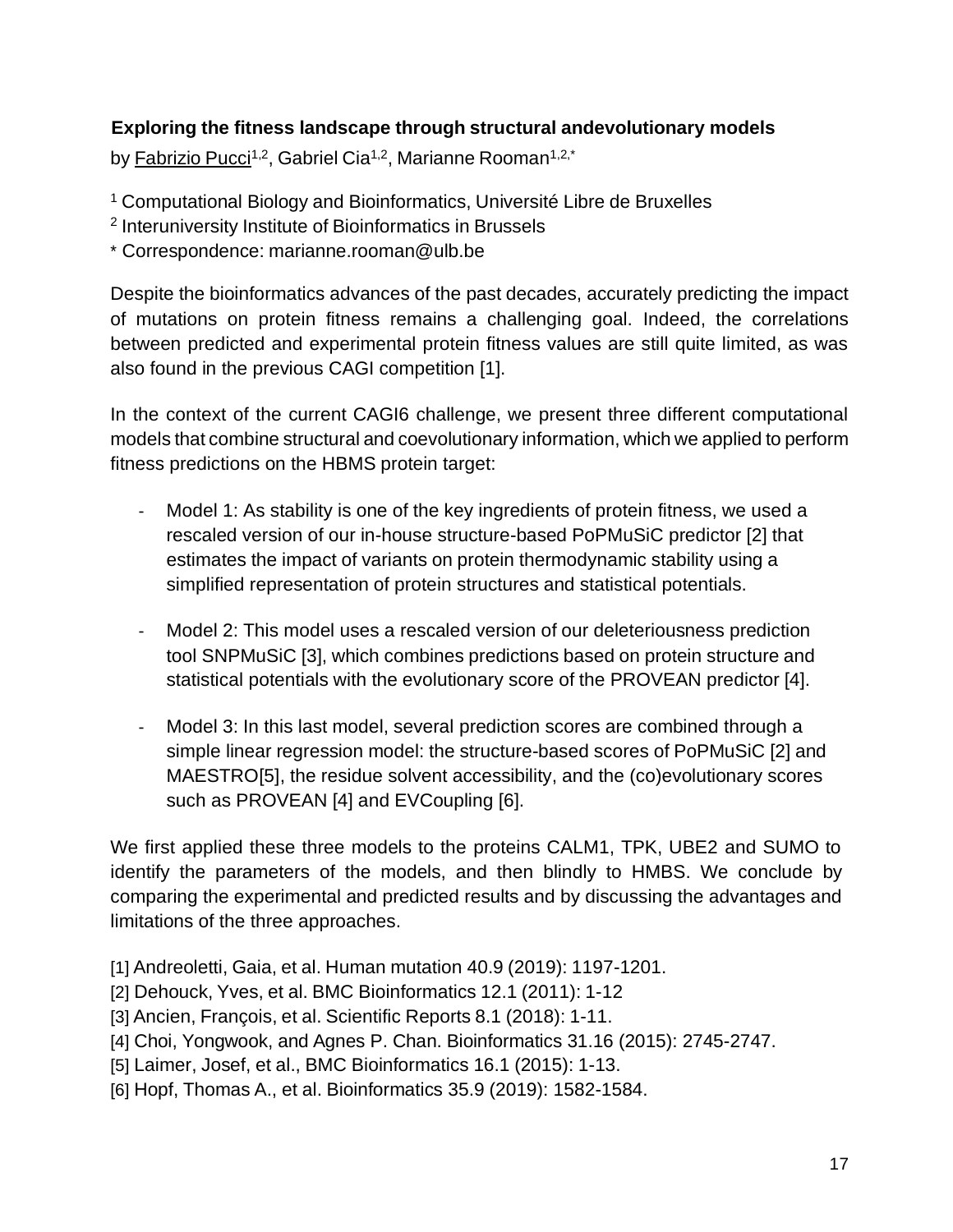#### **Assessing protein contribution to phenotypic change using short,coarse grain molecular dynamics simulations**

#### Muttaqi A. Alladin<sup>\*</sup>, Debnath Pal

Department of Computational and Data Sciences, Indian Institute of Science, Bengaluru 560012, India.

Muttaqi A. Alladin, Email: [muttaqiahmad@iisc.ac.in](mailto:muttaqiahmad@iisc.ac.in)

Debnath Pal, Email [dpal@iisc.ac.in](mailto:dpal@iisc.ac.in)

Since the advent of high-throughput sequencing technologies, a large amount of data about proteins and protein variants has been generated, and interpreting the effect of these variants on the phenotype has been an enormous challenge. Although various methods exist that try to make a functional mapping between phenotype and genotype, many of these methods, like machine learning methods, are often computationally expensive to train and difficult to interpret.We use a relatively straightforward approach to create a functional mapping between the proteinvariants and the phenotype by using short, coarse grain molecular dynamics simulations. In our method, we carry out short coarse-grained molecular dynamics simulations (<10ns) for two different structures of the same protein. The two different structures could be where the same protein is in complex with different ligands/cofactors or where one structure is free, and the other structure is in complex with a ligand/cofactor. We have used this method in CAGI6 challenges for HMBS, MAPK1, and MAPK3 as targets. We have also used this method on Calmodulin. For MTHFR, SUMO1, and UBE2I, we explored getting a functional mapping between the phenotype and the variants using one single protein structure. As we are using a single structure instead of two, this method is not identical to the one used for CAGI6 Challenges or Calmodulin but is comparable as we are still using short coarse-grained molecular dynamics simulations to get a functional mapping. Although we don't have the resultsof HMBS, MAPK1, and MAPK3 as the results of CAGI6 Challenges haven't been publicly declared yet, this method has performed reasonably well on Calmodulin. For Calmodulin, we got a correlation of 0.6 with phenotype change for two-thirds of the data. Similarly, our functionalmapping of MTHFR also yielded a correlation coefficient of 0.6 for over twothirds data. For SUMO1, we got a correlation coefficient of 0.7 for about 70% of the data, while UBE2I gave us acorrelation coefficient of 0.6 for 60% data. We hope that our method will open new avenues to rationally improve genome interpretation.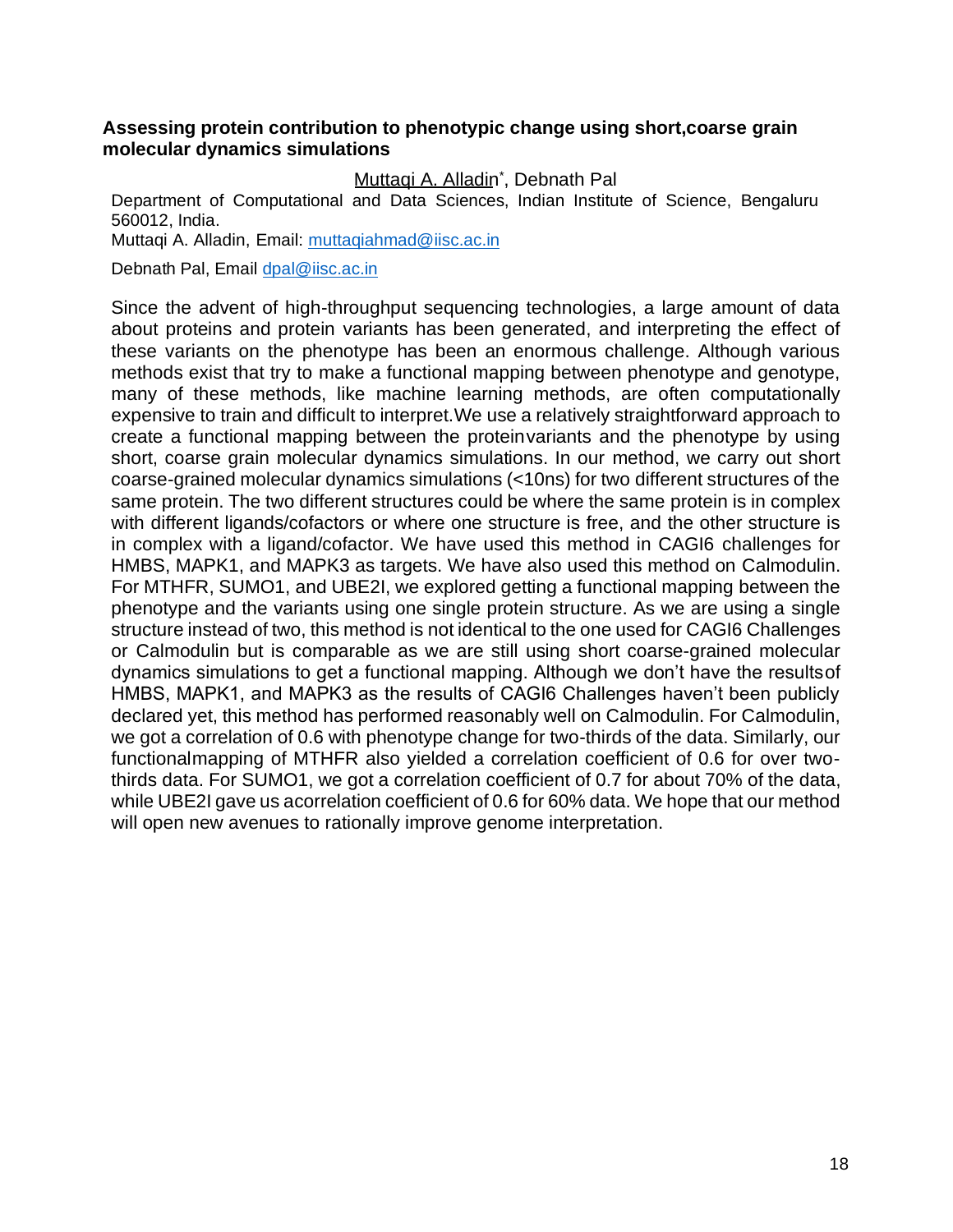#### **Impact of MAPK1/MAPK3 missense variants found in cancer:structural, function and stability experimental analysis**

Maria Petrosino<sup>1</sup>, Leonore Novak<sup>1</sup>, Alessandra Pasquo<sup>2</sup>, Emidio Capriotti<sup>3</sup>, Roberta Chiaraluce<sup>1</sup> ,Valerio Consalvi\*<sup>1</sup>

<sup>1</sup>Dipartimento di Scienze Biochimiche "A. Rossi Fanelli", Sapienza University of Rome, Rome

(Italy)

<sup>2</sup>ENEA CR Frascati, Diagnostics and Metrology Laboratory FSN-TECFIS-DIM,Frascati (Italy)

[\\*valerio.consalvi@uniroma1.it](mailto:%2Avalerio.consalvi@uniroma1.it)

<sup>3</sup>Department of Pharmacy and Biotechnology (FaBiT), University of Bologna. Bologna (Italy)

MAPK1(ERK2) and MAPK3 (ERK1) are serine/threonine kinase in the Ras-Raf-MEK-ERK signal transduction cascade that regulates cell proliferation, transcription, differentiation, and cell cycle progression. MAPK1 and MAPK3 are very similar in sequence (84%) and usually considered to be functionally redundant, although recent studies report evidence that they might play different roles. MAPK1/MAPK3 are activated by phosphorylation which occurs with strict specificity by MEK1/2 on Thr185/202 and Tyr187/204. Upon activation, MAPK1/MAPK3 translocate to the nucleus where they phosphorylate specific nuclear targets. Owing to their biological importance, they represent an important target of biomedical research and of a large part of drug discovery research.

A library of eleven MAPK1 and thirteen MAPK3 missense variants selected from the COSMICdatabase were analyzed by near and far-UV circular dichroism and intrinsic fluorescence spectra to determine thermodynamic stability. These are somatic variants detected in cancer tissues and are distributed along the protein sequence.

The thermodynamic stability was measured by monitoring the spectral changes (far-UV circular dichroism and intrinsic fluorescence emission) at increasing denaturant (guanidinium chloride) concentration. The variation of unfolding free energy (Δ*G*) is calculated by fitting the spectral changes at zero denaturant concentration (Δ*G*H2O). These data were used to calculate a ΔΔ*G*H2O value, the difference in unfolding free energy Δ*G*H2O between each variant and the wildtype protein, both in phosphorylated and unphosphorylated form. The catalytic efficiency  $(k_{\text{cat}}/K_m)^{\text{mut}}/(k_{\text{cat}}/K_m)^{\text{wt}}$  of phosphorylated MAPK1 and MAPK3 missense variants was determined by a fluorescence assay based on Chelation-Enhanced Fluorescence upon substrate peptide phosphorylation by the kinase.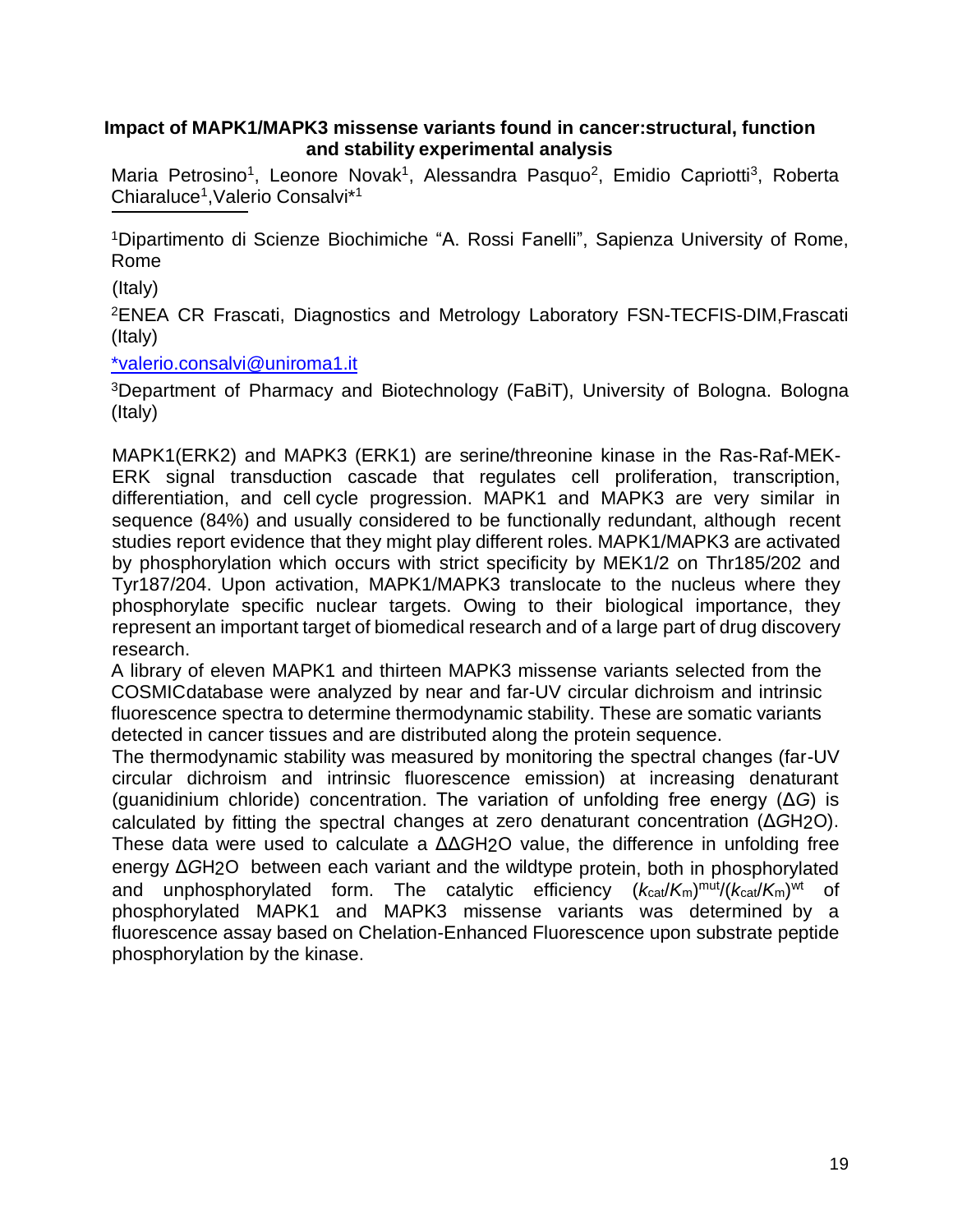#### **Assessing the predictions of the MAPK1/MAPK3 challenges**

*Paola Turina<sup>1</sup> , Maria Petrosino<sup>2</sup> , Andrea Cicconardi<sup>1</sup> , Leonore Novak<sup>2</sup> , Alessandra Pasquo<sup>3</sup>, Roberta Chiaraluce<sup>2</sup>, Valerio Consalvi<sup>2</sup>, Emidio Capriotti<sup>1</sup><sup></sup>* 

<sup>1</sup> Department of Pharmacy and Biotechnology (FaBiT), University of Bologna. Bologna (Italy) <sup>2</sup> Department of Biochemical Sciences, Sapienza University of Rome, Rome (Italy) <sup>3</sup> ENEA CR Frascati, Diagnostics and Metrology Laboratory FSN-TECFIS-DIM, Frascati (Italy)

\*email: [emidio.capriotti@unibo.it](mailto:emidio.capriotti@unibo.it)

Data provider from the "Sapienza" University in Rome Verona characterized the impact ofmissense variants in MAPK1 and MAPK3. The experimental studies on 11 and 13 variants of MAPK1 and MAPK3 respectively, allowed to measure the free energy change ( $\Box$ Gh2o) and the enzymatic activity ( $kcat/KM$ ) for the unphosphorylated and phosphorylated. The MAPK1/MAPK3 challenges were participated by 13 groups which submitted more than 40 predictions. Todetermine the effect of each mutant on protein stability and function, we calculated the variation of free energy change ( $\Box \Box G$ h<sub>20</sub>) and the variation of enzymatic activity ( $\Box$ kcat/KM). Comparing the prediction with experimental values of the  $\Box \Box G$ h2o for MAPK3 we found that the best method from Team3 resulted in a Pearson Correlation Coefficient (PCC) of 0.64 and a Root-Mean-Square- Error (RMSE) of 1.9 kcal/mol for the unphosphorylated form, while a method from Team4 reacheda PCC of 0.68 and a RMSE of 1.2 kcal/mol for the phosphorylated form. For the prediction of the variation of activity of MAPK3 prediction from Team5 achieved and overall accuracy (Q2) of 0.75Matthews Correlation Coefficient 0.378 an Area Under the Receiver Operating Characteristic Curve of 0.80. More complex is the analysis of variants in MAPK1 for which a folding mechanism changes. Our analysis shows that Team 4 reached good performance for the Unphosphorylated form of MAPK1 while a method from Team2 predicts with good performance the  $(Lkcat/KM)$ . Overallfor the predictions for MAPK3 variants are more accurate than those achieved for the MAPK1 challenge.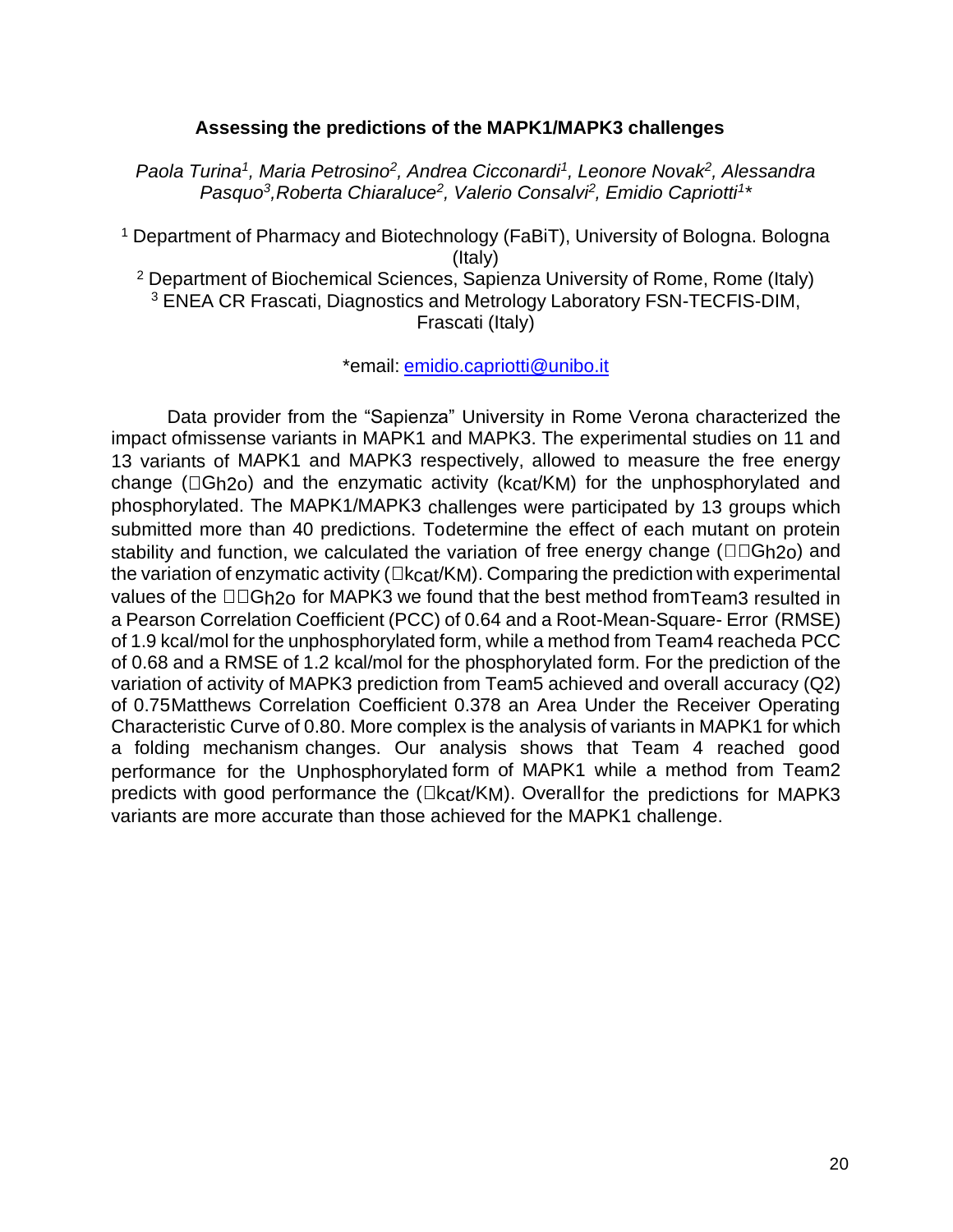#### **Predicting changes in stability and catalytic efficiency of MAPK1 andMAPK3 variants using 3D structure information**

by <u>Fabrizio Pucci1,2,\*,</u> Martin Schwersensky<sup>1,2</sup>, Marianne Rooman<sup>1,2,\*</sup>,

<sup>1</sup> Computational Biology and Bioinformatics, Université Libre de Bruxelles

2 Interuniversity Institute of Bioinformatics in Brussels

\* Correspondence: [fabrizio.pucci@ulb.be,](mailto:fabrizio.pucci@ulb.be) [marianne.rooman@ulb.be](mailto:marianne.rooman@ulb.be)

A series of missense variants in mitogen-activated protein kinase (MAPK) of types 1 and 3, selected from the COSMIC database of somatic cancer mutations, were proposed as CAGI6 challenges. The goal was to predict the changes in stability and catalytic efficiency of both the unphosphorylated and phosphorylated forms of the proteins. For this purpose, we used the different X-ray structures available for these proteins in the Protein Data Bank, and modeled the phosphorylated forms by replacing the phosphorylated residues by negatively charged amino acids<sup>1</sup>.

To predict the stability changes, we applied several models which exploit the 3D structure of the target protein: (1) our in-house predictor of folding free energy changes upon mutations (∆∆G), called PoPMuSiC<sup>2</sup>, which uses several statistical potentials as input features of an artificial neural network; (2) an unbiased version of PoPMuSiC $3$  ensuring that the ∆∆G value of every mutation is equal to minus the ∆∆G value of the reverse mutation; and (3) an average of PoPMuSiC and another  $\triangle\triangle G$  predictor, MAESTRO<sup>4</sup>.

To predict the change in catalytic efficiency of the variants, we used two rescaled versions of the PoPMuSiC ∆∆G predictor. As a third model, we developed a fitness predictor based on a linear regression model integrating four evolutionary features (sequence variation and covariation) and four structure-based features (PoPMuSiC, MAESTRO, SNPMuSiC<sup>5</sup>, solvent accessibility), of which we identified the coefficients on the basis of experimental fitness values.

[1] Pearlman et al. (2011). Cell 147(4), 934-946.

[2] Dehouck Y et al. (2009). Bioinformatics, 25(19), 2537-2543.

[3] Pucci F et al. (2018). Bioinformatics, 34(21), 3659-3665.

[4] Laimer J et al. (2015). BMC bioinformatics, 16(1), 1-13.

[5] Ancien F et al. (2018). Scientific reports, 8(1), 1-11.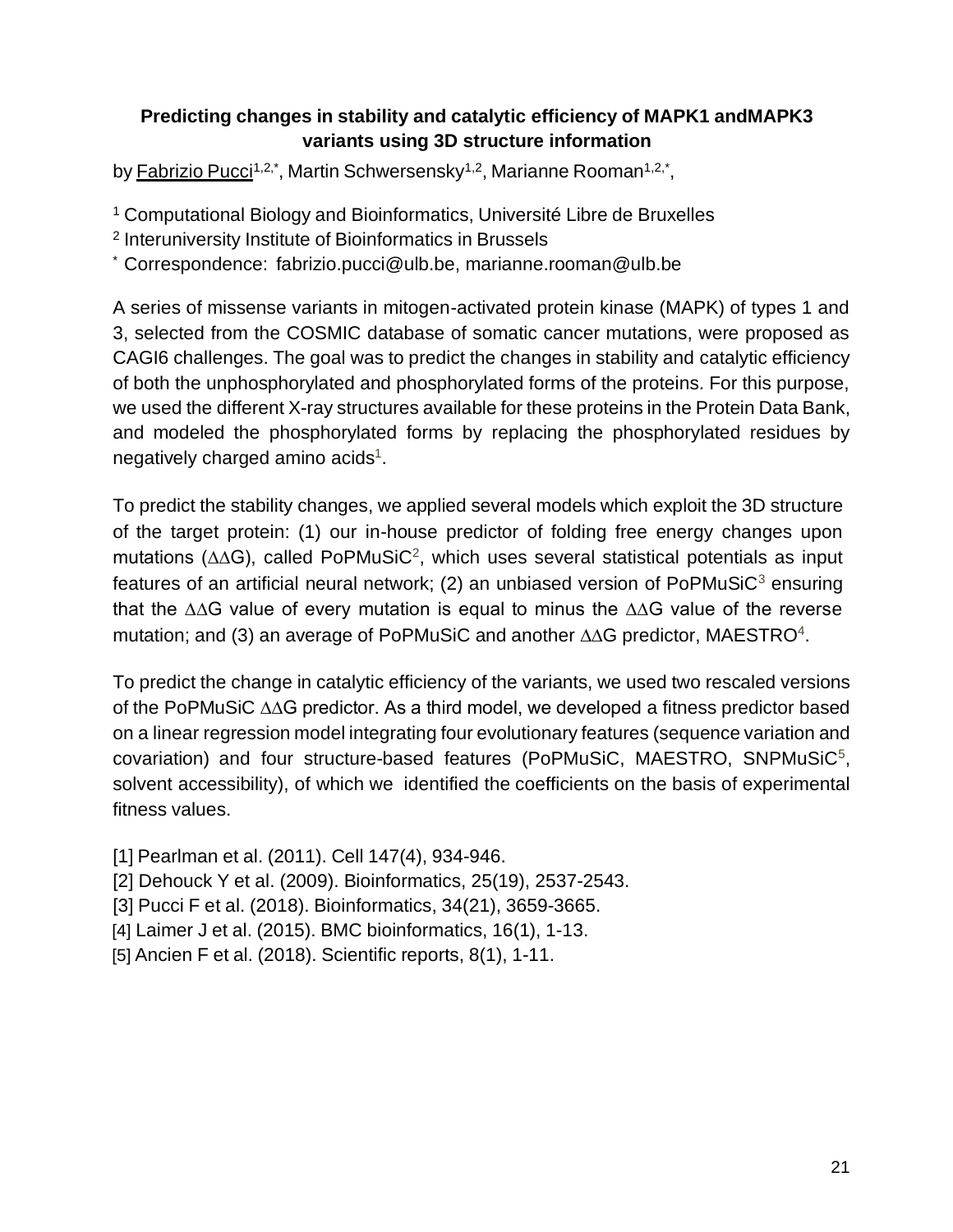#### **Application of HoTMuSiC to the calmodulin CAGI6 challenge**

by <u>Gabriel Cia</u><sup>1,2</sup>, Marianne Rooman<sup>1,2,\*</sup>, Fabrizio Pucci<sup>1,2</sup>

<sup>1</sup> Computational Biology and Bioinformatics, Université Libre de Bruxelles

2 Interuniversity Institute of Bioinformatics in Brussels

\* Correspondence: [marianne.rooman@ulb.be](mailto:marianne.rooman@ulb.be)

Reliably estimating the change in thermal stability of proteins upon mutation is an important objective for the rational optimization of enzymes, especially in bioprocesses requiring unusual temperature conditions. We have recently developed a tool that predicts the change in melting temperature ∆*T<sup>m</sup>* upon point mutations, which uses as input the wild-type protein structure and, when available, the wild-type melting temperature *Tm*. Our model, called HotMuSiC [1], relies on a combination of standard and temperaturedependent statistical potentials which were used as input features to train a neural network. The model was trained on a dataset of over 1,600 manually curated mutations with experimentally measured  $\Delta T_m$ . It achieves a correlation of 0.61 and a root mean square deviation of 4.2 °C between the predicted and experimental ∆*T<sup>m</sup>* in 5-fold cross validation, which increases to 0.75 and 2.9 °C when ignoring the top 10% outliers.

To apply our HotMuSiC predictor to the calmodulin challenge, we used a modeled 3D structure for the apo form and an experimental structure for the holo form. Since the apo form follows a classical two-state folding transition, we simply applied our model to predict the changes in melting temperature, ∆*Tm*, of the variants. For the holo form, which follows a three-state transition, we predicted separately the ∆*T<sup>m</sup>* of mutations situated in the Cand N-terminal domains; this means that we assumed that the melting temperature of the non-mutated domain remains unchanged. Furthermore, to predict the percentage of unfolding of each variant, we combined the predicted change in *T<sup>m</sup>* with an experimentally determined enthalpy value *∆H<sup>m</sup>* and used a purposefully derived function relating these values with the percentage of unfolding.Finally, to predict the destabilization score of the variant, we simply calculated the change in the percentage of unfolding between the wildtype and the variant.

[1] Pucci, Fabrizio, et al. Scientific reports 6.1 (2016): 1-9.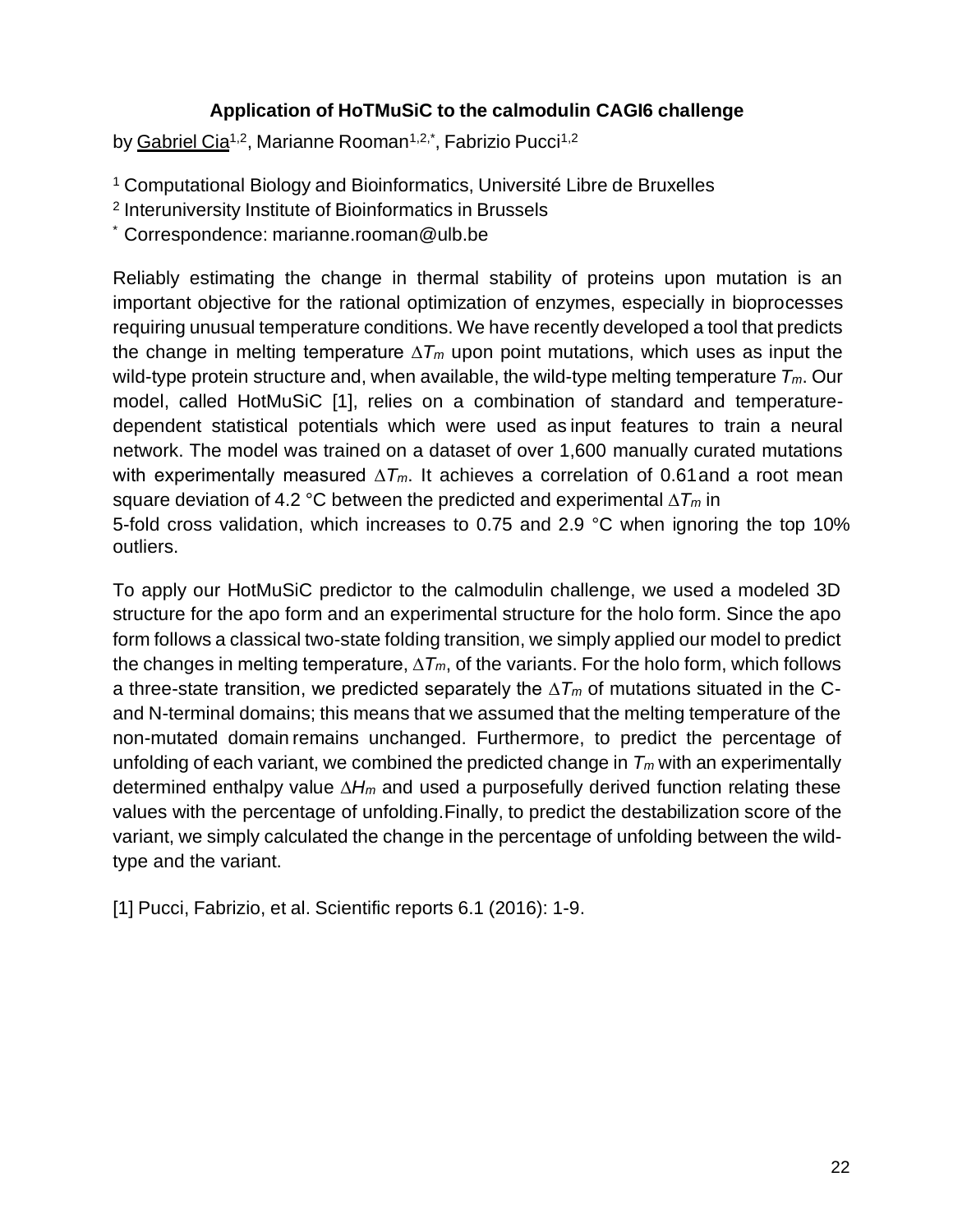#### **Computational Tools to Predict Protein Stability Changes Upon MissenseMutations**

Carlos H. M. Rodrigues<sup>1</sup>, Stephanie Portelli<sup>3</sup>, Douglas E. V. Pires<sup>2</sup>, David B. Ascher<sup>1, 3, \*</sup>

1 Computational Biology and Clinical Informatics, Baker Heart and Diabetes Institute,Melbourne, Victoria, Australia 2 School of Computing and Information Systems, University of Melbourne, Melbourne, Victoria,Australia 3 School of Chemistry and Molecular Biosciences, University of Queensland, Brisbane,Queensland, Australia

\*To whom correspondence should be addressed. D.B.A. Email: [d.ascher@uq.edu.au](mailto:d.ascher@uq.edu.au)

On-going technological advances have led to dramatic increases in the amounts of biological data being generated over the years. Along with the evolution of high performance computing and computational tools, this has provided us with a wealth of information, analytical power andthe opportunity to investigate fundamental health and biotechnological problems of different magnitude and kind, complementary to and able to guide conventional approaches.

Our group is interested in developing and experimentally validating novel computational methods to exploit this data, enhancing the impact of genome sequencing, structural genomics,and functional genomics on biology and medicine. One of our main areas of interest is in the development of predictive and analytical tools and databases to investigate and understand the relationship between protein sequence, structure and function and phenotype. These methods allow us to gain unique insights into the molecular basis of genetic diseases, as well as a betterunderstanding of the molecular mechanisms behind drug resistance, which has direct implications into guiding personalised patient treatment, the development of resistance resistantdrugs, and to aid the design of novel drugs.

For the Calmodulin Challenge in CAGI6, our team has submitted 6 different predictions for eachmissense mutation. These are derived from our well established suite of methods (mCSM, DUET, ENCoM, SDM, DynaMut and DynaMut2), which leverage physicochemical properties and distance pattern signatures extracted from protein structure data. Our tools are freely available to the scientific community and have been widely used in industry and academia all over the world with over 1 million hits/year.

Here we considered the APO structure of CaM as entry 1DMO on the Protein Data Bank, and entry 1CLL as the protein under Ca2+-saturating conditions. Each mutation and PDB structure were then input into our webservers and results were compiled accordingly. Our methods predict the effects of mutations in terms of changes in theGibbs Free Energy of folding (ΔΔG),which were then used as a direct measure of melting temperature values requested for this challenge. As one of the selected best-performing predictors for this challenge we look forwardto the opportunity to present our findings and overall methodology used for our submissions.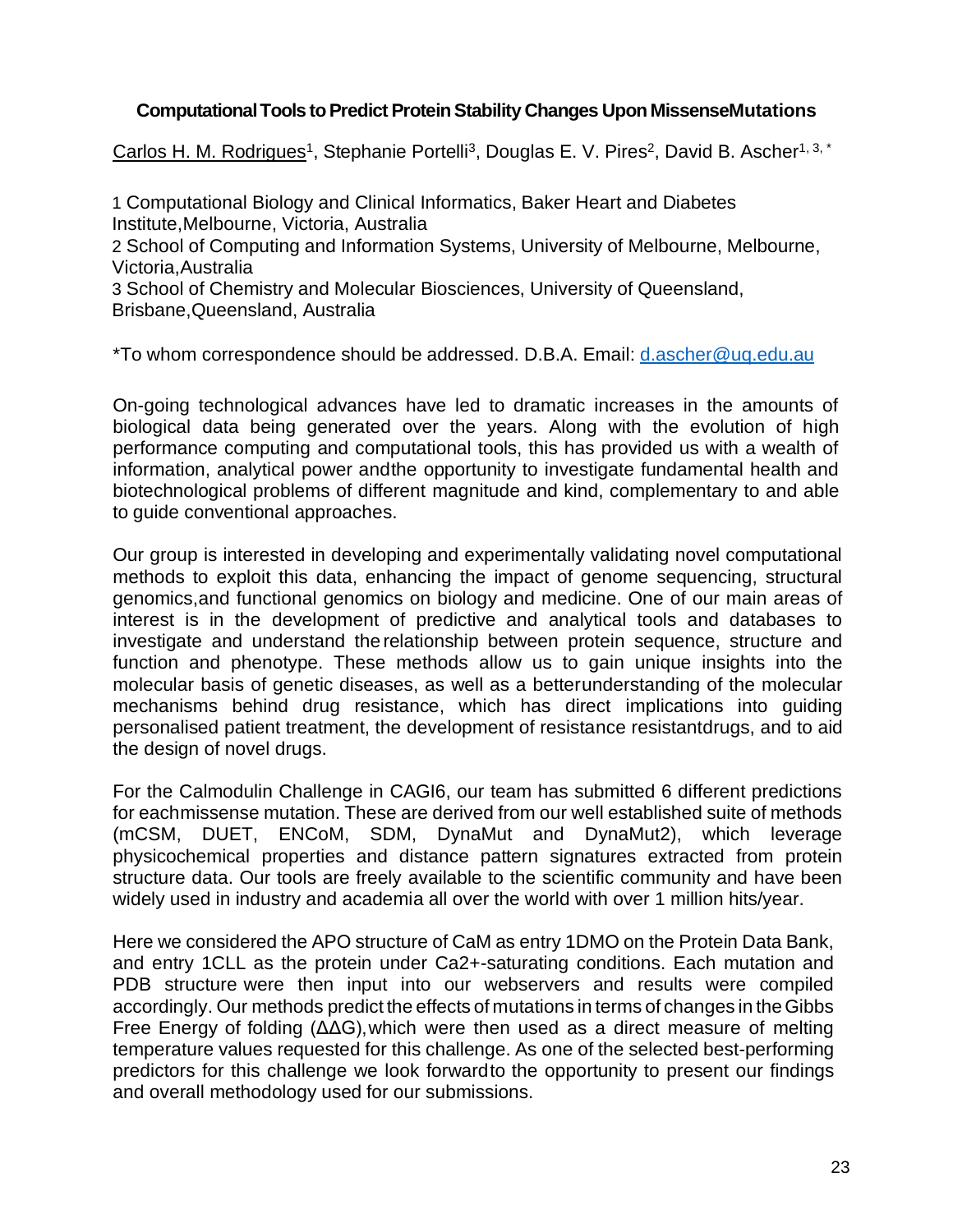#### **Variant interpretation with BioFolD tools**

*Andrea Cicconardi, Riccardo Ottalevi, Anna Benedetti, Paola Turina, Emidio Capriotti\** BioFolD Unit, Department of Pharmacy and Biotechnology (FaBiT), University of Bologna. Via F. Selmi 3. 40126 Bologna (Italy) email: [emidio.capriotti@unibo.it](mailto:emidio.capriotti@unibo.it)

During the last few years, the BioFolD unit developed several tools for predicting the impact of genetic variants at protein and nucleotide levels. The implemented methods are characterized by the types and number of features used for detecting pathogenic variants and predicting the variation of protein stability. The tools for predicting pathogenic variants include PhD-SNP (Capriotti, et al., 2006), which is a support vector machine based approach based on sequence information extracted from the protein sequence profile, SNPs&GO (Capriotti, et al., 2013b) which relies on functional information encoded by Gene Ontology terms and, when available, protein structure features and Meta-SNP (Capriotti, et al., 2013a) a meta prediction toolcombining 4 well-establish methods. More recently, PhD-SNP<sup>g</sup> (Capriotti and Fariselli, 2017) usesthe information retrieved on the UCSC genome browser to predict the impact of variants in noncoding regions and DDGun (Montanucci, et al., 2022) which predicts the variation of protein stability upon mutation. During the last edition of the CAGI, we participated in five challenges using modified version of our methods to predict the functional effect of variants on hydroxymethylbilane synthase (HMBS), Serine/Threonine Kinase (STK11), methylenetetrahydrofolate reductase (MTHFR) and their clinical impact (Splicing VUS, Sherloc clinical classification). All the tools used for the CAGI challenges are available at https://biofold.org.

#### **References**

Capriotti, E., Altman, R.B. and Bromberg, Y. Collective judgment predicts diseaseassociated single nucleotide variants. BMC Genomics 2013a;14 (Suppl. 3):S2.

Capriotti, E., Calabrese, R. and Casadio, R. Predicting the insurgence of human genetic diseasesassociated to single point protein mutations with support vector machines and evolutionary information. Bioinformatics 2006;22(22):2729-2734.

Capriotti, E., et al. WS-SNPs&GO: a web server for predicting the deleterious effect of human protein variants using functional annotation. BMC Genomics 2013b;14 Suppl 3:S6.

Capriotti, E. and Fariselli, P. PhD-SNPg: a webserver and lightweight tool for scoring single nucleotide variants. Nucleic Acids Res 2017;45(W1):W247-W252.

Montanucci L, Capriotti E, Birolo G, Benevenuta S, Pancotti C, Lal D, Fariselli P (2022). DDGun:an untrained predictor of protein stability changes upon amino acid variants. Nucleic Acids Research. DOI:10.1093/nar/gkac325.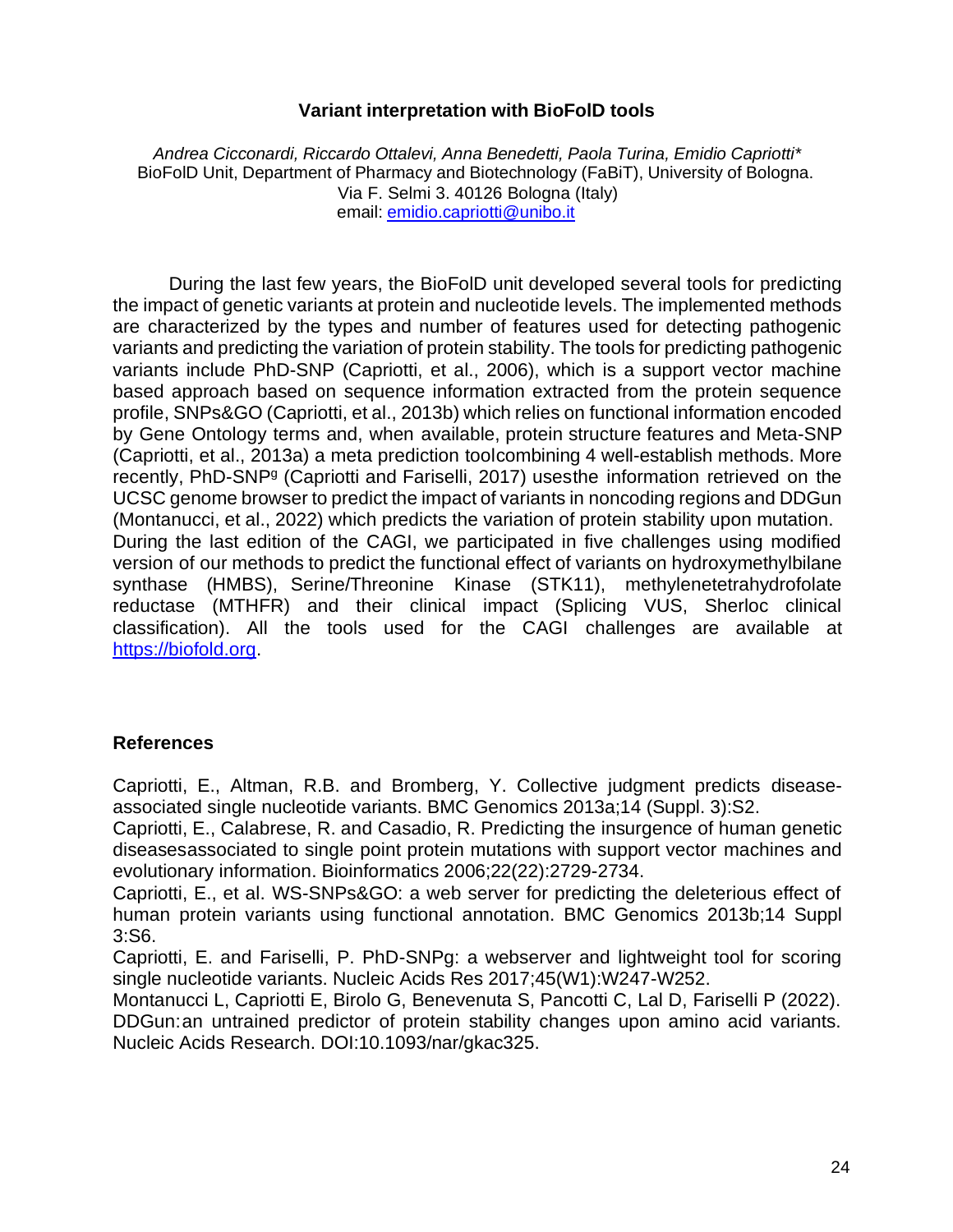#### **Phylogeny-aware computing of tolerance for missense mutations**

Nurdan Kuru<sup>1</sup>, Onur Dereli<sup>1</sup>, Emrah Akkoyun<sup>1</sup>, Aylin Bircan<sup>1</sup>, Oznur Tastan<sup>1</sup>, Ogun

Adebali<sup>1\*1</sup> Faculty of Engineering and Natural Sciences, Sabanci University,

Istanbul 34956, Turkey

\* To whom correspondence should be addressed: [oadebali@sabanciuniv.edu](mailto:oadebali@sabanciuniv.edu)

With the advancement in high throughput sequencing technologies, our ability to detect genetic variation and predict the effect of a variant in clinical diagnosis has been revolutionized.

Understanding the effect of these missense mutations is critical for diagnosing rare diseases. Here, we propose a novel phylogeny-dependent probabilistic approach to predict the functionaleffects of missense mutations. Our approach exploits independent evolutionary events and phylogenetic relationships among species to measure the deleteriousness of a given variant.

We estimate the probability of observing any amino acid at the queried position of the protein inquestion by traveling through the phylogenetic tree. This process helps us analyze substitutionswithin the context of the phylogenic relations, and we use this information to assess substitutions' effects over the queried sequence. We assess the predictive performance of our approach (PHACT) on various subsets of a dataset, which contains 3023 proteins and 61662 variants obtained from Clinvar, Humsavar, and Gnomad. The experiments demonstrate that our method outperforms widely used pathogenicity prediction tools (i.e., SIFT and PolyPhen-2) and achieves similar or better predictive performance compared to existing conventional statistical approaches presented in dbNSFP (Figure 1). We now extend this approach to a machine learningbased approach. We use PHACT scores with other phylogenetic tree-related features in a gradient-boosting tree-based classifier. Our preliminary results show that the model outperforms other machine-learning-based algorithms.



*Figure 1: AUC comparison of PHACT against statistical pathogenicity predictionalgorithms presented in dbNSFP*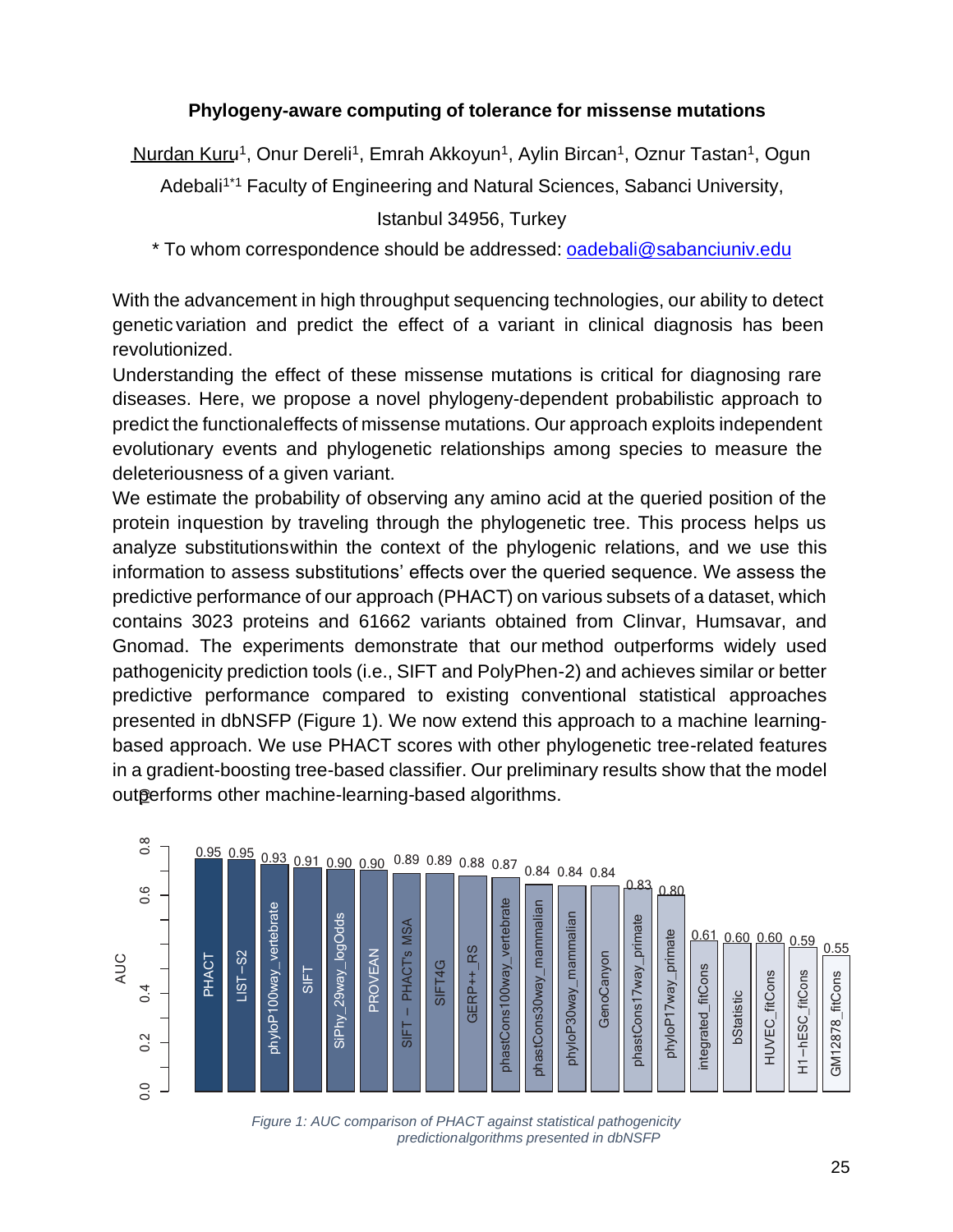#### **Progress in complex phenotype prediction: the CAGI6 PRS challenge**

#### **Sung Chun Harvard Medical School**

Complex traits, which include common genetic disorders, are highly polygenic with numerous alleles of small effects contributing to the genetic risk. A proportion of this risk can be predicted by statistical methods that rely on results of Genome-Wide Association Studies (GWAS). Currently, most popular methods leverage GWAS summary statistics in the form of Polygenic Risk Scores (PRS). PRS has potential clinical utility for risk surveillance, prevention and personalized medicine. The CAGI6 PRS challenge assessed the performance of PRS algorithms using data on four phenotypes (Type 2 Diabetes, Breast Cancer, Inflammatory Bowel Disease and Coronary Artery Disease) representing disease areas that could benefit from PRS because of the availability of screening or early intervention options. We also assessed algorithms on a range of simulated data to get insight into the way algorithms perform in various parametric regimes. The accuracy of submitted algorithms was compared against a set of published baseline methods. The assessment revealed that one method outperformed state-of-the-art PRS algorithms in IBD (Nagelkerke's  $R^2$ =0.173 compared to 0.157) and across wide ranges of parameter values in simulated genetic architecture, highlighting that the current linear prediction models can be further improved. Algorithms that leverage functional annotations of genetic variants underperformed in comparison. Also, machine learning-based prediction models did not perform well. While this may be due to the paucity of non-linear genetic effects in complex traits, the current challenge was not structured to evaluate the full potential of these approaches. Due to privacy issues, it was not possible to openly share the full training data, and only a limited set of clinical covariates were available to use in prediction. Another limitation involved restricting this challenge to European ancestry individuals. Despite these limitations we hope to address in future challenges, we find the current PRS challenge valuable to assess the current state of the field. Despite these limitations which we hope to address in future challenges, we find the current PRS challenge valuable to assess the current state of the field.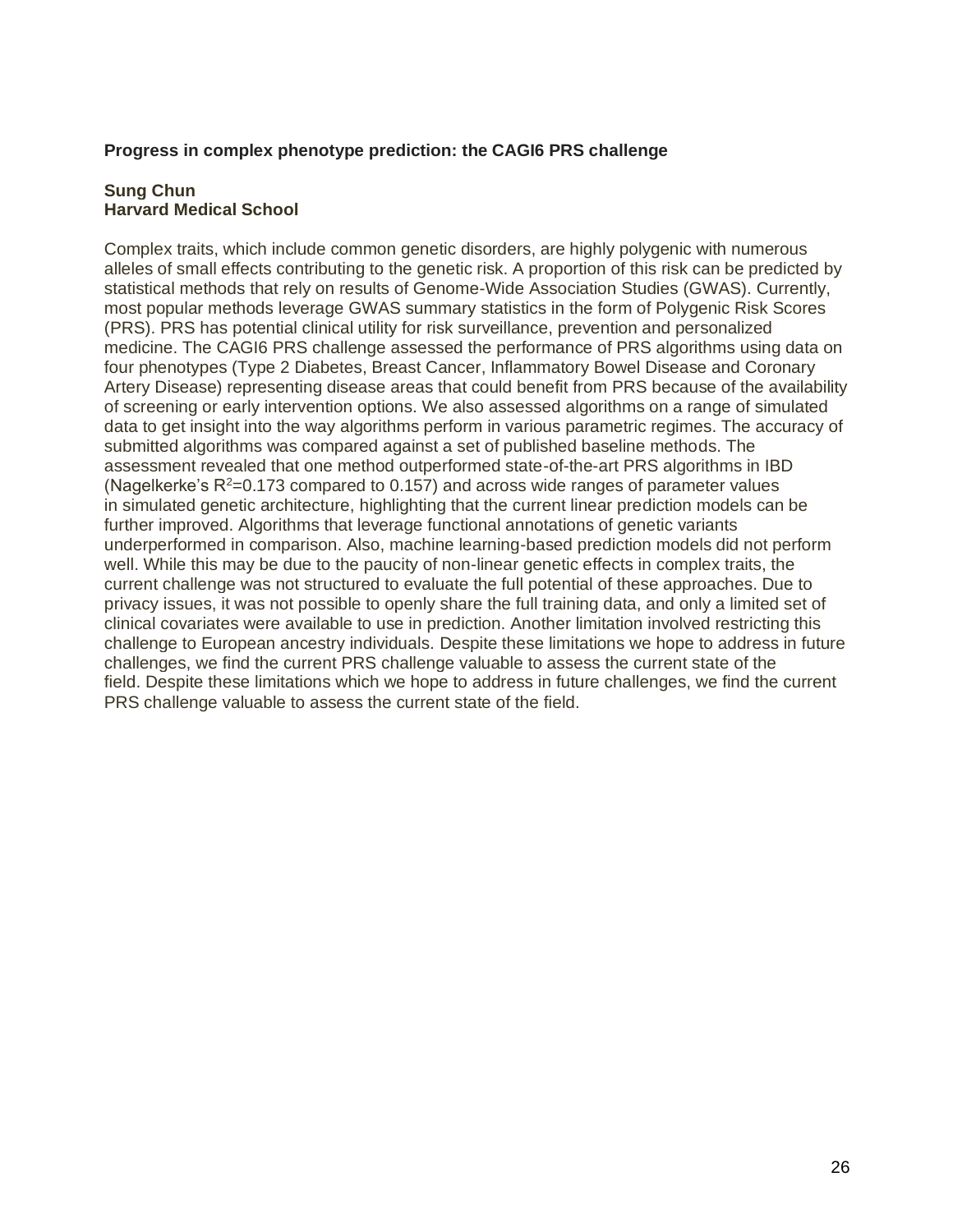#### **MegaPRS Prediction of Complex Traits**

#### **Douglas Speed Aarhus University, Aarhus, Denmark**

I will explain MegaPRS, my tool for constructing polygenic risk scores (PRS) from summary statistics. MegaPRS improves upon existing PRS tools by allowing the user to specify the heritability model (how heritability is expected to be distributed across the genome). When applied to UK Biobank data, MegaPRS out-performs existing tools (e.g, SBLUP, lassosum, LDpred and SBayesR) for 223 out of 225 phenotypes. The average improvement in accuracy is 14% (SD 1), equivalent to increasing the sample size by a quarter. Furthermore, MegaPRS is computationally efficient, taking less than an hour to construct genome-wide PRS. MegaPRS is freely available within the software package LDAK [\(www.ldak.org\)](http://www.ldak.org/).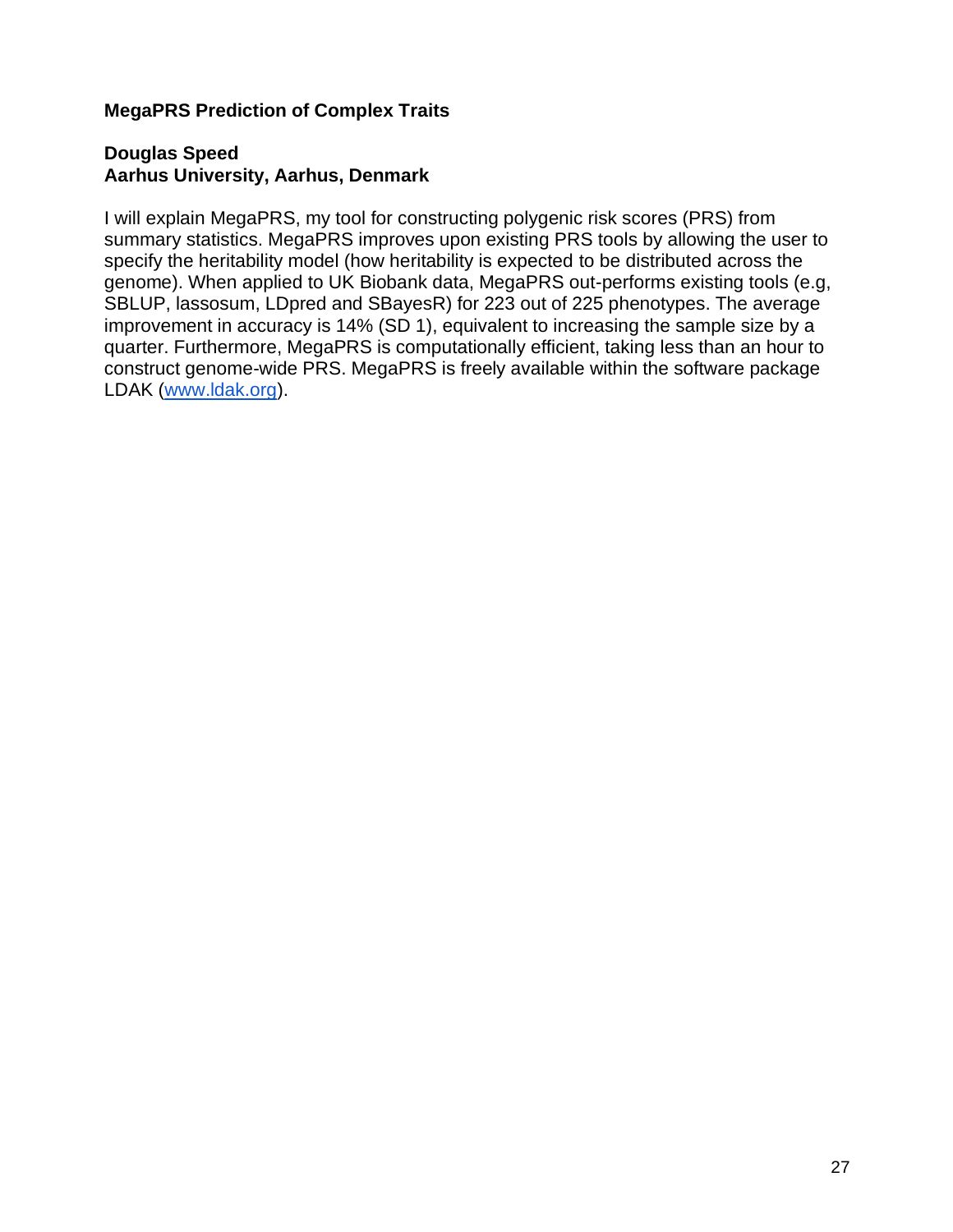#### **Zhao group CAGI6-PRS challenge**

<u>Chi Zhang<sup>1</sup>,</u> Yixuan Ye<sup>2</sup>, Geyu Zhou<sup>2</sup>, Hongyu Zhao<sup>1,2,\*</sup>

- 1. Department of Biostatistics, Yale School of Public Health, New Haven, CT, USA
- 2. Program of Computational Biology and Bioinformatics, Yale University, New Haven,
- CT, USA

\*Correspondence: [hongyu.zhao@yale.edu](mailto:hongyu.zhao@yale.edu)

Polygenic risk score (PRS) has great promise for disease prevention, monitoring, and treatment.We participated in the CAGI6-PRS challenge with two PRS methods developed by our group: Annopred and SDPR and compared with several other state-of-the-art PRS methods (P+T, LDpred, and PRS-CS). More specifically, Annopred is a robust Bayesian framework that leverages diverse types of genomic and epigenomic functional annotations in genetic risk prediction, whereas SDPR is an efficient PRS method that does not rely on parametric assumptions of the effect size distributions nor validation datasets for parameter tuning.

For Annopred, we generated 88 candidate PRSs for each disease (CAD, BC, T2D, and IBD) under different tuning parameters. In particular, we estimated the effect sizes of all candidate SNPs using external GWAS summary statistics and computed PRS for all individuals in the UKBB training dataset. For each disease, the optimal tuning parameters were selected and thePRS model built using the "optimal" tuning parameter(s) was then evaluated and compared in the testing dataset. As parameter tuning is also required for P+T and LDpred, we followed the same procedure to evaluate their prediction performance. For SDPR, we generated one candidate PRS for each simulation and real dataset using provided summary statistics as input.We did not use the provided validation dataset since SDPR does not require parameter tuning.

Taken together, our results suggest that both AnnoPred and SDPR can significantly increase the accuracy of polygenic risk prediction and risk population stratification compared to the otherstate-of-the-art methods. Please refer to other abstracts of our group for an expanded discussion about Annopred, SDPR, and xPred—a novel method that improves cross-populationprediction of PRS.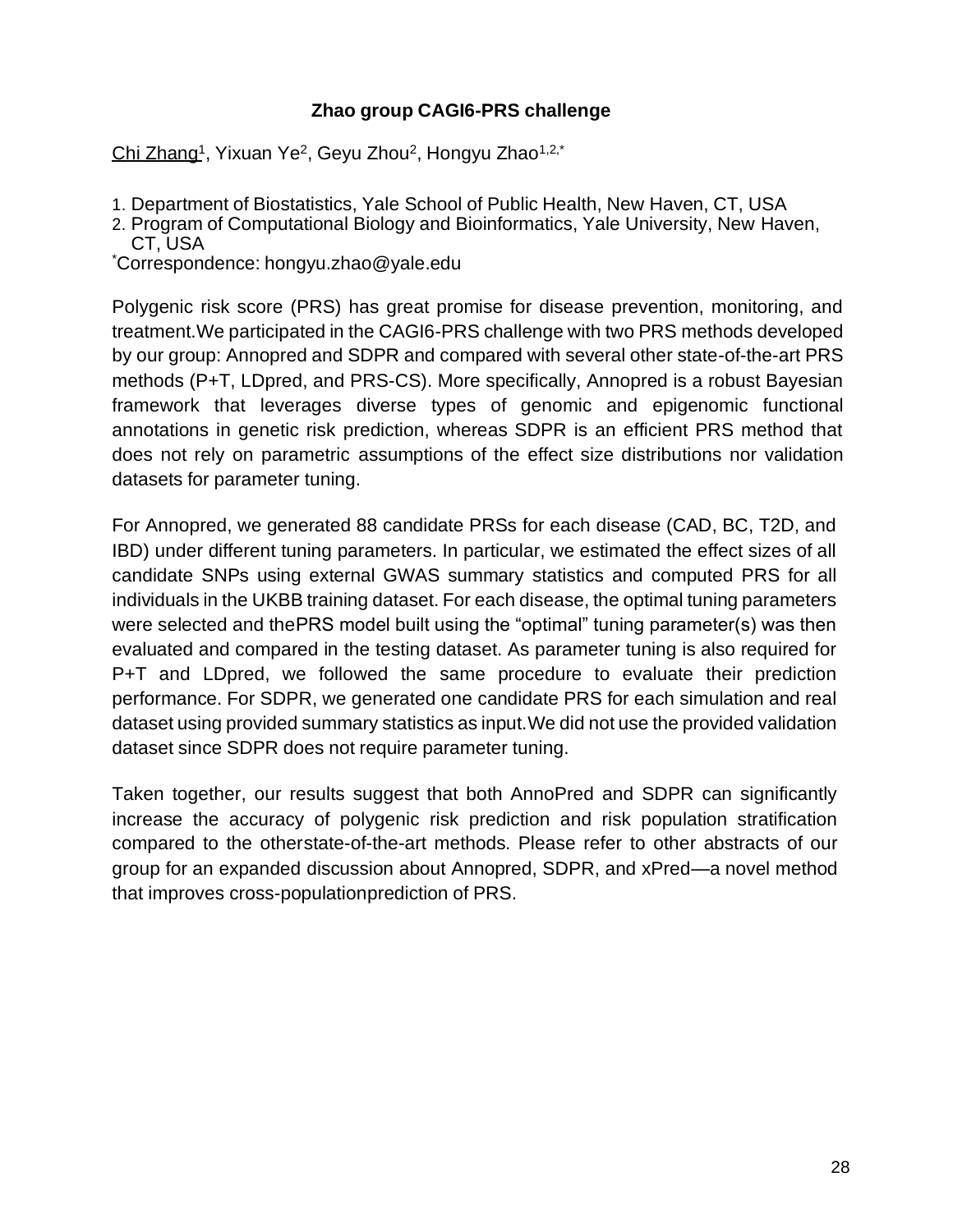#### **Comparison of PRS methods for predicting Alzheimer's' Disease**

Chi Zhang<sup>1</sup>, Yixuan Ye<sup>1</sup>, Hongyu Zhao<sup>1,2,\*</sup>

1 Department of Biostatistics, Yale School of Public Health, New Haven, CT;

2 Program of Computational Biology and Bioinformatics, Yale University, New Haven, CT;

\* Correspondence: [hongyu.zhao@yale.edu](mailto:hongyu.zhao@yale.edu)

Previous genome-wide association studies (GWAS) have revealed 38 susceptibility loci for Alzheimer's disease.And the Polygenic Risk Scores (PRS) have been widely created in multiple earlier studies to discriminate patients with AD from cognitively normal individuals AD GWAS data from the International Genomics of Alzheimer's Project (IGAP). Because several advanced PRS approaches have been developed in recent years, purpose of this study is to examine different PRS methodologies and to develop a robust PRS for AD. We investigated four PRS approaches (P+T, LDpred, PRScs, and AnnoPred) using results from two separate GWASs (IGAP GWAS: 21,982 cases and 41,944 controls; meta GWAS: 71,880 cases and 383,378 controls). We found that AnnoPred consistently increased prediction accuracy (AUC 0.675 using IGAP GWAS; AUC 0.696 using meta GWAS). Furthermore, as there is evidence for sex differences in AD symptomatology, progression, biomarkers, risk factor profiles, and treatment we derived sex-specific PRSs using ADGC data. These sex-specific PRSs are based on variousPRS models (PRScs, LDpred, AnnoPred, PRScsx, PleioPred and XPASS) to see if incorporating more information from the opposite sex could improve prediction performance.

Overall, AnnoPred based on sex-agnostic GWAS data provided the best prediction accuracy. This suggests that when sample size is limited, the benefits of larger sample size exceed the benefits of sex-specificity where the sample sizes of the ADGC data we used to create sex- specific AD GWASs are 4207 for female and 5702 for male. However, sex-specific PRS for ADis still worth investigating when there are more sexspecific GWAS results with larger sample sizes become available in the future.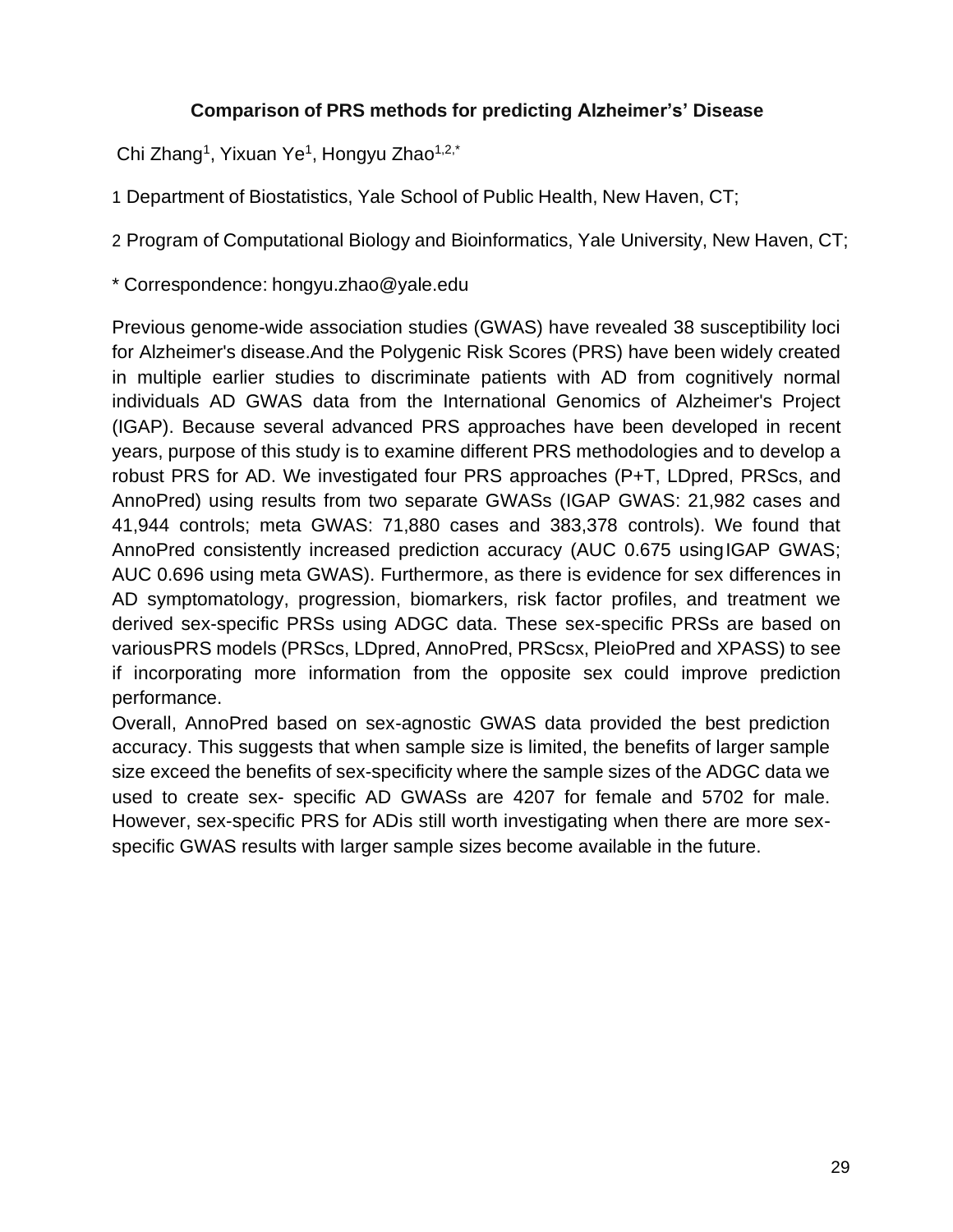#### **Joint modeling of multi-population data and functional annotations to increase accuracy of polygenic risk prediction**

Yixuan Ye<sup>1</sup>, Yiliang Zhang<sup>2</sup>, Leqi Xu<sup>2</sup>, Wei Jiang<sup>2</sup>, Chi Zhang<sup>2</sup>, Geyu Zhou<sup>1</sup>, Hongyu  $Z$ hao $1,2,*$ 

<sup>1</sup>Program of Computational Biology and Bioinformatics, Yale University, New Haven, CT, USA

<sup>2</sup>Department of Biostatistics, Yale School of Public Health, New Haven, CT, USA

\*Correspondence email: [hongyu.zhao@yale.edu](mailto:hongyu.zhao@yale.edu)

The clinical use of polygenic risk scores (PRS) in non-European populations is hindered by the Eurocentric biases in genetic studies and the poor transferability of genetic results across populations. Here we propose a novel Bayesian PRS framework, xPred, which leverages GWAS summary statistics from multiple populations to boost the predictive power of PRS in under-represented populations. We also propose its extension, xPredanno, to integrate functional annotations to upweight the genetic variants likely to be functional. Both xPred and xPred-anno employ a four-component mixture prior to model the effect sizes of genetic variants, where the genetic effects are coupled across populations via a shared proportion of causal SNPs. Through simulations and real data analyses on several quantitative traits and type 2 diabetes, we demonstrate that our approaches can substantially increase the accuracy of polygenic risk prediction and risk population stratification compared to the existing methods.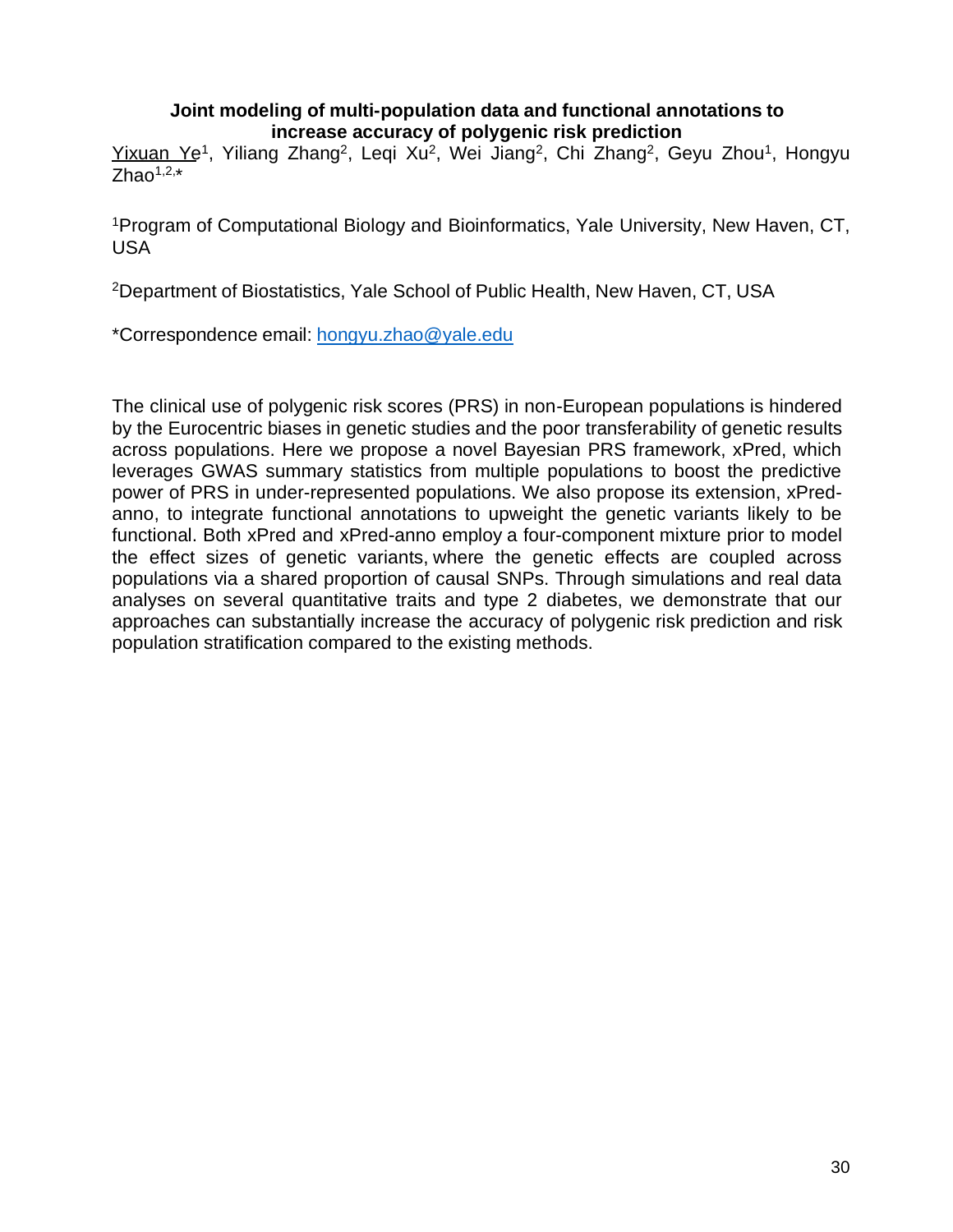#### **A fast and robust Bayesian nonparametric method for prediction ofcomplex traits using summary statistics**

<u>Geyu Zhou</u><sup>1</sup>, Hongyu Zhao<sup>1,2,\*</sup>

- 1. Program of Computational Biology and Bioinformatics, Yale University, New Haven, CT, USA
- 2. Department of Biostatistics, Yale School of Public Health, New Haven, CT, USA

\*Correspondence: [hongyu.zhao@yale.edu](mailto:hongyu.zhao@yale.edu)

Genetic prediction of complex traits has great promise for disease prevention, monitoring, and treatment. The development of accurate risk prediction models is hindered by the wide diversityof genetic architecture across different traits, limited access to individual level data for training and parameter tuning, and the demand for computational resources. To overcome the limitations of the most existing methods that make explicit assumptions on the underlying genetic architecture and need a separate validation data set for parameter tuning, we develop aSummary-statistics based Dirichlet Process Regression method SDPR that does not need to tune parameters. In our implementation, we refine the commonly used likelihood assumption todeal with the discrepancy between summary statistics and external reference panel. Through simulations, we show that SDPR is adaptive to different genetic architectures and robust to heterogeneity of per SNP sample sizes. In real data analysis, we compared the performance ofSDPR with 7 recently developed or current state of art methods (PRS-CS, SBayesR, LDpred, P+T, LDpred2, lassosum and DBSLMM) on 6 quantitative (height, BMI, HDL, LDL, total cholesterol and triglycerides) and 6 binary traits (coronary artery disease, breast cancer, IBD, type 2 diabetes, schizophrenia and bipolar). SDPR achieved the best performance for 6 traits (height, BMI, HDL, LDL, total cholesterol, breast cancer), and top tier performance for 4 additional traits (IBD, type 2 diabetes, schizophrenia, bipolar; within 0.003 of AUC difference compared with the top method). Furthermore, SDPR is able to fit the model in 15 minutes whenexecuted in parallel, significantly faster compared with 2-5 hours for PRS-CS, LDpred and LDpred2. Taken together, we believe that SDPR has the potential to be widely used given its competent performance on real traits, easiness to use and excellent computational efficiency.

SDPR is freely available at [https://github.com/eldronzhou/SDPR.](https://github.com/eldronzhou/SDPR)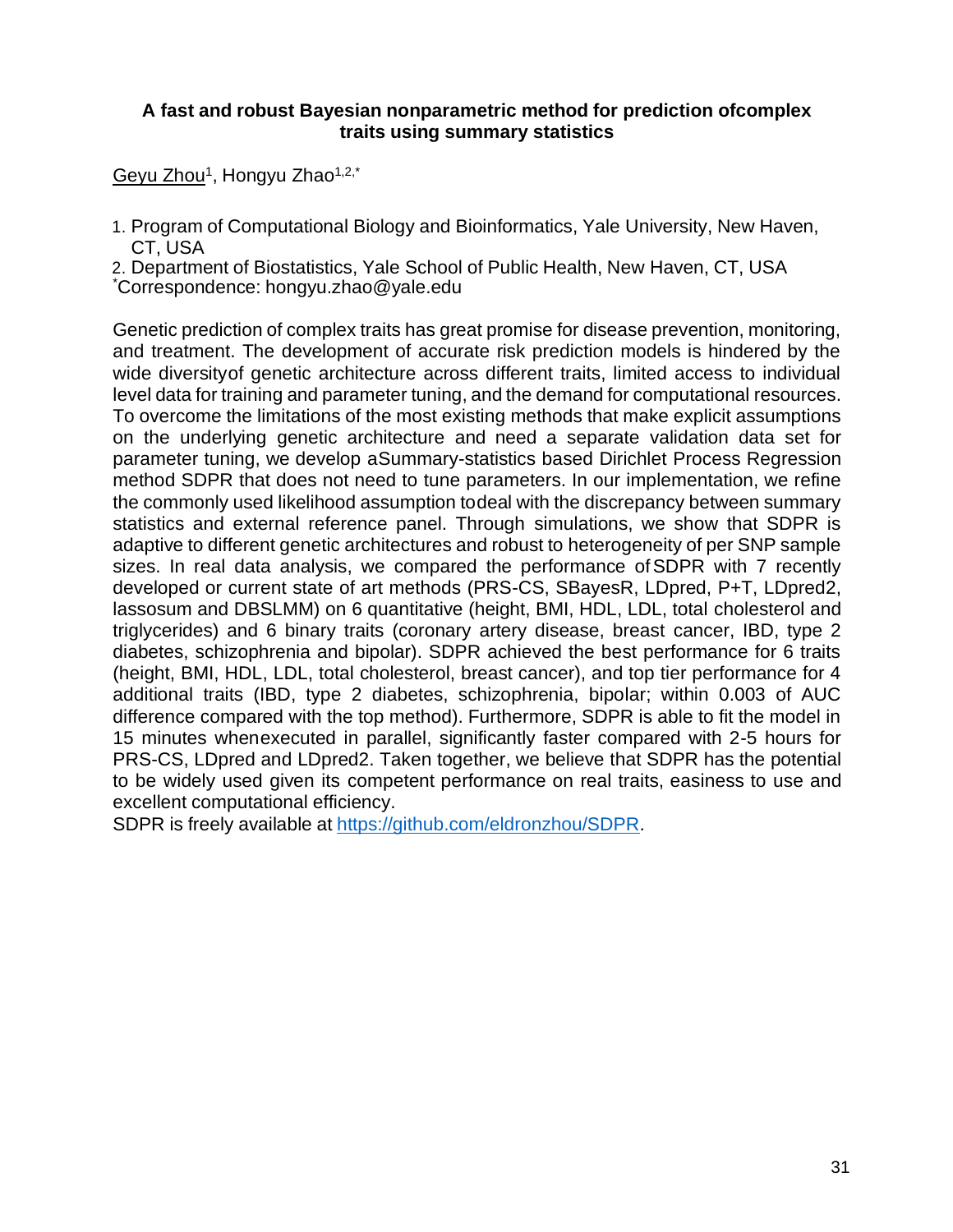#### **Predicting diagnostic variants in the CAGI6 SickKids challenge**

Junwoo Woo, Kyoungyeul Lee 3billion, Seoul, South Korea

Our mission at 3billion is to help end the diagnostic odyssey for genetic disease patients around the globe. Our method of prediction involves the use of ACMG Bayesian scores, semantic similarity scores, and scores generated using 3Cnet, a sequence-based deep neural network trained using clinical, common, and conserved mutation data. ACMG Bayesian scores are calculated using EVIDENCE, our in-house bioinformatics pipeline for variant annotation while semantic similarity scores quantify the relation between patient phenotypes and those of candidate diseases with known associations to patient variants. Variant sequences are passed through 3Cnet to generate predicted pathogenicity scores. We trained a supervised logistic regression model on our repository of in-house patient data, using the Bayesian, semantic, and 3Cnet scores of variants as features and clinically confirmed variants (interpreted in accordance with the ACMG guidelines) as labels. We internally evaluated the performance of our method using top-K recall at the variant level of resolution and observed that in many cases, confirmed variants were discovered at favorable, lower values of K. We anticipate that the integration of this method to 3billion's current internal genetic testing workflow will, on average, shorten the time required per case of genetic testing.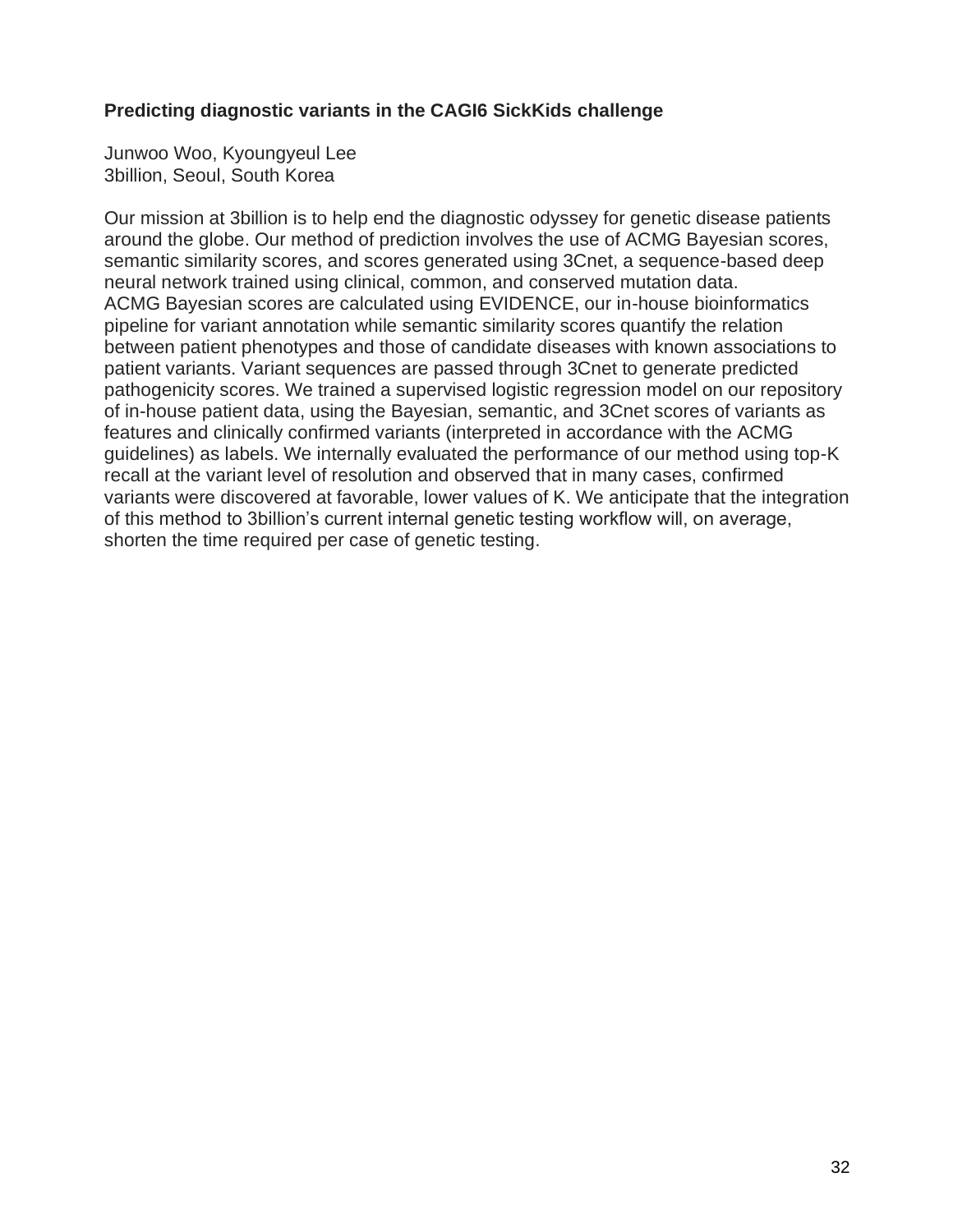#### **Gene prioritization for rare diseases integrating genotype, RNA-seq and phenotype - lessons from a CAGI 6 challenger team**

Vicente A. Yépez<sup>1</sup>, Christian Mertes<sup>1,2,4</sup>, Nicholas H. Smith<sup>1</sup>, Ines F. Scheller<sup>1,3</sup>, Julien Gagneur $1,2,3,4$ 

1. Department of Informatics, Technical University of Munich, Garching, Germany

2. Munich Data Science Institute, Technical University of Munich, Garching, Germany

3. Institute of Computational Biology, Helmholtz Zentrum München, Neuherberg, Germany

4. Institute of Human Genetics, School of Medicine, Technical University of Munich, Munich, Germany

RNA sequencing has emerged as a complementary tool to DNA sequencing for rare disease diagnostics. However, gene prioritization methods integrating genotype, RNA-seq and phenotypes have been lacking. To address this need, the SickKids Genome Clinic released a CAGI 6 diagnostics challenge with nearly 80 genomes and RNA-seq samples<sup>1</sup>. We developed a gene prioritization model integrating variant annotations, mono-allelic expression, gene expression<sup>2</sup> and splicing outliers<sup>3</sup> (through our workflow DROP<sup>4</sup>), together with HPO-encoded phenotypes. The model is a gradient boosting machine (implemented using XGboost) trained on a cohort of 209 mitochondrial disease patients<sup>5</sup> from which half are diagnosed. Our model prioritizes the causal gene first for almost half of the diagnosed cases, and among the top 5 in more than 70% of them. Application to the CAGI6 SickKids cohort revealed several promising candidates. Our approach and publicly available software<sup>6</sup> can help find and prioritize candidate genes found by DNA and RNA sequencing and can be especially useful to reduce the burden of manual inspection in cohorts of hundreds of samples.

#### **References**

- 1. http://genomeinterpretation.org/cagi6-sickkids.html
- 2. Brechtmann et al, AJHG (2018)
- 3. Mertes et al, Nat Commun (2021)
- 4. Yépez et al, Nat Protoc (2021)
- 5. Yépez, Gusic et al, Genome Med (2022)
- 6. [https://github.com/gagneurlab/cagi6\\_sickkids](https://github.com/gagneurlab/cagi6_sickkids)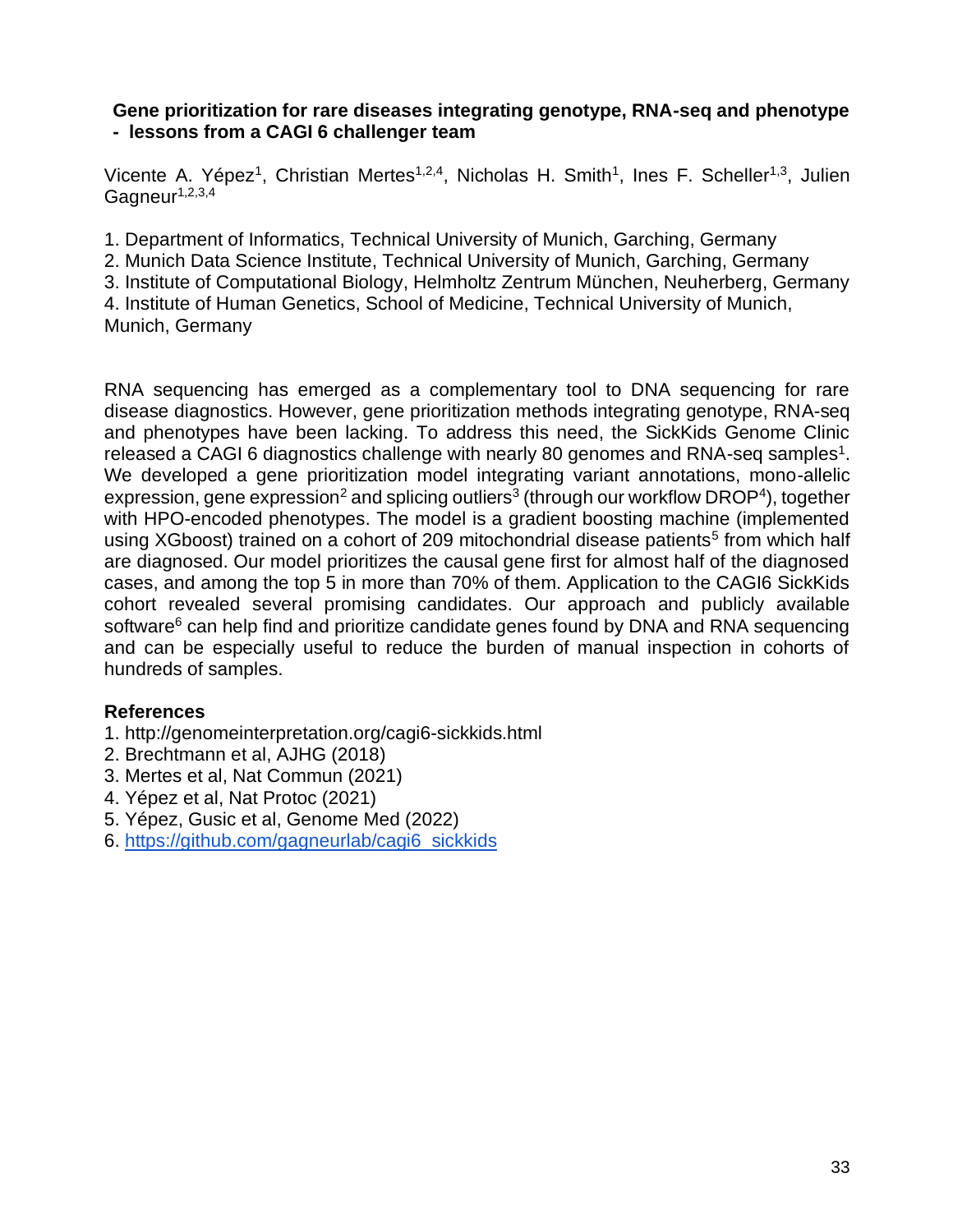#### **Performance of diagnostic methods in identifying disease-causing variants: assessment of the Rare Genomes Project CAGI challenge**

Sarah L. Stenton<sup>1,2</sup>, Stephanie DiTroia<sup>1,2</sup>, Vijay S. Ganesh<sup>2</sup>, Emily Groopman<sup>1,2</sup>, Gabrielle Lemire<sup>1,2</sup>, Emily O'Heir<sup>1,2</sup>, Ikeoluwa Osei-Owusu<sup>2</sup>, Lynn S. Pais<sup>1,2</sup>, Grace E. VanNoy<sup>2</sup>, Michael Wilson<sup>2</sup>, Christina Austin-Tse<sup>2,3</sup>, Melanie O'Leary<sup>2</sup>, Heidi L. Rehm<sup>2,3</sup>, Anne O'Donnell-Luria\*1,2

- 1. Division of Genetics and Genomics, Boston Children's Hospital, Harvard Medical School, Boston, MA, USA
- 2. Program in Medical and Population Genetics, Broad Institute of MIT and Harvard, Cambridge, MA, USA
- 3. Center for Genomic Medicine, Massachusetts General Hospital, Boston, MA, USA

#### [odonnell@broadinstitute.org,](mailto:odonnell@broadinstitute.org) [sstenton@broadinstitute.org](mailto:sstenton@broadinstitute.org)

One major obstacle facing rare disease patients is simply obtaining a genetic diagnosis. The average "diagnostic odyssey" lasts more than five years, and over 60% of patients still lack a genetic diagnosis. The Rare Genomes Project (RGP) is a direct-to-participant research study on the utility of genome sequencing for rare disease diagnosis and gene discovery, led by genomics experts and clinicians at the Broad Institute of MIT and Harvard. Research subjects are consented for genomic sequencing and the sharing of their sequence and phenotype information with researchers working to understand the molecular causes of rare disease. In the RGP CAGI challenge, whole genome sequence and phenotype data from 30 RGP families were provided, consisting of both "solved" and "unsolved" cases. The challenge tasked participants with identifying the causative variant(s) in as many cases as possible. Participants submitted ranked causal variant predictions (limit 100 per proband, single or biallelic) with associated estimated probability of causal relationship values. Sixteen teams participated in the challenge, submitting variant predictions from a total of 52 different models. Model performance was determined by two independent methods and the mean rank determined those that were topperforming. The first method calculated maximum F-measure based on the submitted estimated probability of causal relationship values, a harmonic mean between the precision and recall of causal variant(s) in the solved cases. The second method allocated points to the prioritization of causal variant(s) within the first five, 10, 20, 50, and 100 ranked variants submitted for each proband in a weighted manner (100, 50, 25, 10, and 5 points, respectively). The top performing teams were able to recall a significant fraction of causal variants (in up to 13/14 solved cases), while in the unsolved cases one *de novo* near splice variant was deemed diagnostic, two credible leads are undergoing functional validation, and six candidates are being pursued as potential novel disease genes by entry into MatchMaker Exchange. In one such example, RNA-sequencing is underway to confirm the functional consequence of a deep intronic indel in *ASNS*, identified in *trans* with a frameshift variant in an unsolved case with a strong phenotypic match to asparagine synthetase deficiency. The identification of further potentially diagnostic variants illustrates promotion of synergy between researchers with clinical and computational expertise as a means of advancing the field of clinical genome interpretation.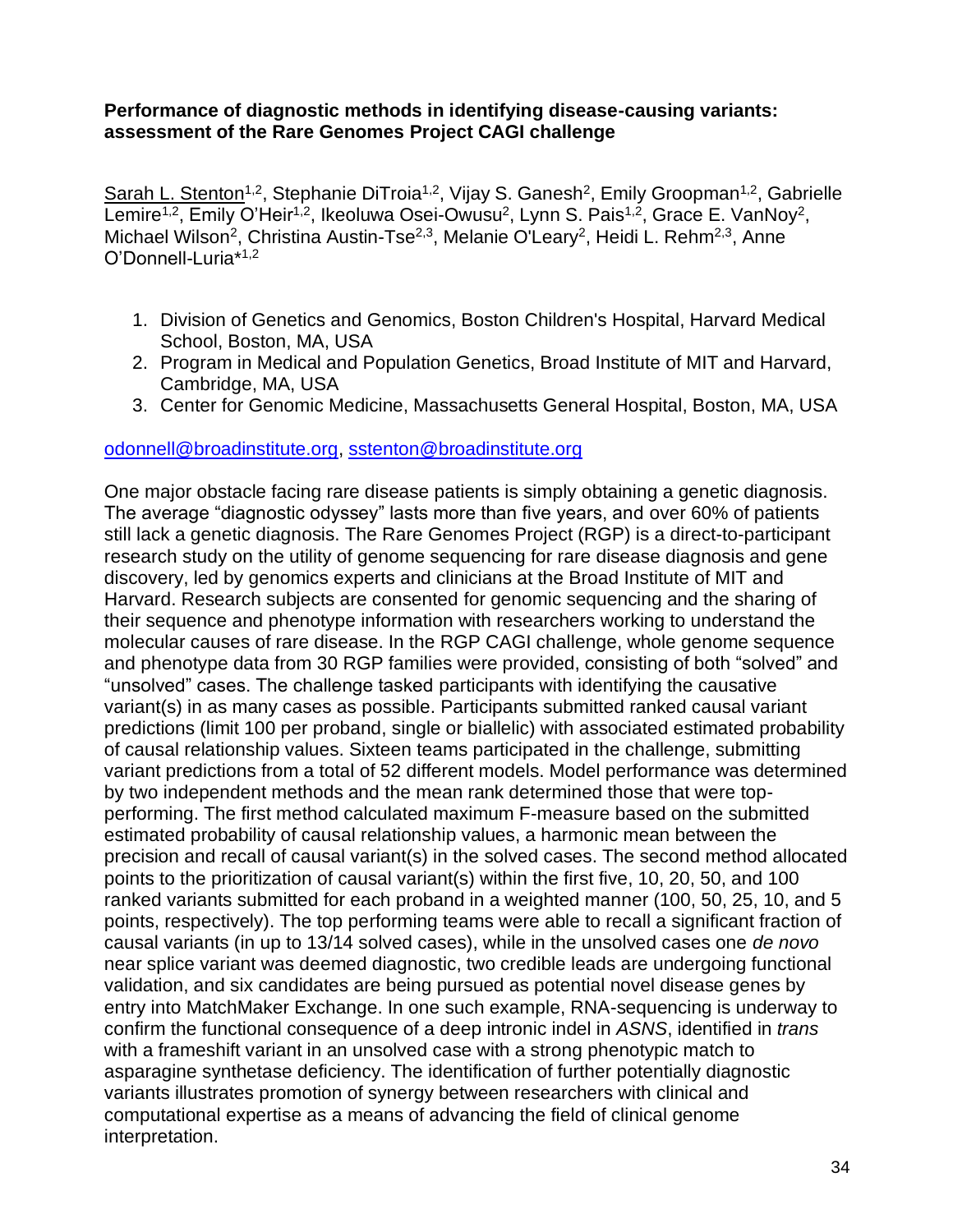#### **Suggesting diagnoses for RGP patients with the eVai MachineLearning approach**

Susanna Zucca<sup>1</sup>, Ivan Limongelli<sup>1</sup>, Ettore Rizzo<sup>1</sup>, Federica De Paoli<sup>1</sup>, Giovanna Nicora<sup>1</sup>, MariaGiulia Carta<sup>2</sup>, Riccardo Bellazzi<sup>1,2</sup>, Paolo Magni<sup>1,2</sup>

1 enGenome srl, via Ferrata 5, Pavia, Italy

2 BMS Lab, University of Pavia, via Ferrata 5, Pavia, Italy

Corresponding authors: [szucca@engenome.com,](mailto:szucca@engenome.com) [ilimongelli@engenome.com](mailto:ilimongelli@engenome.com)

#### **Background**:

The eVai platform (www.engenome.com) enables precise and early diagnosis of rare diseasesand supports geneticists with interpretation of genomic variants.

By combining Artificial Intelligence and International Guidelines, eVai classifies and prioritizesvariants for pathogenicity, suggesting the related genetic diagnoses.

Its ML-based approach was applied to Rare Genome Project (RGP) patients provided by theCAGI6 Challenge.

#### **Materials and methods**:

The eVai ML approach to suggest diagnoses was adapted to CAGI RGP data. Training and test VCF files were analyzed through eVai and dataset features considering

variantpathogenicity, variant quality, family segregation and phenotypic similarity were computed for single or compound heterozygous variants.

Different ML models were evaluated with a "Leave-one-proband-out" cross-validation on trainingset.

Selected models were trained on the CAGI RGP training set and used to predict test set. **Results**: Among different models, two of them were selected according to their prioritization performances. Both models prioritize the causative variant in the first position for more than 74% of cases. Moreover, in more than 97% of cases, the causative variant was in the top 10 listfor both models.

**Discussion**: The eVai ML approach to suggest diagnoses goes beyond pathogenicitybased variant classification and mimics the geneticist manual review of candidate variants, matching patient's clinical phenotypes, family history and checking experimental data quality.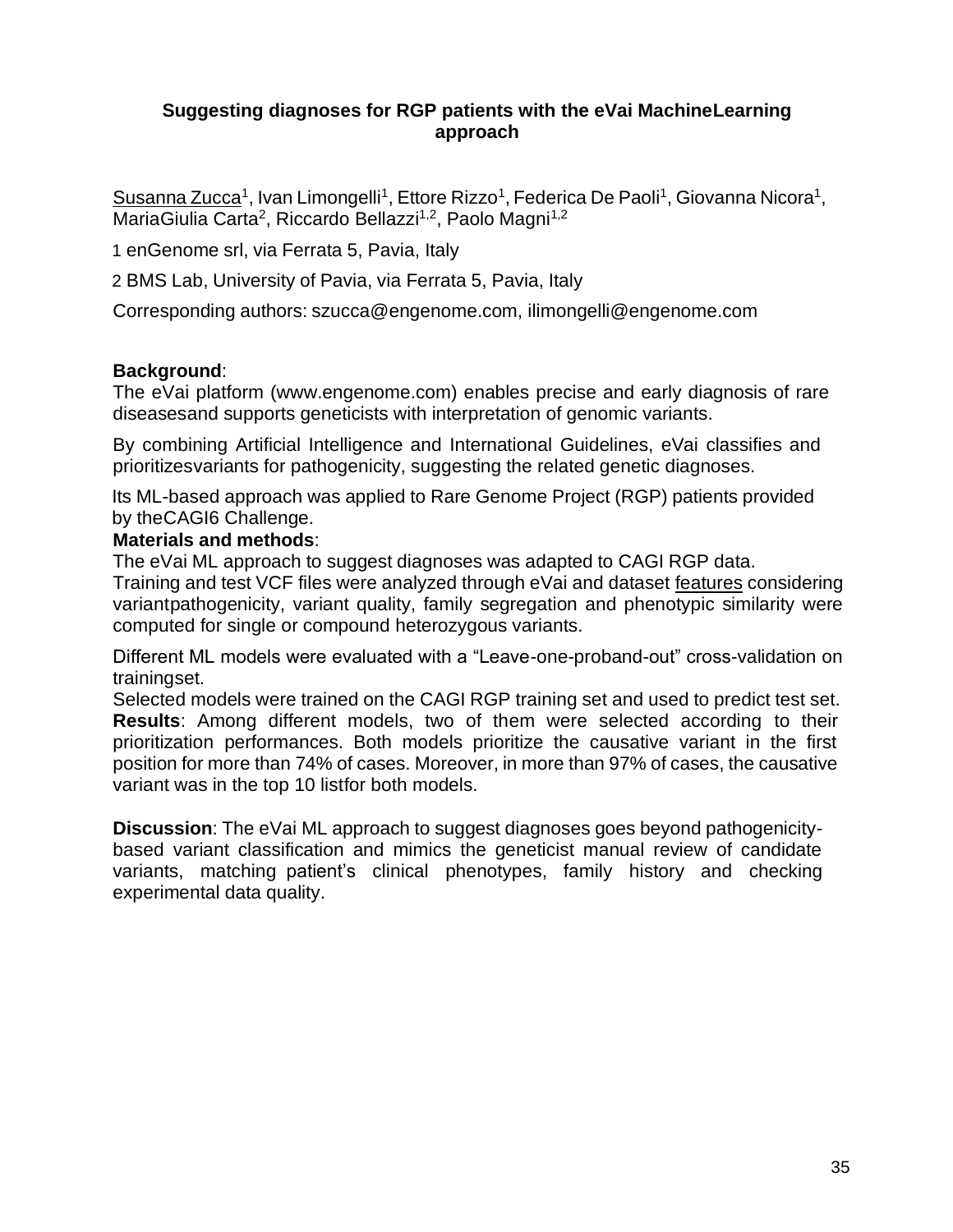#### **Applying Exomiser to the CAGI 6 Rare Genomes Project challenge**

#### **Jules Jacobsen Queen Mary College London, London, UK**

The Exomiser is a free, open source Java application for filtering and prioritisation of variants likely to be causative of Mendelian rare disease. It has been developed as part of the Monarch Initiative (monarchinitiative.org) since 2012 and is widely used in diagnostic pipelines around the globe.

The Exomiser uses patient phenotypic features encoded using the Human Phenotype Ontology (HPO) and a Variant Call Format (VCF) file of the patients exome / genome. It applies a variety of 'fuzzy' phenotype profile matching algorithms to prioritise segregating and de novo filtered variants likely to be causative of the patient's phenotype. The patient phenotype profile matching is run over known human rare disease, mouse and zebrafish knockout models which enables prioritisation of variants both in known disease-causing genes and discovery of new gene-disease associations.

For the Rare Genomes Project challenge, we ran Exomiser in various configurations (models) of varying degrees of permissiveness to allow detection of variants in known disease genes, incompletely penetrant, animal model and non-coding regions. The two most precise models were able to detect the diagnosed variant in the top 1, 3, and 10 prioritised variants in 31 (89%), 33 (94%) and 35 (100%) of the Rare Genomes training data cases.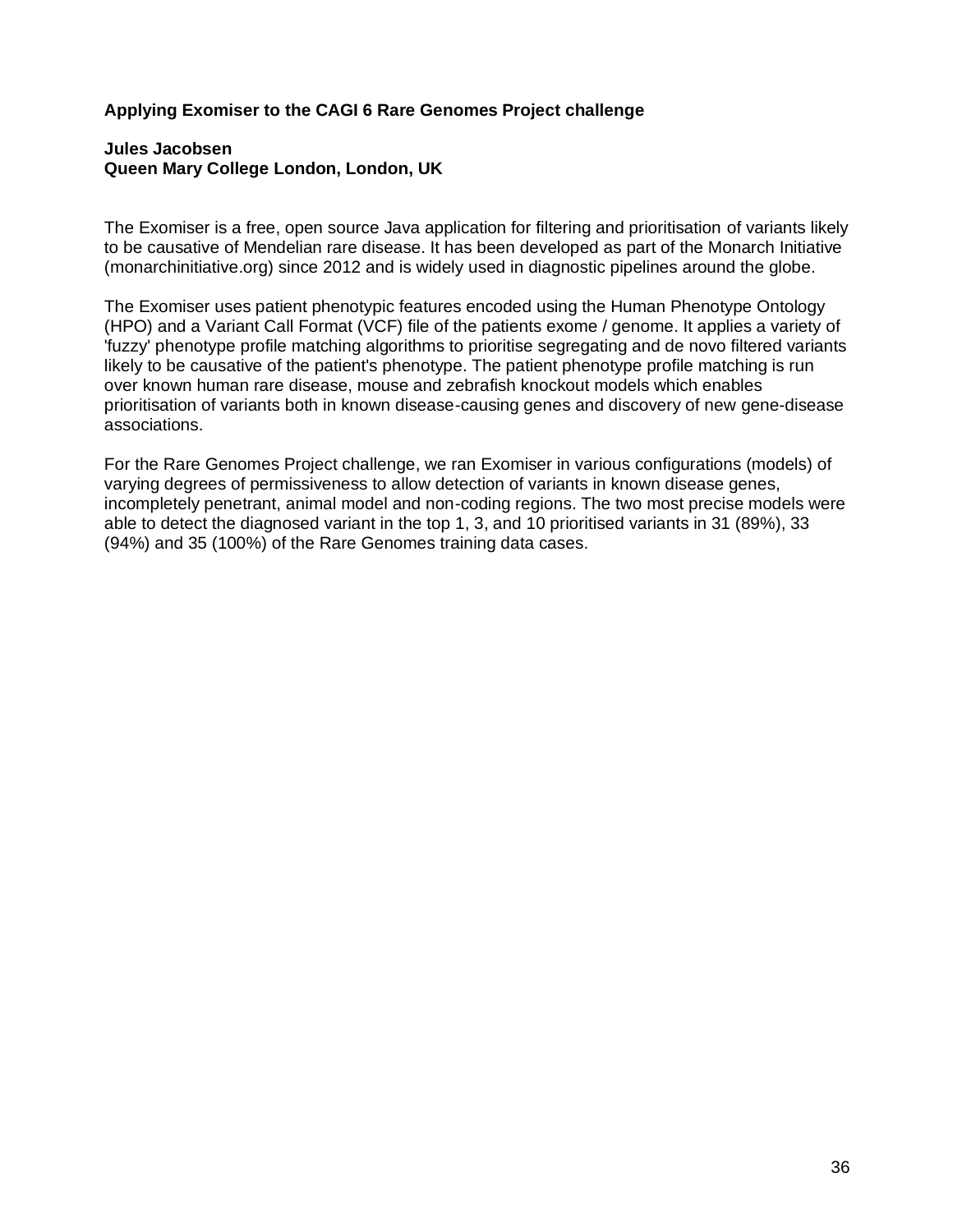#### **AI-based Identification of Diagnostic Variants from Genotype and Phenotype**

**Azza Althagafi1,2,3 , Marwa Abdelhakim<sup>1</sup> , and Robert Hoehndorf1,2,\*** <sup>1</sup> Computational Bioscience Research Center (CBRC), King Abdullah University of Science and Technology (KAUST), Thuwal 23955, Saudi Arabia. <sup>2</sup> Computer, Electrical and Mathematical Sciences Engineering Division (CEMSE), KAUST, Thuwal, Saudi Arabia.<sup>3</sup> Computer Science Department, College of Computers and Information Technology, Taif University, Taif, Saudi Arabia

emails: [azza.althagafi,marwa.abdelhakim,robert.hoehndorf@kaust.edu.sa](mailto:azza.althagafi%2Cmarwa.abdelhakim%2Crobert.hoehndorf@kaust.edu.sa)

\* Correspondence: [robert.hoehndorf@kaust.edu.sa](mailto:robert.hoehndorf@kaust.edu.sa)

#### **Family-based Filtering**

To choose the most suitable mode of inheritance for each case, we studied both the training set and the actual testing set for all possibilities while considering the ethnicity. Consequently, in some cases, we prioritized some mode of inheritance filters over others. We use ethnicity to prioritize a family filter based on recessive mode of inheritance when we suspect likely consanginuity (i.e., we use the amount of consanguinuity within an ethnic group as a prior when selecting the mode of inheritance filter to apply). For the family-based filtering, we utilized the recently published method Slivar [11]. The method explores practical guidelines for variant (SNPand INDEL) filtering and reports the expected number of candidates for de novo dominant, recessive, and autosomal dominant modes of inheritance. We evaluated different settings and configurations based on the family pedigrees. Using Slivar, for the trios or quads, and duos: we use segregating denovo, segregating recessive, and compound heterozygous compound-hets filtering. For the proband only cases: we used segregating dominant and segregating recessive filtering for the variants.

#### **Causal variants prediction**

After filtering variants, our approach for predicting the causative variant(s) is by combining two main sources of information; the first utilizes the genomic features and pathogenicity predictionusing CADD [12], and the second is based on the phenotype annotations for the affected families combined with the ontology-based machine learning method DL2vec [3]. We made four submissions based on the different genephenotype representations using DL2vec. We mainly utilize three types of gene annotation features for supervised learning as they perform best in our previous experiments [3]: Gene Ontology (GO) [2], Mammalian Phenotype Ontology (MP) [15] , and the Human Phenotype Ontology (HPO) [13]. Specifically, we obtain the annotations of human genes with functions and cellular locations encoded by the GO, and the phenotypes of their mouse orthologs from the Mouse Genome Informatics (MGI) database and characterized using the MP, and the phenotypes of the human genes using HPO.Furthermore, we obtain phenotype annotations of human diseases with the Human Phenotype Ontology (HPO), in addition to the phenotypes obtained from the training set. To combine the annotations using the different ontologies, we use the integrated PhenomeNET ontology [14].

We jointly embed the gene and disease, their ontology-based annotations, and the ontologies used in the annotations in a vector space. We generate embeddings individually using GO, MP, and HP annotations, and their union. We then use a pointwise learning-to-rank model to prioritize gene–disease pairs based on gene– disease associations in the Online Mendelian Inheritance in Men (OMIM) database [1],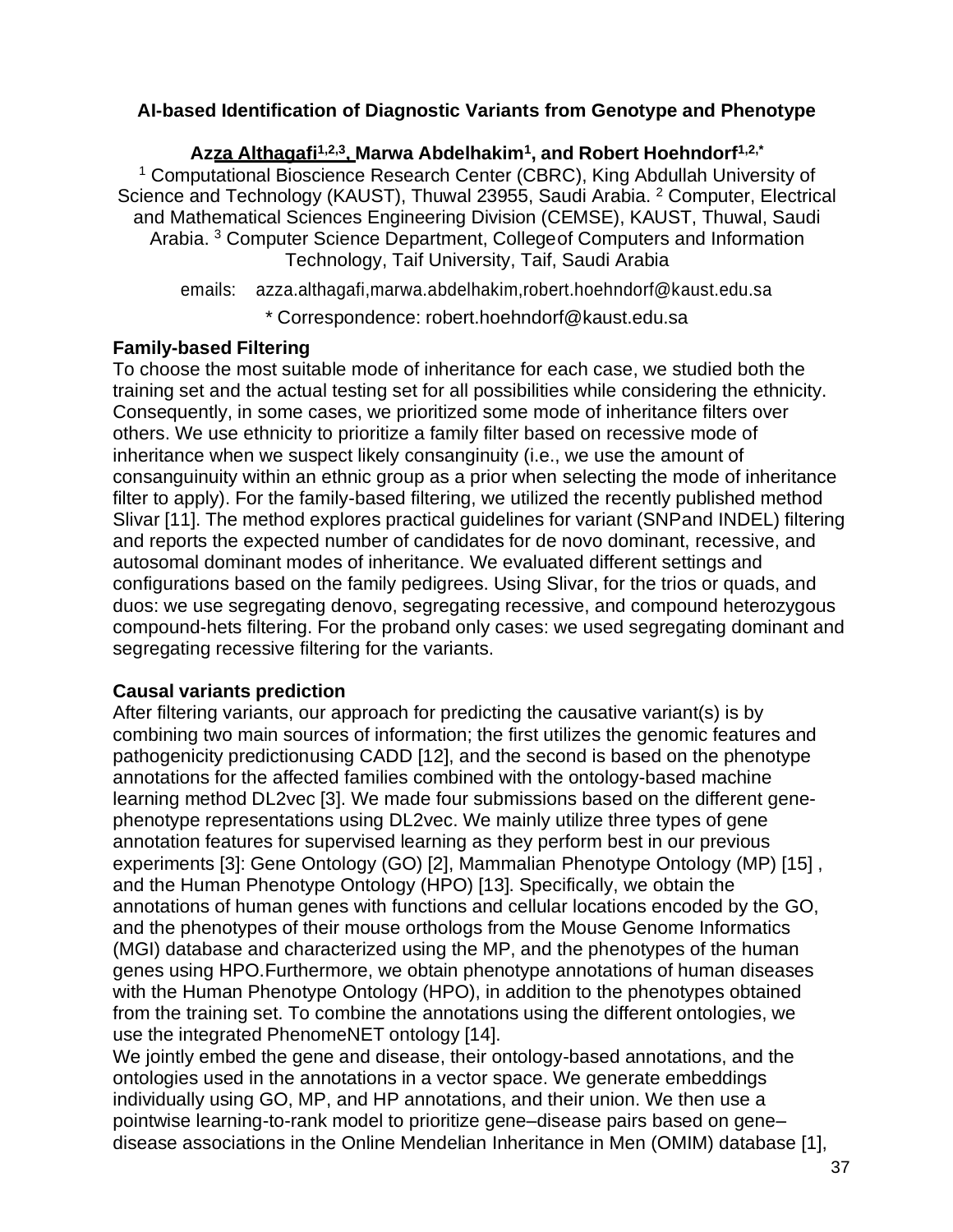and the phenotypes in our training set. Our model is based on neural networks; given a pair of embedding vectors G and D as input, the model independently transforms the embeddings into a lower-dimensional representations using two fully-connected hidden layers, and then computes the inner product followed by a sigmoid function that outputs a value between 0 and 1, and which we use as the prediction score for an association between G and D. We combine DL2Vec predictions with CADD predictions, and use weighted prediction scores as the final predication score for the variants.



Figure 1: Model Workflow

#### **References**

1. Amberger, J., Bocchini, C., Hamosh, A.: A new face and new challenges for online mendelian inheritance in man (OMIM). Human mutation 32(5), 564–567 (2011) 2. Ashburner, M., Ball, C.A., Blake, J.A., Botstein, D., Butler, H., Cherry, J.M., Davis, A.P., Dolinski, K., Dwight, S.S., Eppig, J.T., et al.: Gene ontology: tool for the unification of biology. Nature genetics

#### 25(1), 25–29 (2000)

3. Chen, J., Althagafi, A., Hoehndorf, R.: Predicting candidate genes from phenotypes, functions and anatomical site of expression. Bioinformatics 37(6), 853–860 (2021)

4. Collins, R.L., , Brand, H., Karczewski, K.J., Zhao, X., Alf¨oldi, J., Francioli, L.C., Khera, A.V., Lowther, C., Gauthier, L.D., Wang, H., Watts, N.A., Solomonson, M., O'Donnell-Luria, A., Baumann, A., Munshi, R., Walker, M., Whelan, C.W., Huang, Y., Brookings, T., Sharpe, T., Stone, M.R., Valkanas, E., Fu, J., Tiao, G., Laricchia, K.M., Ruano-Rubio, V., Stevens, C., Gupta, N., Cusick, C., Margolin, L., Taylor, K.D., Lin, H.J., Rich, S.S., Post, W.S., Chen, Y.D.I., Rotter, J.I.,

Nusbaum, C., Philippakis, A., Lander, E., Gabriel, S., Neale, B.M., Kathiresan, S., Daly, M.J.,

Banks, E., MacArthur, D.G., and, M.E.T.: A structural variation reference for medical and population genetics. Nature 581(7809), 444–451 (May 2020). https://doi.org/10.1038/s41586-020-2287-8,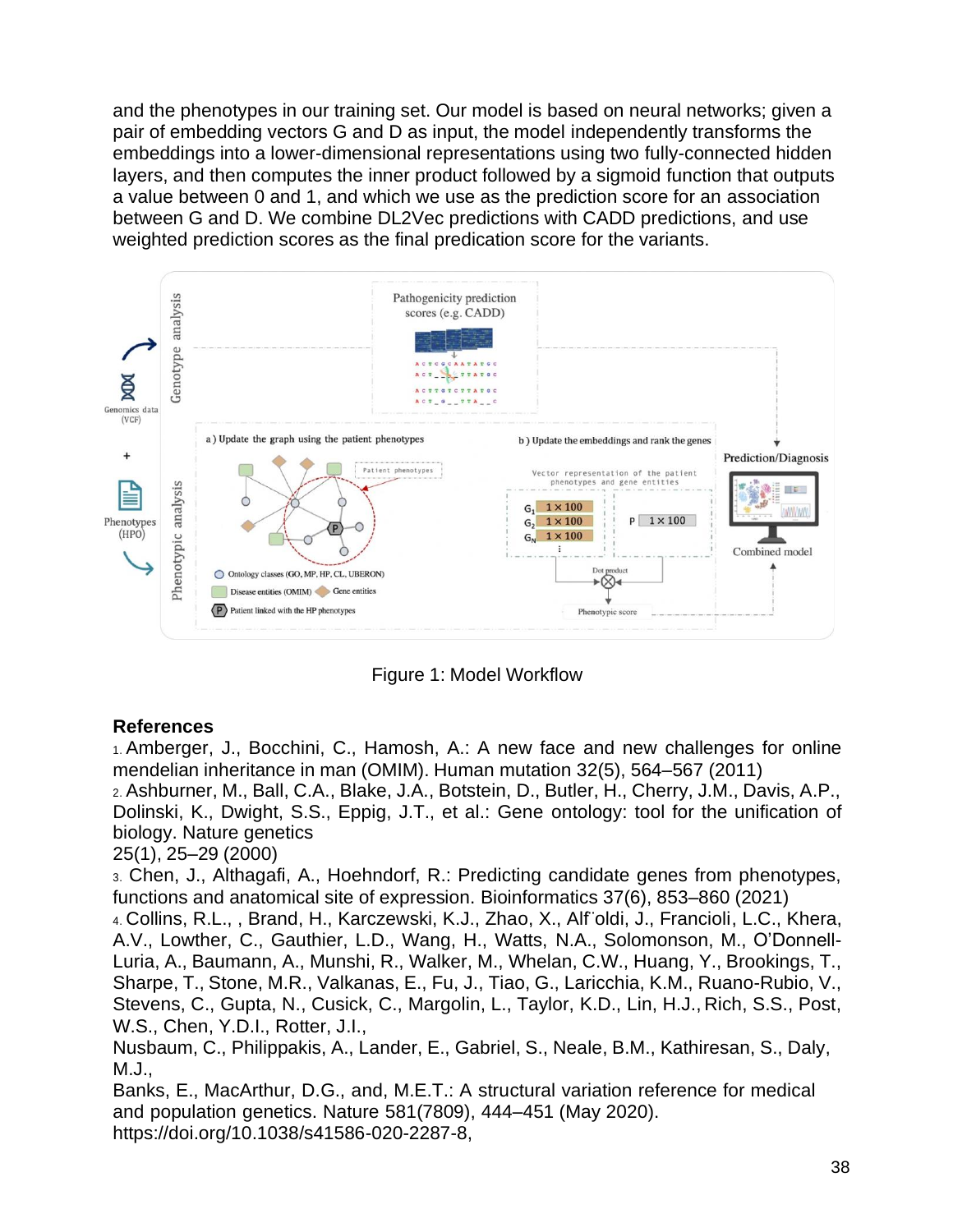https://doi.org/10.1038/s41586-020-2287-8

5. Consortium, .G.P., et al.: An integrated map of genetic variation from 1,092 human genomes. Nature 491(7422), 56 (2012)

6. Danecek, P., Auton, A., Abecasis, G., Albers, C.A., Banks, E., DePristo, M.A., Handsaker, R.E., Lunter, G., Marth, G.T., Sherry, S.T., et al.: The variant call format and vcftools. Bioinformatics 27(15), 2156–2158 (2011)

7. Karczewski, K.J., Weisburd, B., Thomas, B., Solomonson, M., Ruderfer, D.M., Kavanagh, D., Hamamsy, T., Lek, M., Samocha, K.E., Cummings, B.B., et al.: The exac browser: displaying reference data information from over 60 000 exomes. Nucleic acids research 45(D1), D840–D845 (2017)

8. K¨ohler, S., Carmody, L., Vasilevsky, N., Jacobsen, J.O.B., Danis, D., Gourdine, J.P., Gargano, M., Harris, N.L., Matentzoglu, N., McMurry, J.A., et al.: Expansion of the Human Phenotype Ontology (HPO) knowledge base and resources. Nucleic acids research 47(D1), D1018– D1027 (2019)

9. McLaren, W., Pritchard, B., Rios, D., Chen, Y., Flicek, P., Cunningham, F.: Deriving the consequences of genomic variants with the ensembl api and snp effect predictor. Bioinformatics 26(16), 2069–2070 (2010)

10. Narasimhan, V., Danecek, P., Scally, A., Xue, Y., Tyler-Smith, C., Durbin, R.: Bcftools/roh: a hidden markov model approach for detecting autozygosity from nextgeneration sequencing data. Bioinformatics 32(11), 1749–1751 (2016)

11. Pedersen, B.S., Brown, J.M., Dashnow, H., Wallace, A.D., Velinder, M., Tristani-Firouzi, M., Schiffman, J.D., Tvrdik, T., Mao, R., Best, D.H., et al.: Effective variant filtering and expected candidate variant yield in studies of rare human disease. NPJ Genomic Medicine 6(1), 1–8 (2021)

12. Rentzsch, P., Witten, D., Cooper, G.M., Shendure, J., Kircher, M.: Cadd: predicting the deleteriousness of variants throughout the human genome. Nucleic acids research 47(D1), D886–D894 (2019)

13. Robinson, P.N., K¨ohler, S., Bauer, S., Seelow, D., Horn, D., Mundlos, S.: The human phenotype ontology: a tool for annotating and analyzing human hereditary disease. The American Journal of Human Genetics 83(5), 610–615 (2008)

14. Rodr´ıguez-Garc´ıa, M.A., Gkoutos, G.V., Schofield, P.N., Hoehndorf, R.: Integrating phenotype ontolo- ´ gies with PhenomeNET. Journal of biomedical semantics 8(1), 58 (2017)

15. Smith, C.L., Eppig, J.T.: The mammalian phenotype ontology: enabling robust annotation and comparative analysis. Wiley Interdisciplinary Reviews: Systems Biology and Medicine 1(3), 390–399 (2009)

16. Wang, K., Li, M., Hakonarson, H.: Annovar: functional annotation of genetic variants from highthroughput sequencing data. Nucleic acids research 38(16), e164–e164 (2010).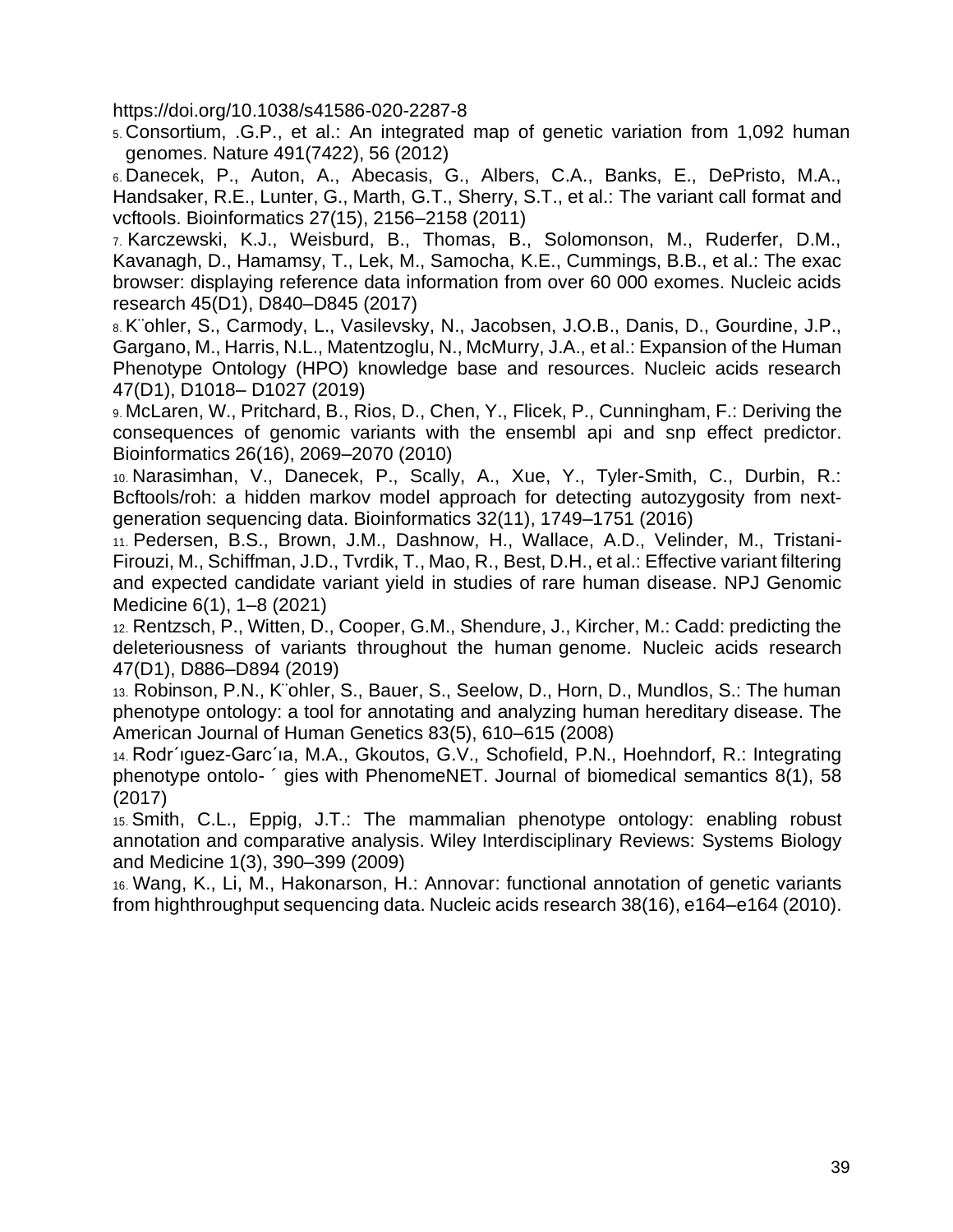#### **Prediction of Neurodevelopmental Disorders and Pathogenic Variants from Gene Panel Sequences**

Yexian Zhang<sup>1,2</sup>, Qi Li<sup>1,2</sup>, Maggie Haitian Wang<sup>1,2\*</sup> *<sup>1</sup> CUHK Shenzhen Research Institute, Shenzhen, China;<sup>2</sup> JC School of Public Health and Primary Care, Chinese University of Hong Kong, Hong Kong SAR, China.*

Correspondence: [maggiew@cuhk.edu.hk](mailto:maggiew@cuhk.edu.hk)

Gene panel sequencing analysis is widely used for identifying causative genetic variations and the genetic diagnosis of inherited disease. In the Critical Assessment of Genome Interpretation 6 (CAGI6) Intellectual Disability panel challenge, we proposed a novel method for identifying pathogenic variants, and performing the polygenic risk scores (PRS) to predict disease phenotypes. The Ensembl Variant Effect Predictor (VEP) tool and the precalculated REVEL scores were used for annotating the raw VCF files. For variants reported with multiple REVEL scores, we selected the highest score. Variants were filtered based on the following four criteria: (1) absent or with a MAF < 5% in 1000 Genomes Project data, (2) not homozygous reference alleles, (3) present in only one sample, (4) protein-altering variants. The ClinVar databases, phenotype-specific Phenolyzer score, and REVEL score were used to prioritize variants. The variant reported as pathogenic/likely pathogenic in ClinVar or the top-ranked variant that combines the ranking of Phenolyzer score and REVEL score was identified as putative causative variants. The PRS is constructed using the effect sizes extracted from published GWAS summary statistics or derived from training dataset by logistic regression analysis.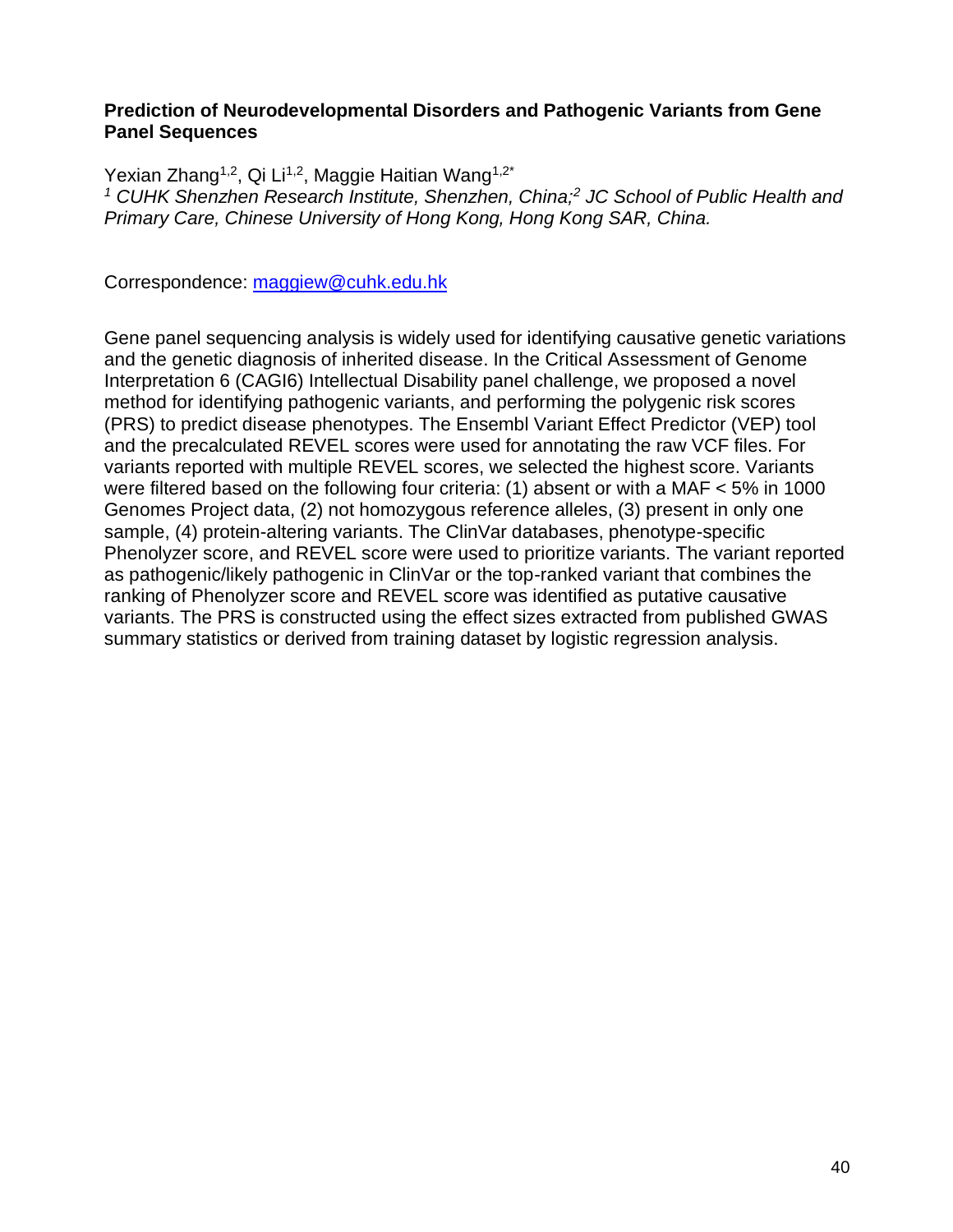**Variant impact estimation using Evolutionary Action in the CAGI 6 Intellectual Disability Panel, SickKids6 and Rare Genomes Project challenges**

#### **Amanda Williams Baylor College of Medicine**

The difficulty of identifying causal variants makes diagnosis and treatment hard. Computational methods can prioritize variants and could provide doctors with diagnosis and treatment options. CAGI aims to assess computational methods ability to assist in clinical settings. We used variant impact scores and allele frequency to address the Intellectual Disability Panel, Rare Genomes Project, and Sickkids6 challenges in CAGI6. Variant impact was estimated using the Evolutionary Action (EA) method, and allele frequency was estimated according to GnomAD, the UK Biobank, the test data sets, and the training data sets. We then investigated genes for genotype-to-phenotype relationships according to ClinVar, DisGeNet, Human Phenotype Ontology (HPO), and GeneCards. For the Rare Genomes Project and Sickkids6 challenge, we prioritized variants through a combination of variant impact, allele frequency, and genotype-tophenotype relationship. Using these features, we matched neurodevelopmental phenotypes to patients in the Intellectual Disability Panel. Overall, we indicated casual genes, driver variants, and matched phenotypes to patients.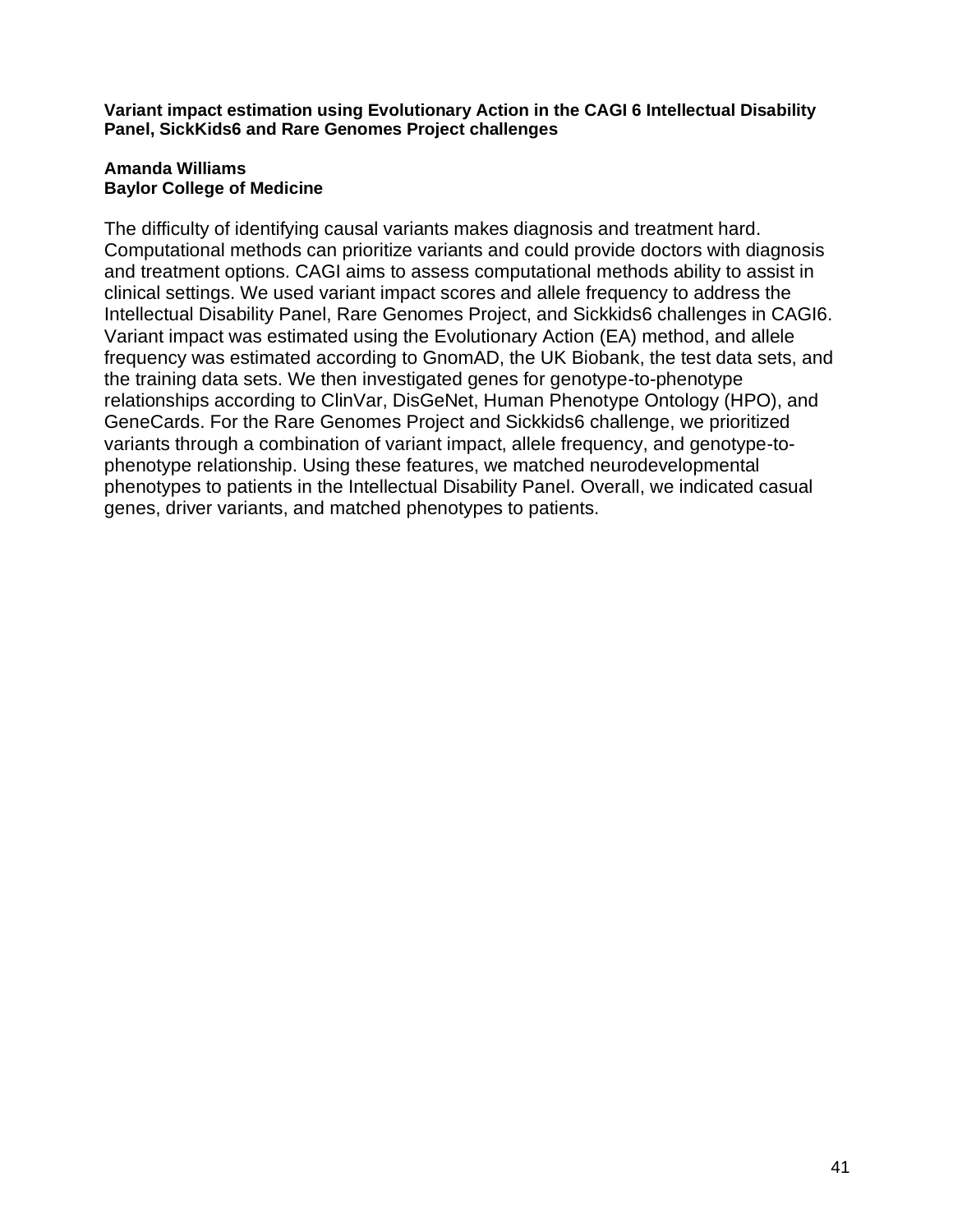#### **Evaluating the impact of variants of unknown significance on splicing in CAGI6**

Brynja Matthíasardóttir<sup>1,2</sup>, Chiao-Feng Lin<sup>3</sup>, and Stephen M. Mount<sup>1\*</sup>

<sup>1</sup> University of Maryland, College Park, MD;

<sup>2</sup> National Human Genome Research Institute, NIH, Bethesda, MD;

<sup>3</sup> DNAnexus, Mountain View, CA;

Contact: [brynmatt@umd.edu,](mailto:brynmatt@umd.edu) [chiaofeng.lin@gmail.com,](mailto:chiaofeng.lin@gmail.com) [smount@umd.edu\\*](mailto:smount@umd.edu)

**Introduction:** The degree to which genomic variants that affect splicing are responsible for disease-causing mutations remains unknown, and estimates of the fraction of disease causing mutations impacting splicing range from 10% to over 50%. A closely related problem is our ability to identify variants of unknown significance with impact on gene expression through splicing. Over the years, methods have evolved from consensus methods, information content, maximum entropy and hidden Markov models, to deep neural networks.

**Methods:** In the SplicingVUS challenge, participants were asked to predict splicing disruption from variants of unknown significance. We used direct application of the deep neural network SpliceAI, with and without supplementation by a detailed expert consideration of individual cases. For the first method, a threshold of 0.21 was selected based on the optimal accuracy of training data from the challenge (accuracy of 0.88). Variants with a maximum SpliceAI score of 0.21 or greater were assigned a classification of 1, indicating that splicing is altered relative to controls. The second method included a more in-depth multi-layered approach. Variant annotation was performed considering SpliceAI scores (threshold 0.21), gnomAD variant count, MaxEnt scores, 100 vertebrate conservation score (UCSC) and CADD scores. Factors considered during variant classification included the assessment of mutations in the 5' splice site core and mutations that create AG dinucleotides upstream of a 3' splice site. Missense mutations with a high CADD score were assumed to affect protein function rather than splicing.

**Results, Conclusions and Next Steps:** In the future, we will attempt to formalize domain knowledge by applying various machine learning methods to this data set and to additional data sets.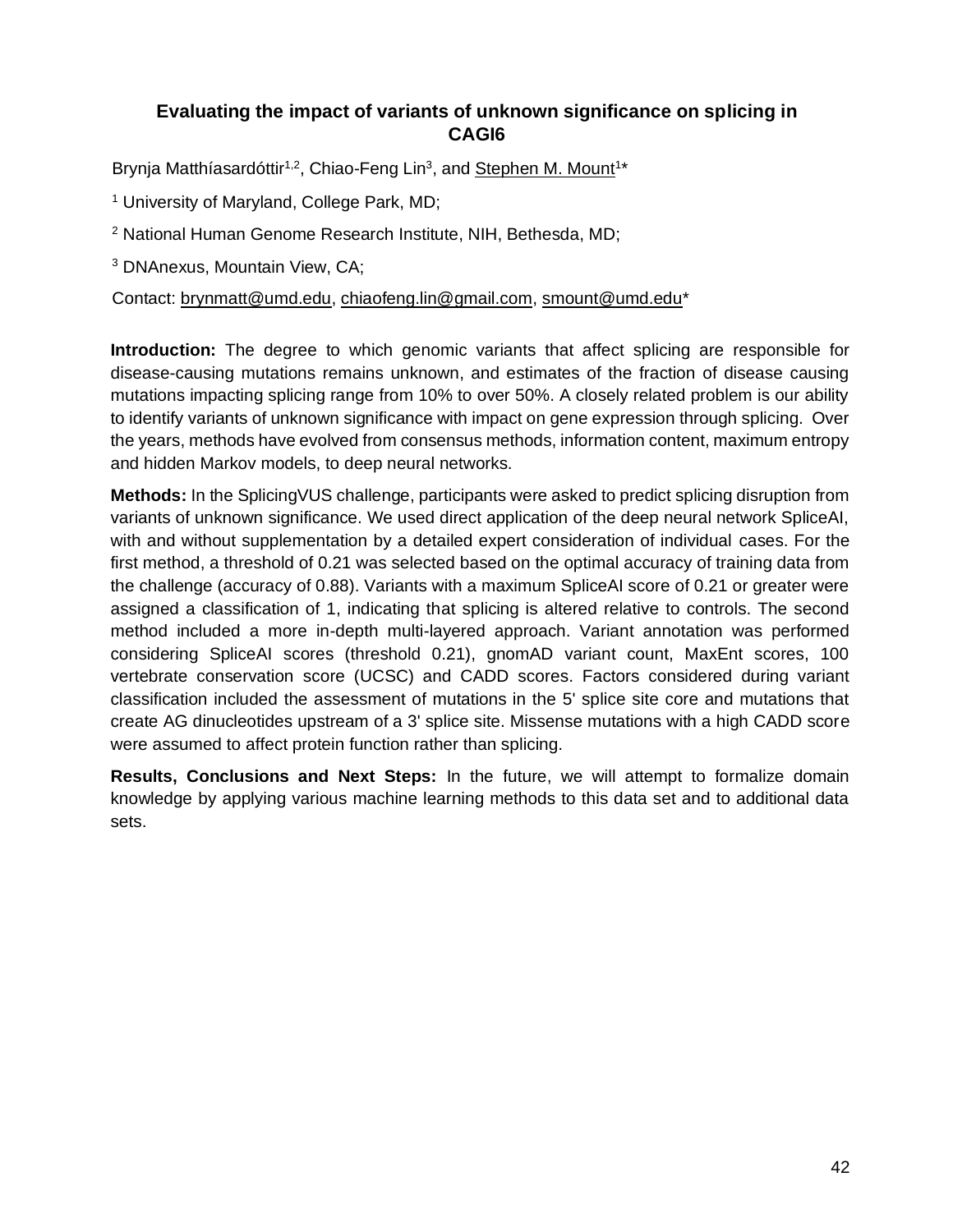#### **Assessing the CAGI 6 Sherloc challenge Rachel Hovde, Peter Combs, Yuya Kobayashi**

Invitae is a large-scale medical genetic testing company with clinical and sequence data from over 3 million patients. This rich dataset allows our internal researchers to interpret the clinical impact of previously unknown variants with high confidence using a semiquantitative system called Sherloc. We regularly submit genetic variant interpretations to ClinVar, but this year, we held back a set of ~70 thousand newly-interpreted variants to use as a test set for the Sherloc Clinical Prediction Challenge. We invited participants to predict the clinical impact of each variant in the test set, as well as a score indicating their confidence in that prediction, and we evaluated contestants based on how closely they matched our own high-confidence interpretations.

Evaluation metrics were developed to assess clinical applicability of models, as well as scientific contribution. There was a broad range of performance among the participants, but several methods achieved high recall and precision, showing potential clinical applicability. Gradient-boosted trees were the most popular method, and both winning teams used this algorithm.

Teams were given the opportunity to specialize in biologically meaningful subcategories of variants, and there were teams that seemed to have particular insight into missense variants and intronic inDels. In general, for variants that were hardest for teams to call , our prediction was based on private clinical patient data and other highly manual analyses.

We have been developing a number of internal software tools for securely sharing models and for retraining and evaluating them over time. We hope to share these in future CAGI competitions.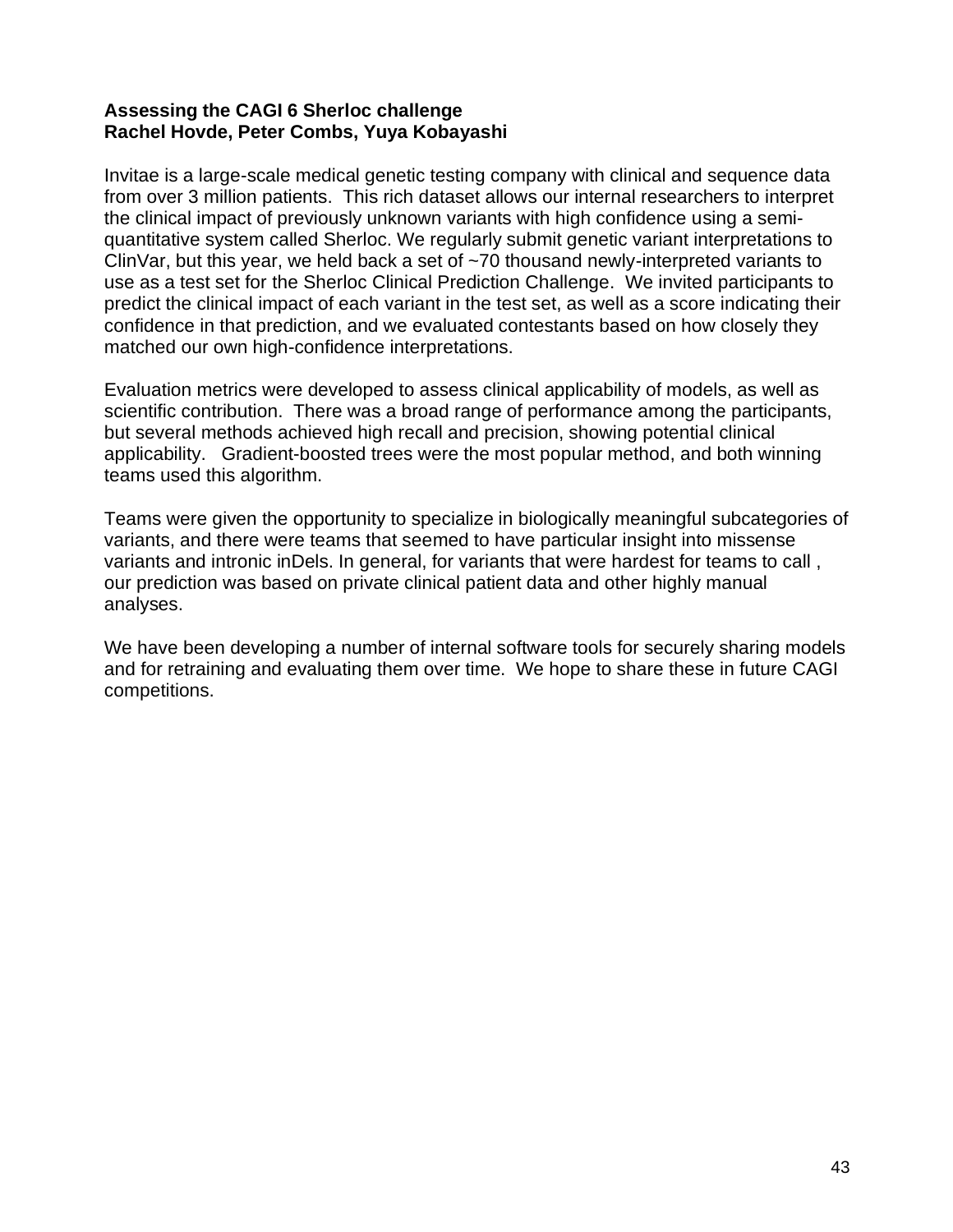#### **Prioritizing pathogenic variants using functional genomics data and DNA, protein sequence-derived features**

Ken Chen<sup>1</sup>, Maolin Ding<sup>1</sup>, Huiying Zhao<sup>2</sup> and Yuedong Yang<sup>1,3,\*</sup> <sup>1</sup> School of Computer Science and Engineering, Sun Yat-sen University, 510000, Guangzhou, China,

<sup>2</sup> Sun Yat-sen Memorial Hospital, Sun Yat-sen University, 510000, Guangzhou, China, <sup>3</sup> Key Laboratory of Machine Intelligence and Advanced Computing (Sun Yat-sen University), Ministry of Education, China.

\* To whom correspondence should be addressed. Email: [yangyd25@mail.sysu.edu.cn](mailto:yangyd25@mail.sysu.edu.cn)

Predicting the pathogenicity of genetic variants has always been a challenge in genomics. However, existing methods usually only focus on certain kinds of mutations or can not make accurate predictions at a genome-wide scale. Here, we reported a novel model, FASVAR, which could be applied to single nucleotide variants (SNVs) and short indels in coding and non-coding regions. FASVAR incorporates a variety of features, including gene annotation, splicing, conservation scores, transcription factor binding, chromatin accessibility, and histone marks. For coding variants, we additionally compiled protein features based on multiple sequence alignment (MSA) and predicted disorder. Considering that these features may have distinct contributions to prioritizing the variants of different types, we trained separate models for SNVs and indels in coding and noncoding regions. Then we built an ensemble model based on the separated models. To avoid overfitting, we split the training data into five folds by chromosomes to adopt the cross-validation strategy for training and fine-tuning the model. Our model outperforms state-of-the-art methods on independent test samples released by the Clinvar database recently. The analysis of feature importance suggests that MSA-derived features and RNA splicing features are the most important for coding and non-coding variants, respectively. Meanwhile, conservation scores and histone marks make critical contributions to the predictions for all kinds of variations. Notably, FASVAR significantly improves the predictions for non-coding SNVs, which may facilitate the study of non-coding regions.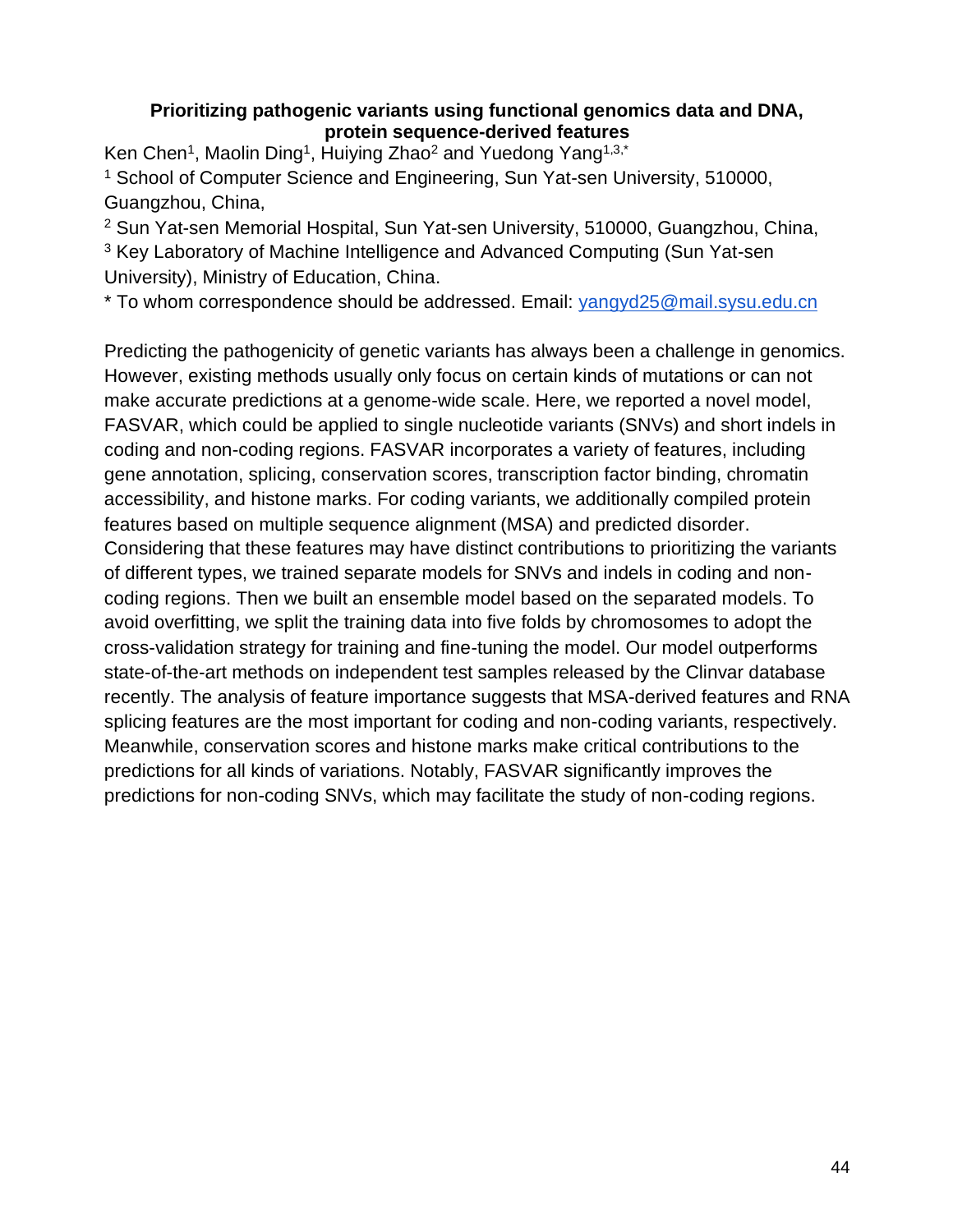#### **Quantification of genotype-phenotype relationships in Pompe disease: a**

#### **patient-derived model predicting age of onset, diseaseseverity and**

#### **progression**

Reet Mishra<sup>1</sup>, Zhiqiang Hu<sup>1</sup>, Dona Kanavy, Jennifer L. Goldstein, Deeksha S. Bali, Yuanbin Ru, G. Karen Yu, Jonathan H. LeBowitz, Wyatt T. Clark, Constantina Bakolitsa

Pompe disease (PD) is a rare autosomal recessive disorder caused by acid -glucosidase (GAA) pathogenic variants. Two different clinical forms have been described, depending on the age of onset: infantile (IOPD, <1 year of age) and late (LOPD, juvenile or adult). Early diagnosis of PD is critical, and initiation of enzyme replacement therapy can improve motor and respiratory function as well as survival. However, several factors can complicate and delay diagnosis, especially for LOPD, from PD's broad clinical spectrum and overlap with many other neuromuscular disorders, to variable diagnostic approaches in different countries, insufficient awareness of PD clinical manifestations, and a large number of GAA variants of unknown significance.

We generated the largest publicly available PD database, including the genotypes (two causal variants) and disease severity (infantile, juvenile, or adult) for 1,750 patients. Integrative analysisof variants observed in IOPD and LOPD patients and their gnomAD frequencies suggested that people with two less severe variants could be healthy. For example, most people with homozygous -32-13T>G variants, the top causal variants of PD, do not develop PD in their lifetime. This challenges the binary annotation of pathogenicity (pathogenic or benign) in popular variant impact databases, such as ClinVar or HGMD. We built a linear model with the GAA enzyme activity as an intermediate, accurately predicting the disease severity from a patient's genotype. An independent test suggests the model can accurately distinguish between IOPD and LOPD patients with an AUC of 0.95. Our prediction provides finer gradations of variants' pathogenicity. To extend our model to unobserved pathogenic variants, we experimentally measured the *in vitro* enzyme activities for 357 low-frequency GAA variants in ExAC database with unknown significance and applied a clinical evaluation to determine their pathogenicity. Ourobservations strongly suggest that PD does not follow a classic autosomal-recessive model. Wepropose a refined model integrating genotype pathogenicity and other genetic, environmental and age-associated modifiers.

Our analysis can improve future diagnostic screening for PD, and could be similarly applied to other monogenic diseases characterized by graded severity.